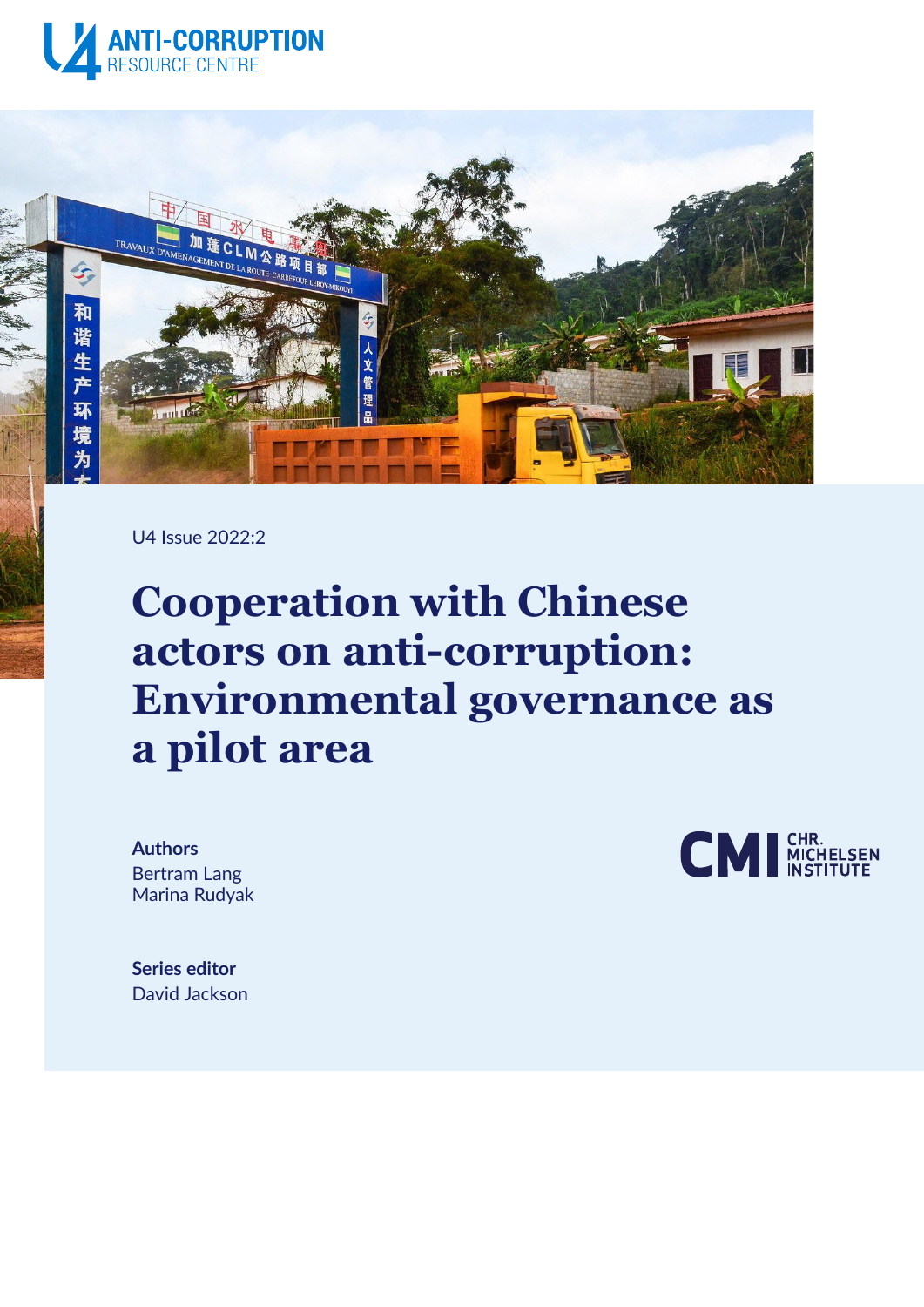**Disclaimer**

All views in this text are the author(s)', and may differ from the U4 partner agencies' policies.

**Partner agencies** German Corporation for International Cooperation – GIZ German Federal Ministry for Economic Cooperation and Development – BMZ Global Affairs Canada Ministry for Foreign Affairs of Finland Ministry of Foreign Affairs of Denmark / Danish International Development Assistance – Danida Swedish International Development Cooperation Agency – Sida Swiss Agency for Development and Cooperation – SDC The Norwegian Agency for Development Cooperation – Norad UK Aid – Foreign, Commonwealth & Development Office

#### **About U4**

U4 is a team of anti-corruption advisers working to share research and evidence to help international development actors get sustainable results. The work involves dialogue, publications, online training, workshops, helpdesk, and innovation. U4 is a permanent centre at the Chr. Michelsen Institute (CMI) in Norway. CMI is a non-profit, multi-disciplinary research institute with social scientists specialising in development studies. www.U4.no U4@cmi.no

**Cover photo**

Evgeny Nelmin (CC pd) [https://unsplash.com/photos/sZEdzo\\_kS1w](https://unsplash.com/photos/sZEdzo_kS1w)

#### **Keywords**

China - Eastern Asia - accountability - development cooperation - environmental governance integrity building

**Publication type**

U4 Issue

**Creative commons**



This work is licenced under a Creative Commons Attribution-NonCommercial-NoDerivatives 4.0 International licence (CC BY-NC-ND 4.0)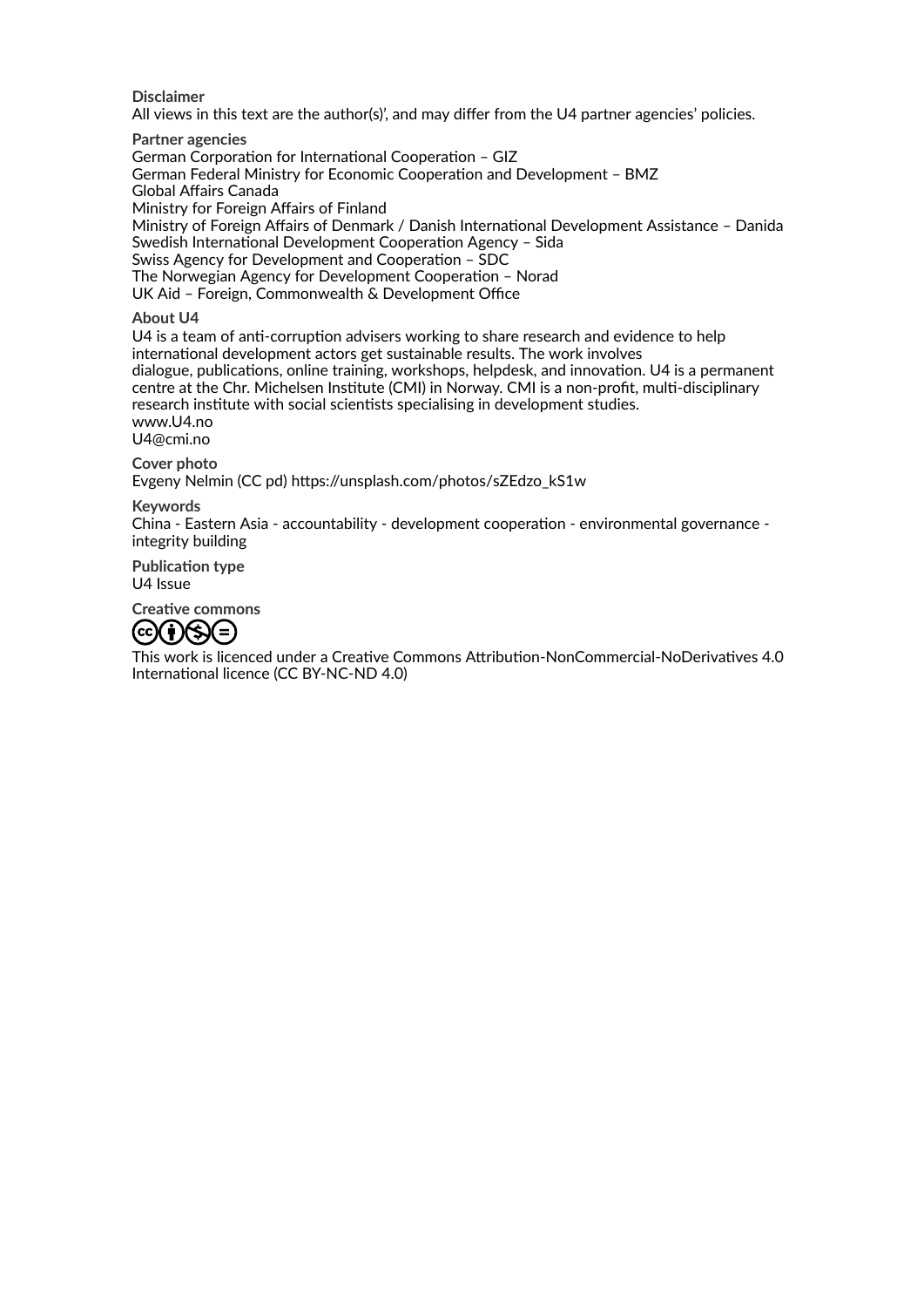Engagement with Chinese actors on anti-corruption is possible but depends on trust-building efforts and suitable windows of opportunity. Environmental governance is the field where the overlap between Chinese and Western interests appears highest and the potential for cooperation most encouraging. We suggest three pathways: trilateral development cooperation, promotion of integrity standards along transnational supply chains, and building on public mobilisation or environmental litigation in host countries of corruption-prone projects.

# Main points

- The opacity of China's development finance system and the lack of binding standards create vast opportunities for bribery and embezzlement, which harm both host countries and Chinese lenders.
- China's legal framework to control corruption and environmental risks in Chinese projects overseas remains weak, but policy commitments and soft regulations have been stepped up.
- We identified environmental governance as the field where the overlap between Chinese and Western interests appears highest, making this a promising area for Sino-Western cooperation.
- Trilateral development cooperation offers a pathway for mutual learning and gradual raising of standards. Cooperation offers should build on an understanding of bottlenecks in the Chinese system and donors' candid appraisal of their own leverage.
- Promotion of integrity standards along transnational supply chains is a shared global responsibility. The European Union has significant leverage if it is willing to combine its market regulation power with dialogue and capacity-building mechanisms to raise governance standards.
- Another strategy is to build on instances of public mobilisation or even environmental litigation in host countries of corruption-prone projects. Instead of using backlashes as supposed proof of Chinese failure, U4 partners can initiate dialogue with stakeholders to strengthen preventive governance mechanisms.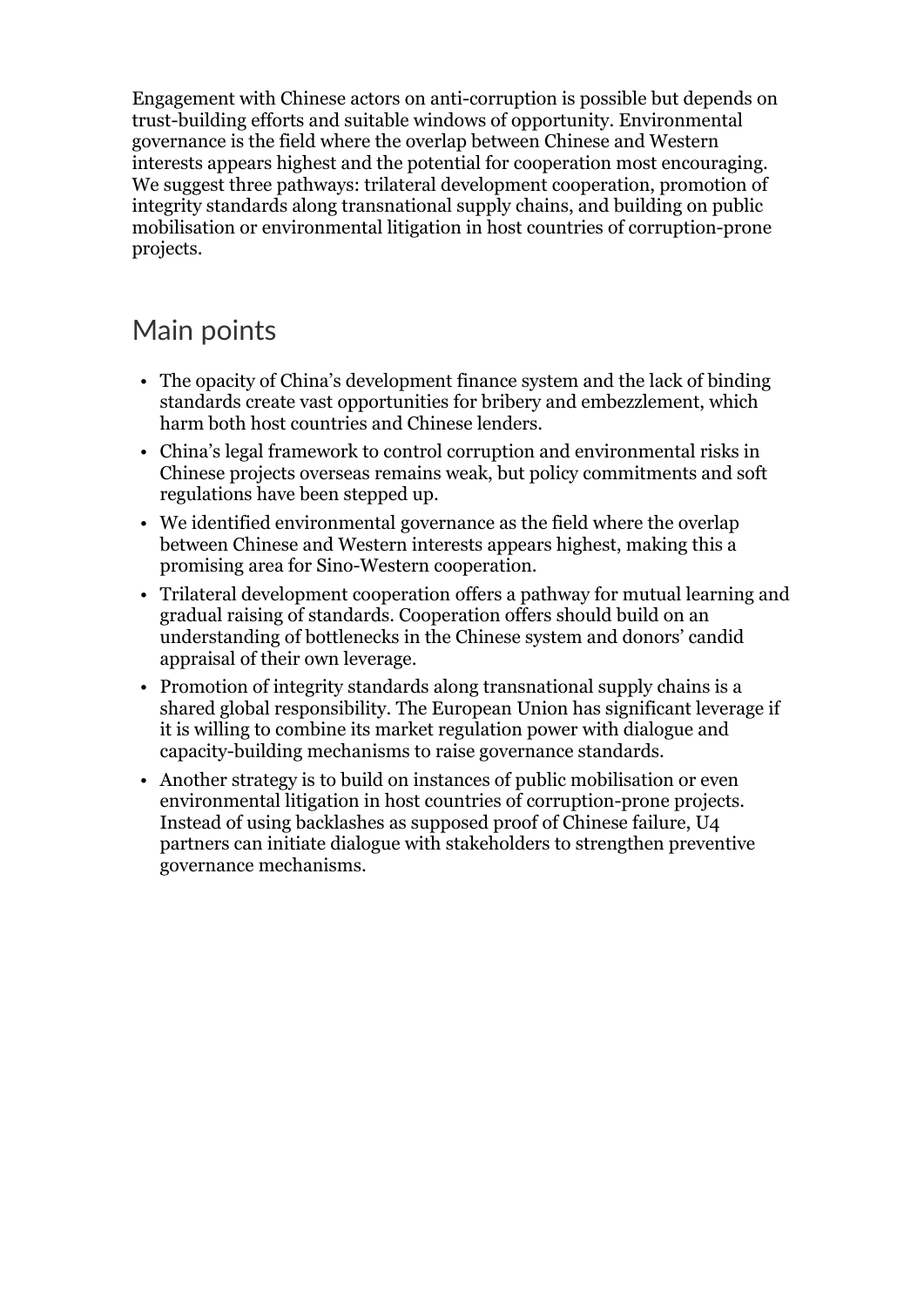# Table of contents

| China's global footprint: Perceptions and on-the-ground realities                                                              | 1            |
|--------------------------------------------------------------------------------------------------------------------------------|--------------|
| <b>About this U4 Issue</b>                                                                                                     | $\mathbf{2}$ |
| Engagement based on the SDGs                                                                                                   | 2            |
| Research question and methodology                                                                                              | 3            |
| Structure of the report                                                                                                        | 5            |
| Part 1. Corruption and anti-corruption concerns in Chinese development policy                                                  | 6            |
| 1.1 Environmental governance and integrity building: Sino-Western engagement<br>as a prerequisite for sustainable improvements | 7            |
| 1.2 Environmental governance deficiencies as a major risk factor in China's Belt<br>and Road Initiative                        | 10           |
| 1.3 The Chinese policy framework today: Huge commitments, slow progress                                                        | 14           |
| 1.4 Disentangling Chinese actors' interests and potential contributions                                                        | 20           |
| Part 2. Pathways to cooperation                                                                                                | 24           |
| 2.1 How to talk about anti-corruption and integrity with Chinese actors                                                        | 24           |
| 2.2 Pathway 1: Trilateral development cooperation                                                                              | 27           |
| 2.3 Pathway 2: Promoting integrity along transnational supply chains                                                           | 33           |
| 2.4 Pathway 3: Environmental backlashes and dialogue                                                                           | 38           |
| Part 3. Conclusions and recommendations for U4 partners                                                                        | 42           |
| <b>Annexes (linked PDF)</b>                                                                                                    | 44           |
| <b>References</b>                                                                                                              | 45           |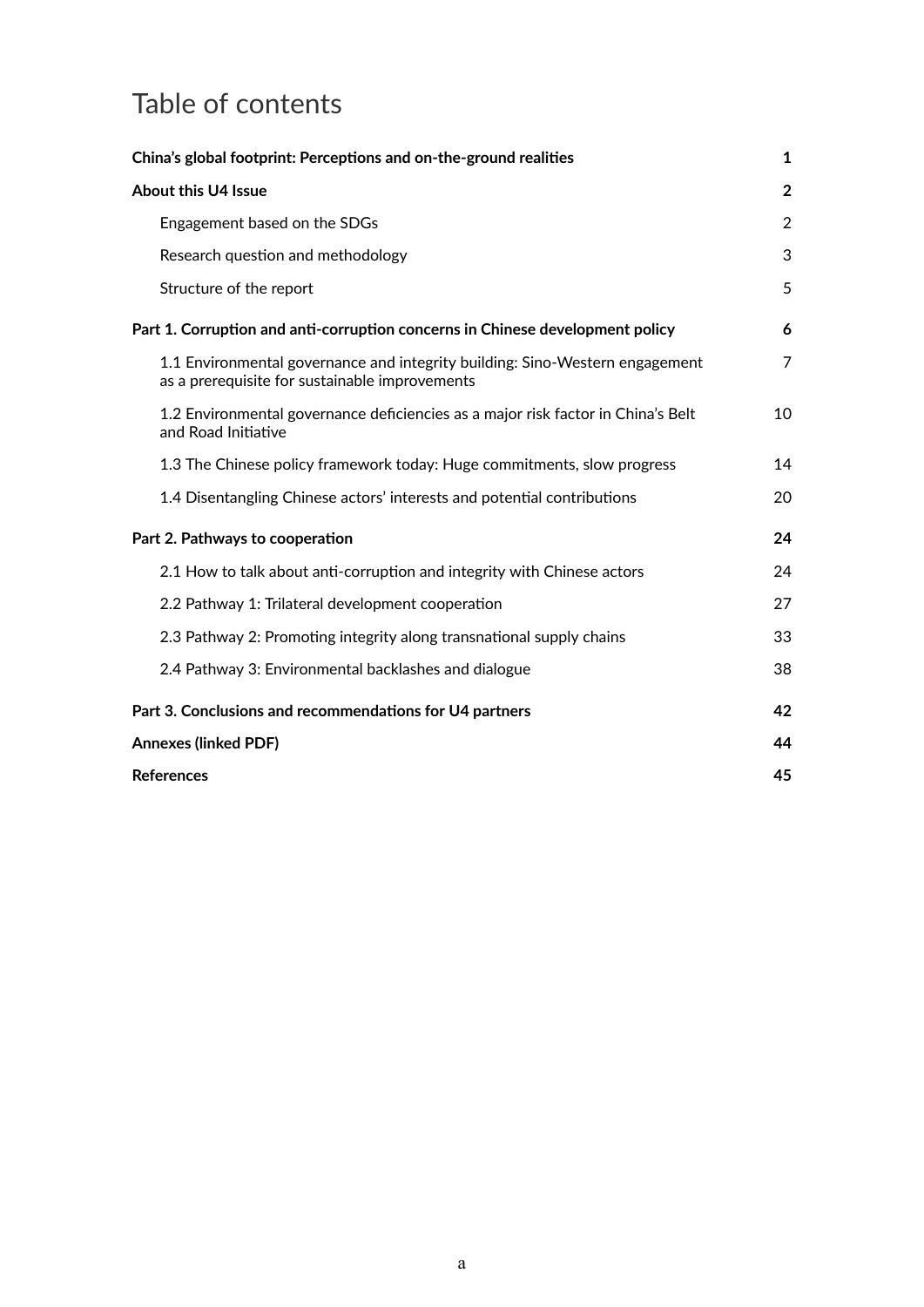# **About the authors**

#### **Bertram Lang**

Bertram Lang is a political scientist and academic coordinator of the Interdisciplinary Centre for East Asian Studies (IZO) at Goethe University Frankfurt. His expertise is in China's foreign policy and its impact on international norms, with a focus on anti-corruption efforts, the non-profit sector, and EU-China relations. Building on his prior experience at the Mercator Institute for China Studies, Bertram has been working as a China strategy advisor for European policymakers, NGOs, and risk consultancies. Bertram has published both academic articles and policy analyses on China's global anticorruption and law enforcement agenda.

#### **Marina Rudyak**

Marina Rudyak is a postdoctoral researcher and assistant professor at Heidelberg University Institute of Chinese Studies, where her research focuses on China's foreign aid and international development cooperation as well as on Chinese foreign policy discourse. She regularly consults for international governmental and non-profit organisations on issues related to China's development cooperation policy. Previously she was a programme manager with the German International Cooperation Agency (GIZ) in Beijing. She studied Chinese studies and public law in Heidelberg and Shanghai and holds a PhD and master's degree in Chinese studies from Heidelberg University.

### **Acknowledgements**

The authors would like to thank Sam Geall, Lewis Husain, David Jackson, Sophie Lemaître, Shawn Shieh, Aled Williams, and Jochen Weikert for their very helpful comments on earlier drafts, and the anonymous interviewees for sharing their insights on the topic of the study.

# **Abbreviations**

ACFIC – All-China Federation of Industry and Commerce 中华全国工商业联合 会

AMAC – Asset Management Association of China 中国证券投资基金业协会 BRI – Belt and Road Initiative 一带一路

CAITEC – Chinese Academy of International Trade and Economic Cooperation 商务部国际贸易经济合作研究院

CAPIAC – China Association for the Promotion of International Agricultural Cooperation 中国农业国际合作促进会

CBA – China Banking Association中国银行业协会

CBRC – China Banking Regulatory Commission 中国银监会 (Since 2018: China Banking and Insurance Regulatory Commission 中国银行保险监督管理委员会.) CCCMC – China Chamber of Commerce of Metals, Minerals & Chemicals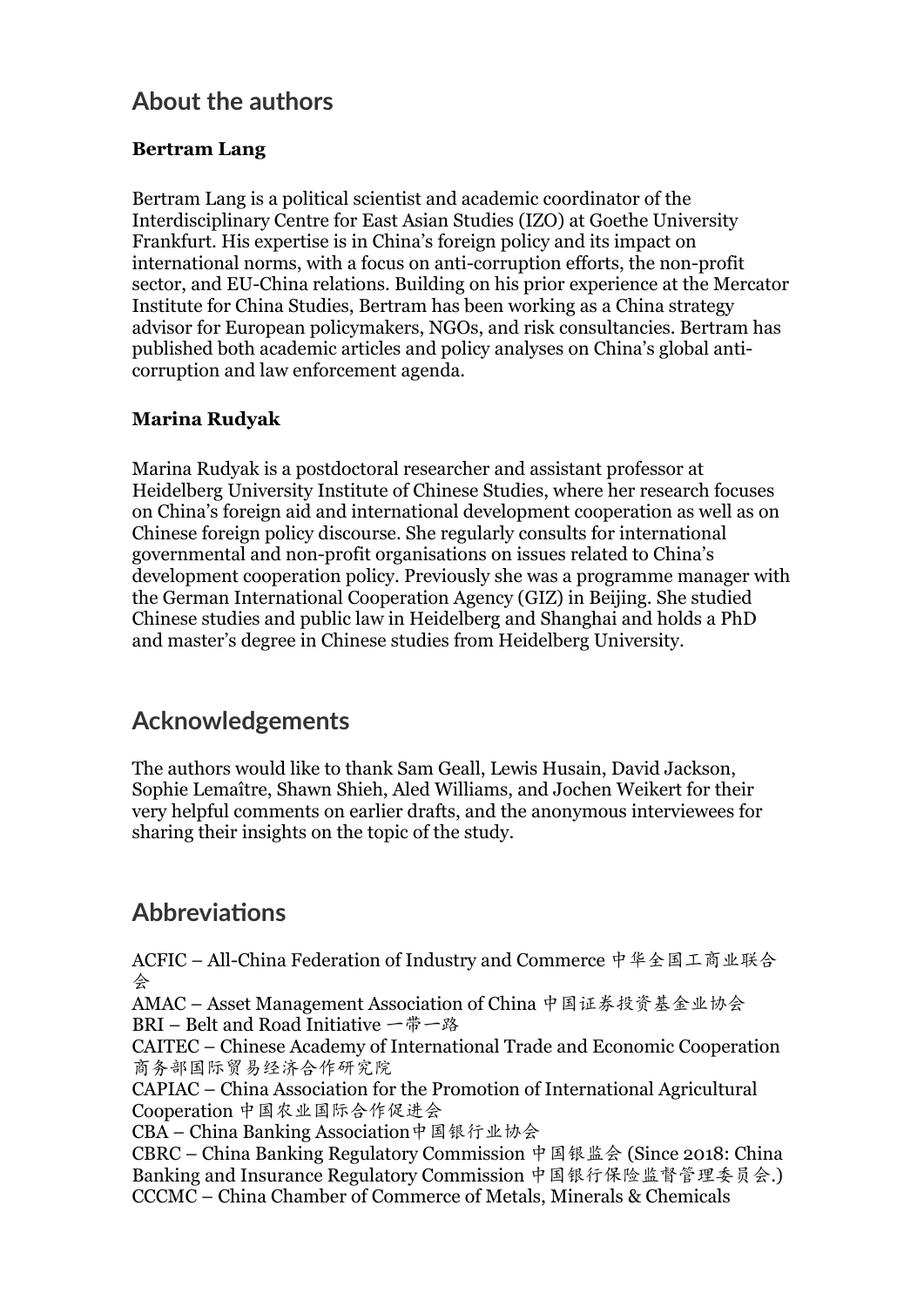Importers & Exporters 中国五矿化工进出口商会

CCP – Chinese Communist Party

CHINCA – China International Contractors Association 中国对外承包工程商会 CIDCA – China International Development Cooperation Agency 国家国际发展 合作署

CITES – Convention on International Trade in Endangered Species of Wild Fauna and Flora

CNIE – China NGO Network for International Exchanges 中国民间组织国际交 流促进会

CNTAC – China National Textile and Apparel Council 中国纺织工业联合会

DAC – Development Assistance Committee of the OECD

ESIA – environmental and social impact assessment

FECO – Foreign Environmental Cooperation Office (Ministry of Ecology and Environment) 环境保护部环境保护对外合作中心

FoN – Friends of Nature (Chinese NGO) 自然之友

GEI – Global Environmental Institute (Chinese NGO) 永续全球环境研究所

GFC – Green Finance Committee of China Society for Finance and Banking  $\uparrow \boxtimes$ 金融学会绿色金融专业委员会

IAC – Investment Association of China 中国投资协会

MEE – Ministry of Ecology and Environment of the PRC 生态环境部

MEP – Ministry of Environmental Protection of the PRC (until 2018)

MFA – Ministry of Foreign Affairs of the PRC 外交部

MOA – Ministry of Agriculture and Rural Affairs of the PRC农业农村部

MOFCOM – Ministry of Commerce of the PRC商务部

MoU – memorandum of understanding

NDRC – National Development and Reform Commission 国家发展和改革委员 会

NGO – non-governmental organisation

OECD – Organisation for Economic Co-operation and Development

PBOC – People's Bank of China

PRC – People's Republic of China

RCRE – Research Center for Rural Economy (Ministry of Agriculture) 农业农村 部农村经济研究中心

SCIO – State Council Information Office 国务院新闻办公室

SDG – Sustainable Development Goals

SFA – State Forestry Administration 国家林业和草原局 (Since 2018: State

Forestry and Grasslands Administration 国家林业和草原局.

SOA – State Oceanic Administration 国家海洋局

SOE – state-owned enterprise

UNCAC – United Nations Convention against Corruption

UNDP – United Nations Development Programme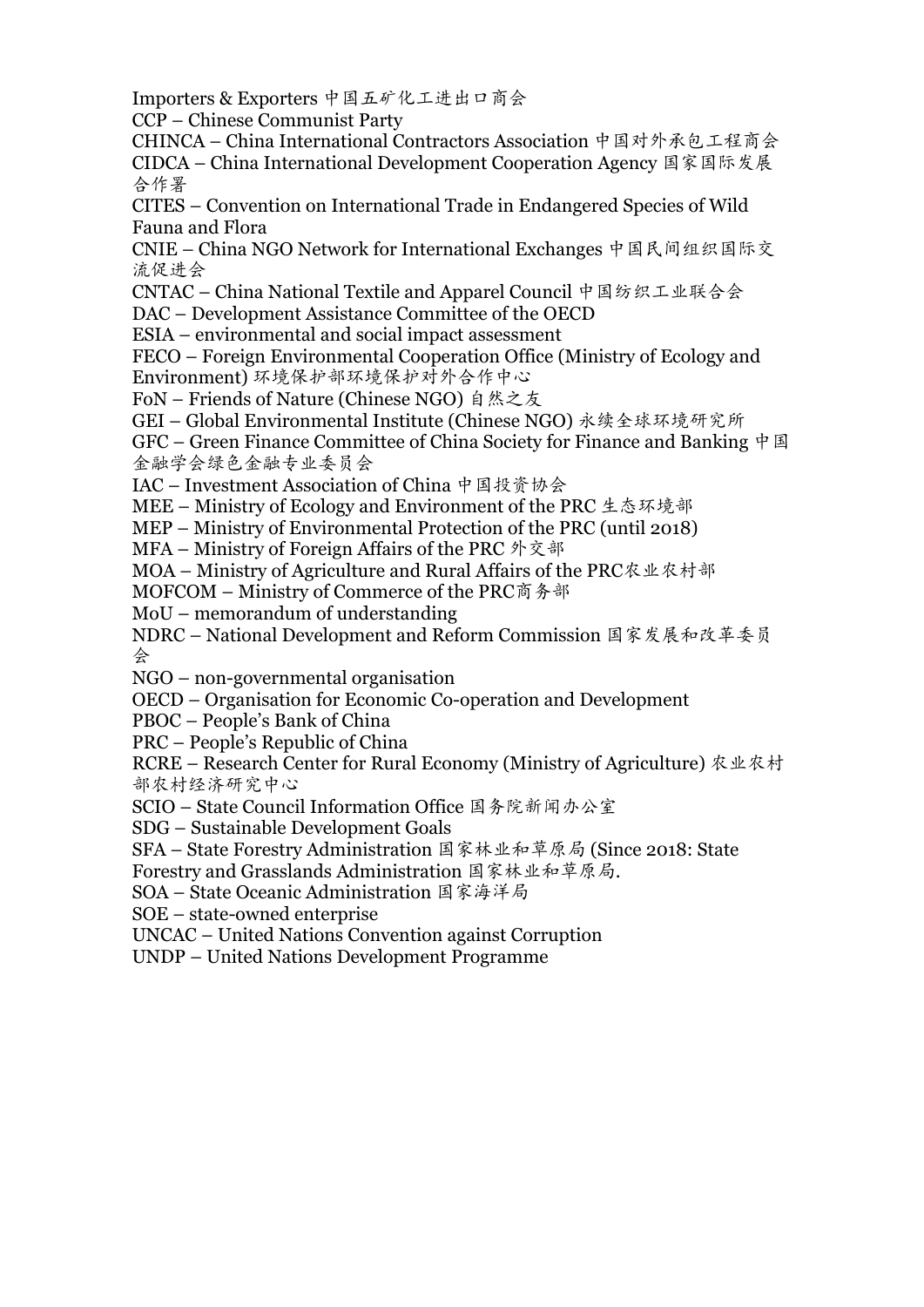# <span id="page-6-0"></span>China's global footprint: Perceptions and on-theground realities

China's global presence has become a major consideration for U4 partners striving to strengthen anti-corruption and integrity systems in developing countries. The Belt and Road Initiative (BRI) – short for 'Silk Road Economic Belt' and '21st Century Maritime Silk Road' – was launched by President Xi Jinping in 2013. This massive project aspires to promote connectivity between the People's Republic of China (PRC) and the rest of the world in glorious reminiscence of the ancient silk roads spanning Eurasia. Yet the BRI has come to be seen, particularly in United States policy debates, as a Chinese stratagem for achieving political, economic, and even military dominance worldwide. Due to the increasingly open rejection of Western-style democracy in official Communist Party discourse, the BRI is also interpreted as a means of spreading an alternative, authoritarian 'China model' of development, one that is opposed to democratic checks and balances and also to institutional safeguards against corruption and other abuses of power.<sup>1</sup> Grand corruption cases such as those in Malaysia and Sri Lanka have led to debates about whether China strategically pursues debt-trap diplomacy. While China scholarship has found no plausible evidence of such a deliberate strategy,<sup>2</sup> academic research substantiates credible concerns about the negative impact of Chinese overseas investment on anticorruption norms in developing countries.<sup>3</sup> This is particularly true of loan-foroil deals associated with corruption, environmental damage, and human rights violations.

In a geopolitical context characterised increasingly by perceptions of 'systemic rivalry' or even a new cold war between China and the West, Chinese actors overseas are readily seen as an indistinguishable mass of Communist Party agents who recklessly '[weaponize graft](https://www.foreignaffairs.com/articles/united-states/2020-06-09/rise-strategic-corruption)' to undermine the public interest in other countries, regardless of global norms.<sup>4</sup> However, such views grossly simplify the complex nature of China's global presence today, notably the plurality of Chinese actors with diverse and sometimes contradictory interests. While challenging and preventing politically motivated high-level bribery and cooptation is clearly important, public criticism by Western pundits and political

<sup>1.</sup> Zelikow et al. (2020).

<sup>2.</sup> Acker, Brautigam, and Huang (2020).

<sup>3.</sup> Isaksson and Kotsadam (2018).

<sup>4.</sup> Zelikow et al. (2020).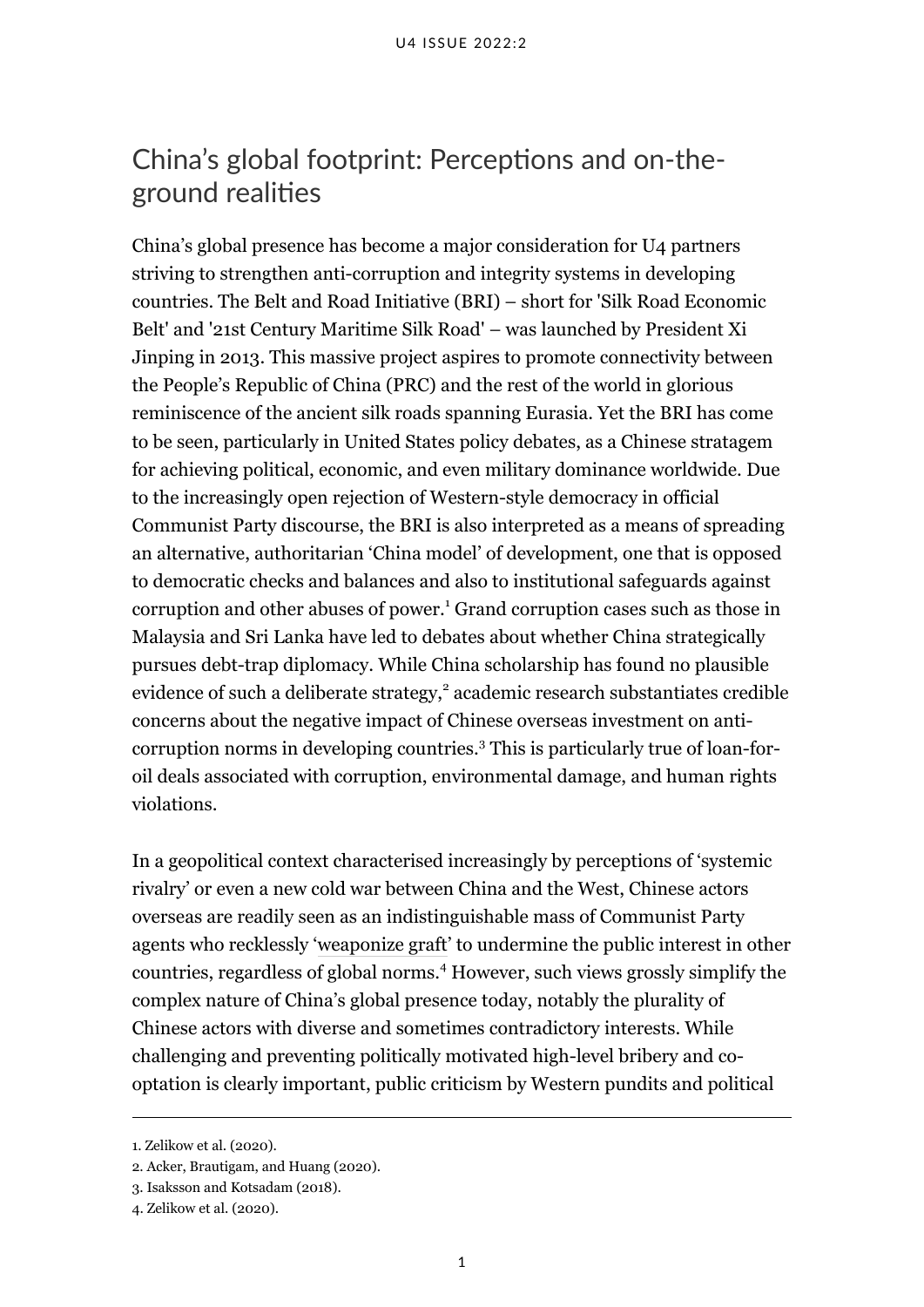leaders is unlikely to sway the Chinese government towards more decisive measures to prevent corruption in the BRI.

On-the-ground realities in most developing countries look quite different. Many official development donors and internationally operating non-governmental organisations (NGOs) from Western countries have actively sought opportunities to cooperate with Chinese actors in recent years. Several trilateral cooperation projects with Chinese partners have been launched in third countries.<sup>5</sup> These are based on the understanding that bringing together Chinese technology and technical input with the Western understanding of aid delivery and development effectiveness could create added value for recipients and facilitate joint learning and horizontal relationships between Chinese and Western actors. This in turn could help promote convergence between Chinese and Western development cooperation approaches and more effective programme delivery to achieve meaningful progress towards the United Nations (UN) Sustainable Development Goals, which underpin international development cooperation.<sup>6</sup>

Accountability and anti-corruption are crucial transversal issues for U4 partners. As members of the Development Assistance Committee (DAC) of the Organisation for Economic Co-operation and Development (OECD), they have agreed on a set of common related standards. These issues remain difficult to address in cooperation with Chinese counterparts, but, as we explain below, there are promising pathways through which it can be done. Under the right conditions, we believe there is scope for U4 partners to cooperate with various Chinese actors, including official development institutions and state-owned enterprises as well as industry associations, private companies, and, increasingly, NGOs and philanthropic foundations active overseas.

# <span id="page-7-0"></span>About this U4 Issue

# <span id="page-7-1"></span>**Engagement based on the SDGs**

The premise for this project is the existence of a common Sino-Western [commitment to the UN Sustainable Development Goals](https://ec.europa.eu/international-partnerships/where-we-work/china_en) (SDGs), notwithstanding different priorities, diverging approaches, and severe

<sup>5.</sup> Buckley (2017).

<sup>6.</sup> Rudyak and Lang (2021).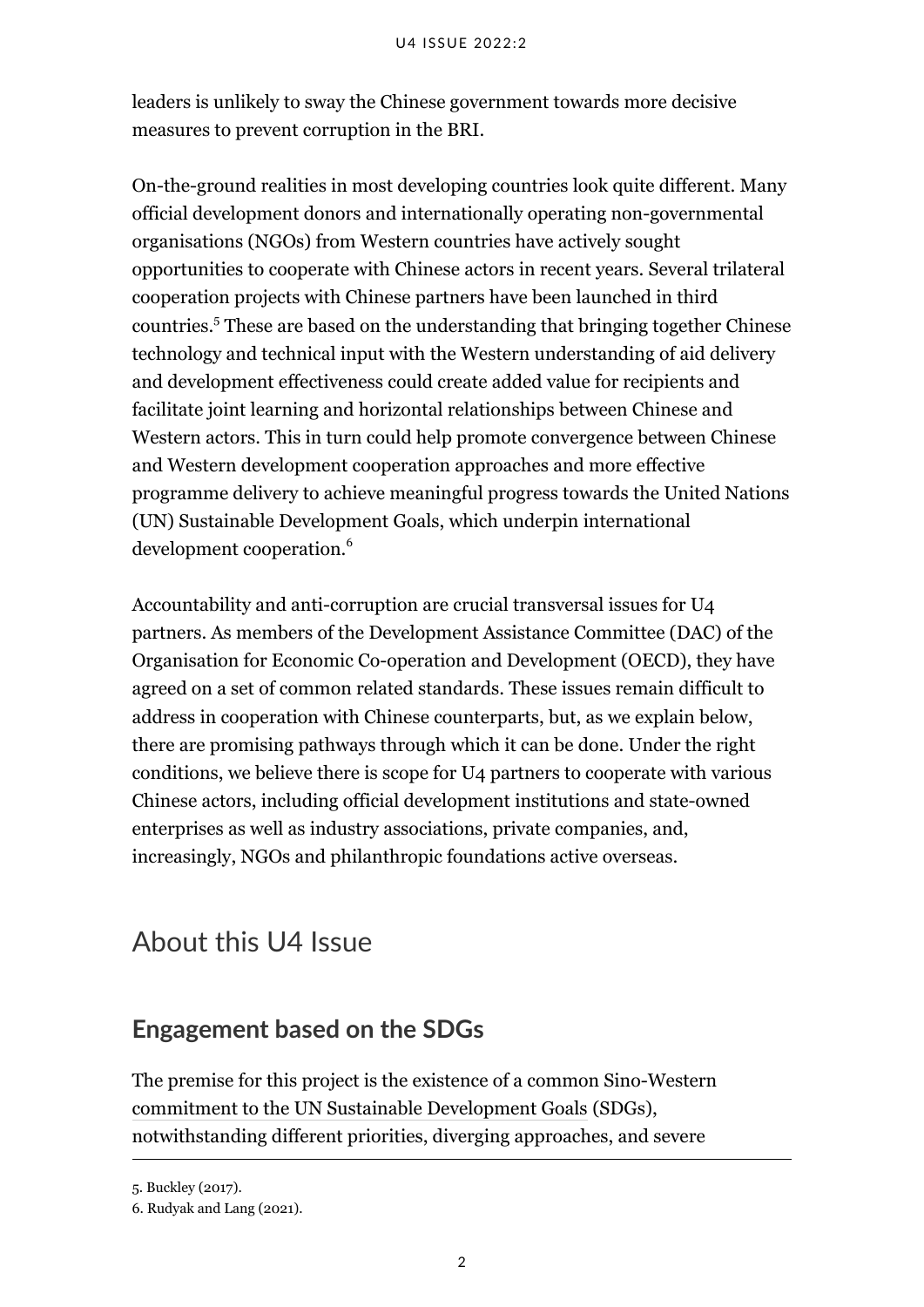shortcomings in implementation. The Chinese government and DAC donors traditionally hold very different views as to whether development finance and assistance should be conditioned on integrity standards in the host countries where development projects take place. However, the need for effective governance mechanisms that ensure policymaking in the public interest and prevent the abuse of public funds for illicit private profiteering is agreed in principle.

It is important to acknowledge that contemporary corruption, particularly grand corruption in poorer countries, is primarily a *[transnational](https://thestrategybridge.org/the-bridge/2021/4/12/the-strategic-cost-of-transnational-corruption)* phenomenon that all too often eludes national controls and enforcement. Transnational corruption typically involves local and national public office holders, multinational corporations and businesses from different countries and their local subsidiaries, and intermediaries along complex global value chains.<sup>7</sup> Corruption undermines public decision making and policy implementation and comes with severe negative externalities, particularly for vulnerable communities and the environment. Effective governance integrity systems and coordination across national borders are thus indispensable for tackling many of the major challenges in international development policy today.<sup>8</sup>

### <span id="page-8-0"></span>**Research question and methodology**

A preceding U4 Issue provided a state-of-the-art review of challenges and prospects for engagement with China in global integrity-building efforts.<sup>9</sup> It discussed current obstacles to productive Sino-Western engagement, mainly due to different governance approaches, lack of mutual trust and understanding, and Chinese reluctance to interfere in the 'internal affairs' of recipient countries. It also identified areas of potential cooperation and highlighted the 'need for practically exploring what works and what does not in engaging Chinese actors (both state and private) in integrity-building efforts'.<sup>10</sup> Building on this analysis, the current publication addresses the resulting policy dilemma in practical terms. How can U4 partners build trust and promote pragmatic engagement with Chinese actors on integrity-building mechanisms without compromising their own standards regarding transparency, accountability, and development effectiveness?

<sup>7.</sup> Cooley and Sharman (2017).

<sup>8.</sup> Rubio and Andvig (2019).

<sup>9.</sup> Lang (2019).

<sup>10.</sup> Lang (2019).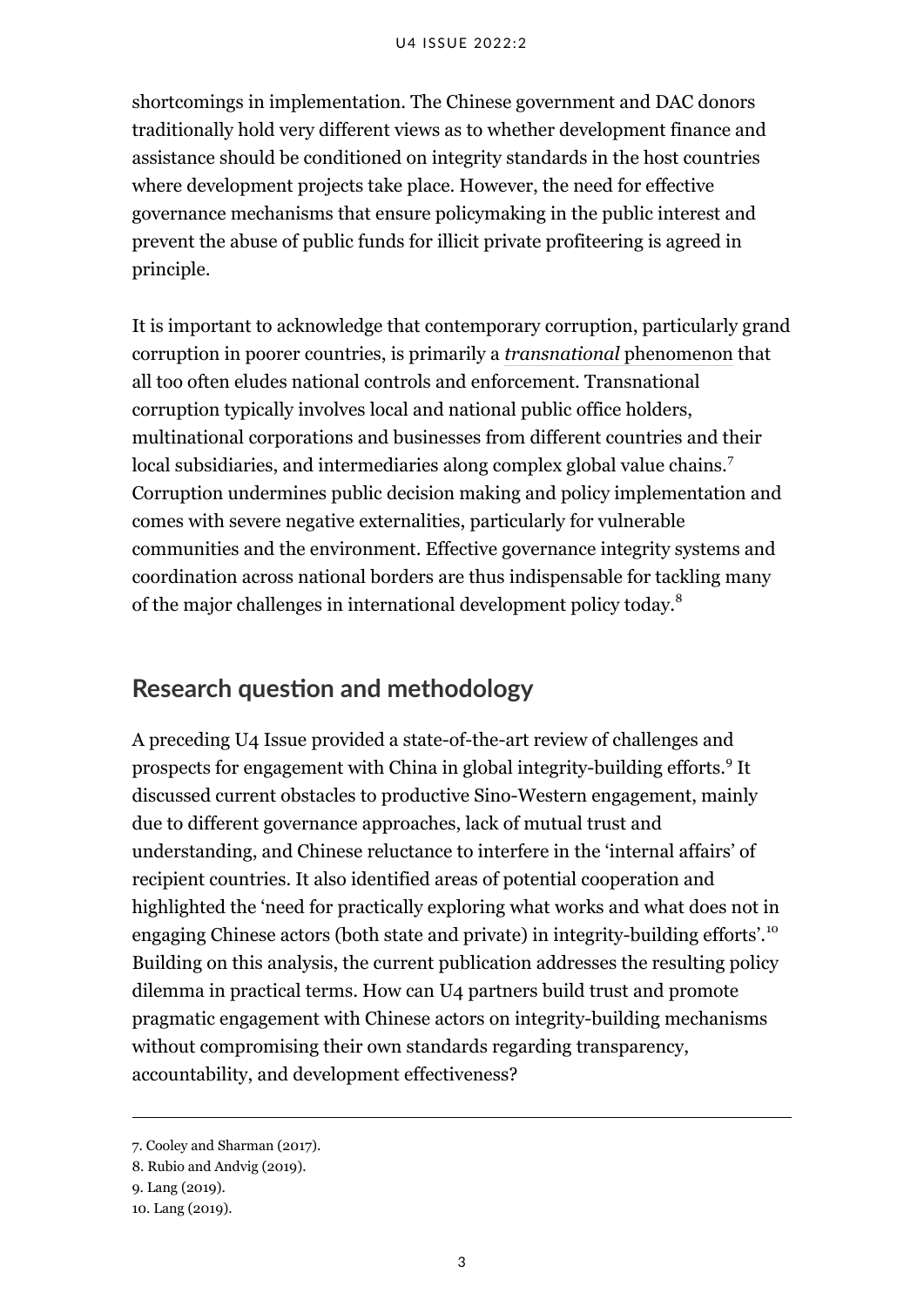#### U4 ISSUE 2022:2

This report results from an action-oriented research project.<sup>11</sup> Accordingly, we do not attempt to provide a comprehensive analysis of China's impact on corruption or on environmental integrity in the global South.<sup>12</sup> Instead, our research deliberately focused on an area where we expected to identify the greatest potential for meaningful cooperation with Chinese actors on issues related to anti-corruption and integrity building. Compared to other areas of development with integrity risks, environmental governance remains the field where the overlap between Chinese and Western concerns and interests appears highest. That makes this area the most promising for establishing positive precedents of Sino-Western cooperation at a time when 'extreme competition' rhetoric dominates high-level policy debates.

Looking specifically at this field, we ask: Who are the most promising Chinese counterparts, and what are the most effective entry points and mechanisms for Western development actors? What are the relevant pitfalls and limitations? Under what conditions can engagement be most fruitful? And, finally, to what extent can lessons gained in the field of environmental governance be applied in other fields?

Considering the increasingly polarised political discourse regarding China policy in Western countries, we also feel it is important to emphasise that cooperation and open criticism are not – and should not be! – mutually exclusive when it comes to dealing with the Chinese party-state and Chinese actors overseas. From a [civil society perspective](https://icscentre.org/wp-content/uploads/2019/11/StH-Sector-Guide-China-November-2019.pdf), we are guided by the substantive goal of advancing inclusive and effective multi-stakeholder approaches to tackling transnational corruption. There is a need for, on the one hand, confrontational campaigning or litigation to hold governments and transnational corporations accountable wherever they undermine the cause of transparent and clean governance in the public interest; and on the other hand, low-key engagement and advocacy activities that promote honest dialogue and work towards (better) common integrity standards in transnational business and development aid.

To complement our own expertise on China's international development cooperation and Chinese non-state actors' involvement in the Belt and Road Initiative, we conducted semi-structured interviews with stakeholders from

<sup>11.</sup> See the recommendations in a previous U4 Issue by Lang (2019).

<sup>12.</sup> Several previous studies which aspired to do this are discussed in the literature review in Part 1.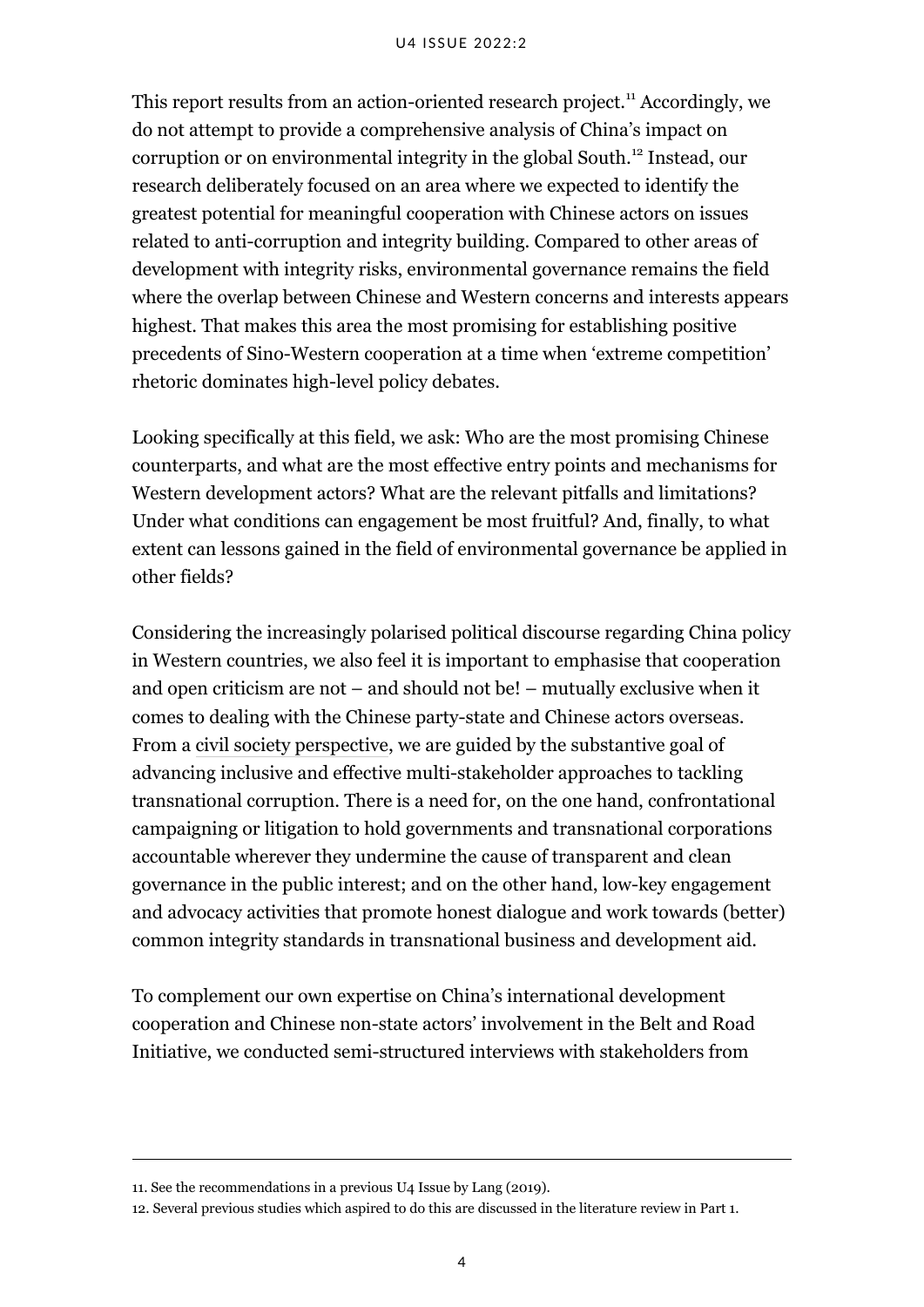China, Europe, and the United States.<sup>13</sup> These interviews mainly served to specify the gaps and existing potential in current Sino-Western cooperation efforts. An anonymised list of interviewees is presented in Annex 1. Initial results of our research were presented and enriched with feedback and suggestions from a group of stakeholders working in European development agencies as well as Chinese and European civil society organisations in a forum organised by U4 in December 2020.

### <span id="page-10-0"></span>**Structure of the report**

Part 1 of this study presents the empirical background for engagement. We seek to understand where substantive improvements are most likely to occur and how progress could be spurred. Examining the role of anti-corruption in Chinese development policies and discourses, we find significant overlaps between concerns about integrity risks (leading to inflated project costs and financially unsustainable projects) and environmental risks (reflecting negatively upon China's national image in BRI target countries). In both areas, we identify a growing awareness of the problem among Chinese stakeholders, along with a sizeable gap between policy commitments and implementation. Our core proposition is that linking the two areas through the concept of environmental governance can provide new entry points for meaningful exchanges around anti-corruption and integrity building in development cooperation more broadly.

Building on this analysis, Part 2 discusses what we term three 'pathways to cooperation'. Based on our policy analysis and stakeholder interviews, we discuss mechanisms involving different Chinese stakeholders. These pathways usually involve trust building and engagement as well as strategies to build pressure and leverage, albeit to different degrees. We suggest processes rather than ready-made solutions.

<sup>13.</sup> Given the travel restrictions imposed in the wake of the Covid-19 pandemic, we had to abandon our initial plans to do fieldwork and organise stakeholder workshops in China and third countries. Instead, we resorted to remote interviews.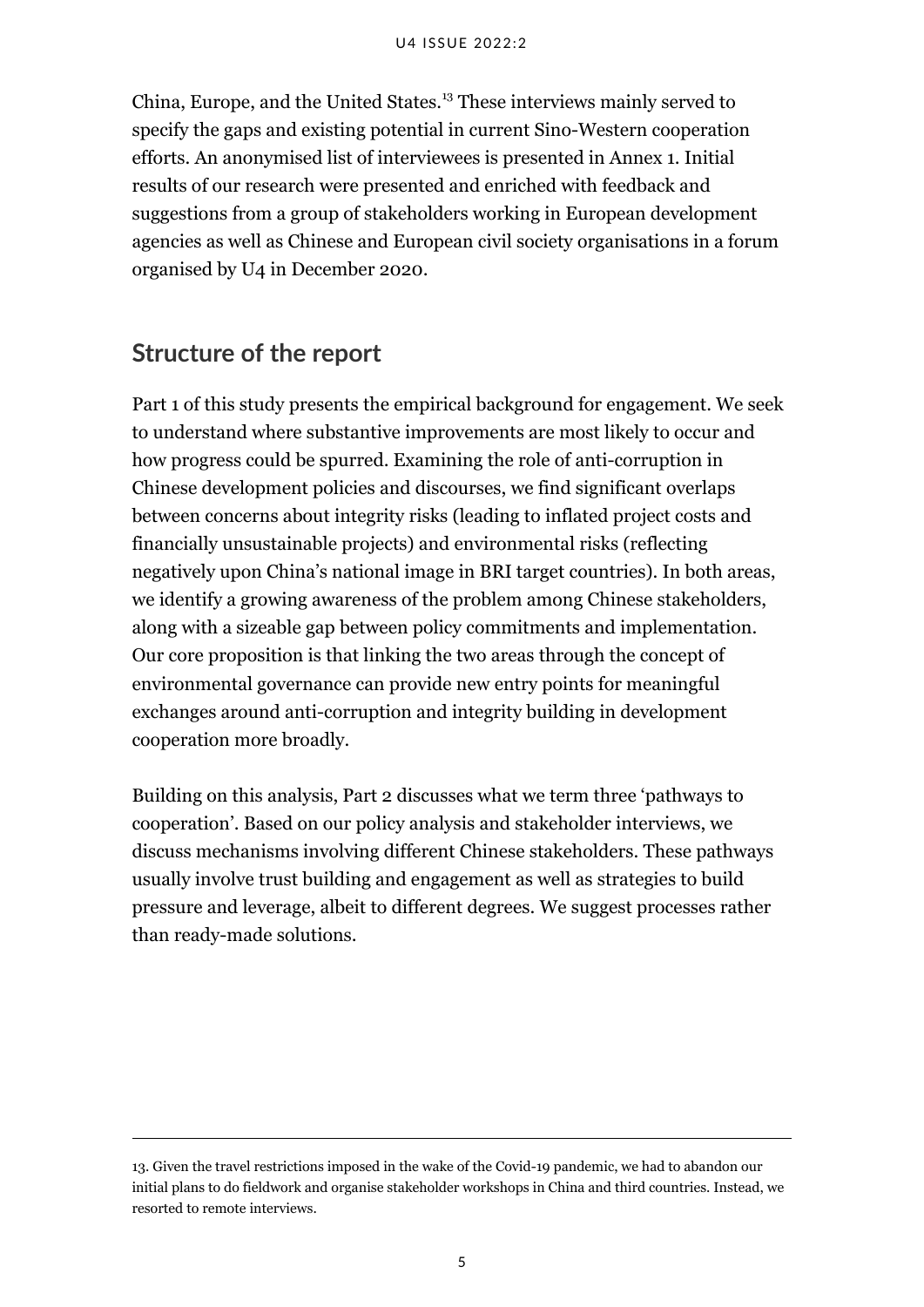# <span id="page-11-0"></span>Part 1. Corruption and anti-corruption concerns in Chinese development policy

The Chinese government explicitly promotes its Belt and Road Initiative as a contribution to the SDGs and seeks to improve its international reputation by showcasing the positive impact of BRI projects in this regard.<sup>14</sup> At the same time, corruption is coming to be recognised – albeit slowly and reluctantly – as a major risk factor for BRI investments in Chinese debates.<sup>15</sup> The language of 'integrity building' and 'clean governance' has been gradually adopted in Chinese policymaking and has entered China's development cooperation discourse since around 2017. In substance, however, Chinese anti-corruption efforts remain a far cry from the institutionalised, prevention-focused, multistakeholder governance approaches envisaged by DAC donors and civil society actors. Despite lofty declarations, Beijing's willingness to further align with institutional anti-corruption norms in intergovernmental negotiations (such as by signing on to the World Trade Organization Agreement on Government Procurement) has been limited. Instead, the leadership refers to 'international anti-corruption cooperation' mainly to push its own bilateral extradition and mutual legal assistance agenda to facilitate the repatriation of Chinese Communist Party (CCP) cadres who have fled overseas to avoid prosecution. Albeit important in principle, such an exclusive focus on extradition remains unsatisfactory from a public integrity perspective while also posing various ruleof-law challenges.<sup>16</sup>

To advance an integrity-building agenda in development policy, we propose a different and complementary approach, which is to bring an integrity-building focus into cooperation with various Chinese actors in a field where cooperation is already happening and is most likely to be expanded in the future. The best place to start, we argue, is with efforts to strengthen environmental governance integrity systems. Below, we explain this choice and highlight some terminological challenges to talking about 'corruption' and 'governance' in a Sino-Western context (1.1). We then explain why weak governance and integrity systems and the environmental degradation they facilitate are a major risk factor in the Belt and Road Initiative in its current shape, both for local communities and eventually for the BRI as a whole (1.2). Following an overview of existing Chinese policy frameworks to address these problems and their lack

<sup>14.</sup> See, for example, the United Nations Environmental Programme's China-sponsored [Belt and Road](https://www.unep.org/regions/asia-and-pacific/regional-initiatives/belt-and-road-initiative-international-green) [Initiative International Green Development Coalition.](https://www.unep.org/regions/asia-and-pacific/regional-initiatives/belt-and-road-initiative-international-green)

<sup>15.</sup> Lang (2018).

<sup>16.</sup> Eder, Lang, and Rudolf (2017).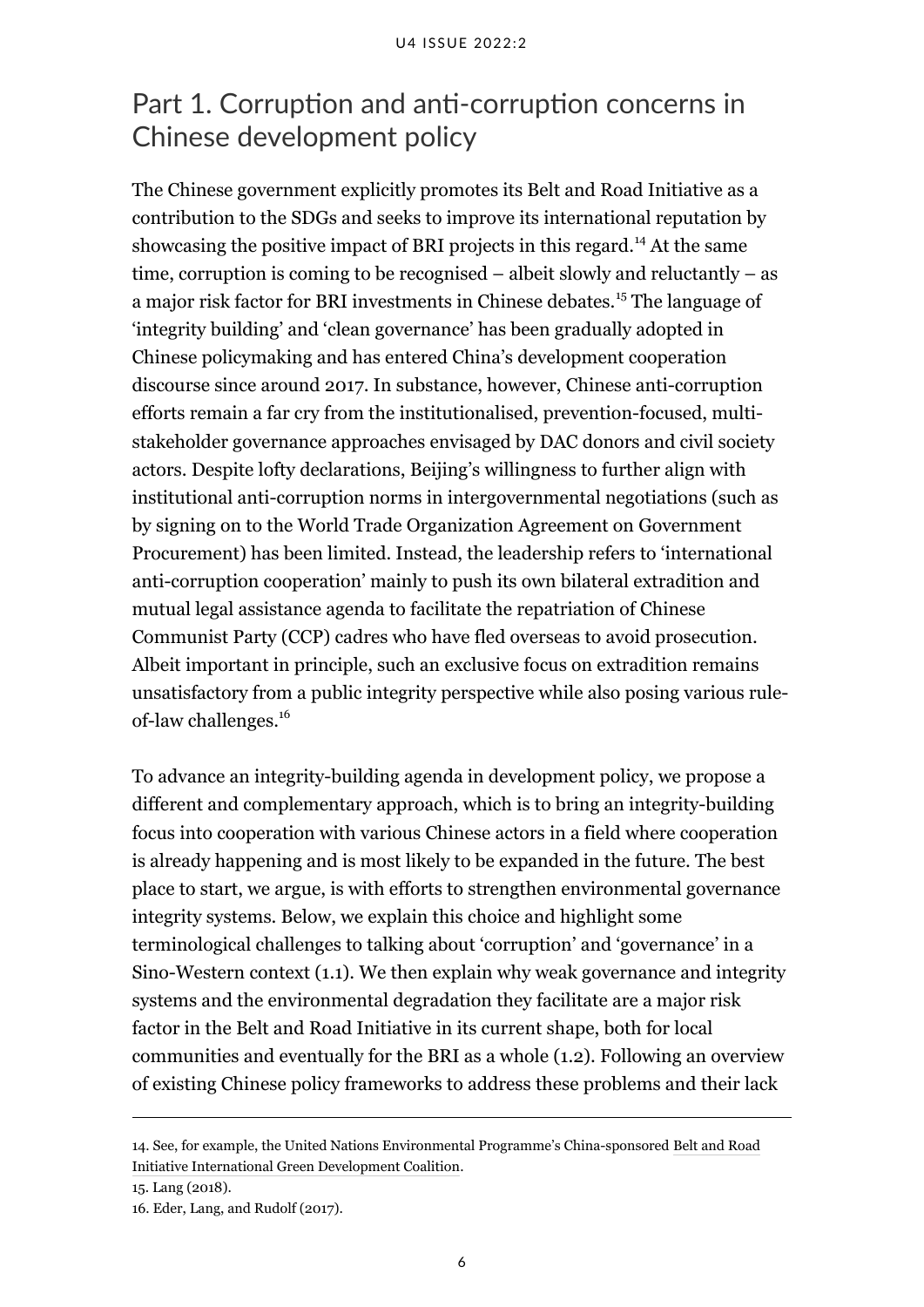of implementation to date (1.3), we present a mapping of different Chinese actors who may be able to address the challenges in the future (1.4).

# <span id="page-12-0"></span>**1.1 Environmental governance and integrity building: Sino-Western engagement as a prerequisite for sustainable improvements**

#### **The pollution-corruption nexus**

The surge in Chinese overseas development finance over the past two decades has given rise to two largely separate controversies in the English-speaking world. One is the allegation that China's development cooperation approach undermines international efforts to promote good governance or is directly responsible for exacerbating political corruption in recipient countries.<sup>17</sup> The other concerns the problematic environmental impacts of Chinese investment projects, particularly in the context of externalising pollution through the Belt and Road Initiative.<sup>18</sup> However, both problems are closely linked in what can be termed a *pollution-corruption nexus* in development finance.

Addressing the intersection of integrity building and environmental protection is a pressing issue because corruption significantly contributes to the degradation of renewable natural resources worldwide.<sup>19</sup> Environmental damage caused by overseas investment is closely connected to deficient integrity systems.<sup>20</sup> Where the incentives and opportunities for grand corruption and collusion between investors and regulators are high, negative externalities such as environmental degradation and negative repercussions on local communities are more readily neglected. For instance, soil degradation and water pollution from illegal contamination typically affect the most vulnerable populations in the world's poorest countries; illegal deforestation is another corruptionenabled problem with massive repercussions for the global climate crisis. In addition, a lack of transparency and limited access to information reduces the possibilities for external scrutiny of investment plans, making insider deals at the expense of the environment more likely.

<sup>17.</sup> Dreher and Fuchs (2015).

<sup>18.</sup> Tsimonis et al. (2019).

<sup>19.</sup> Transparency International (2007).

<sup>20.</sup> Tacconi and Williams (2020); Roe, Parry-Jones, and Williams (2016).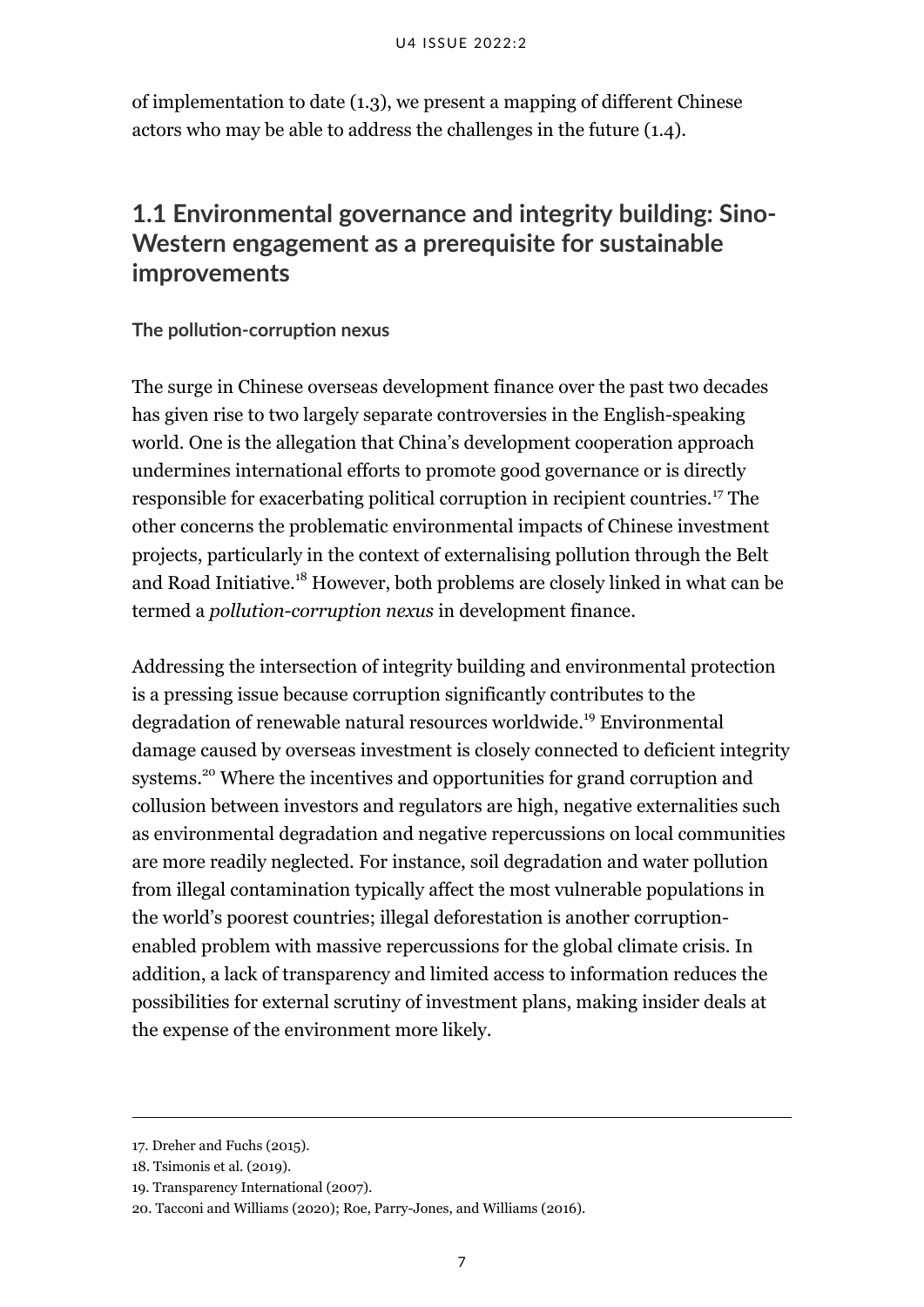#### U4 ISSUE 2022:2

Thus, integrity building is an important aspect of efforts to reduce environmental risks in overseas investments in general and in state-backed development finance in particular. By 'integrity building' we mean building stronger integrity systems by raising standards, improving accountability mechanisms, and taking preventive measures. This does not require fully fledged cooperation on anti-corruption investigations or enforcement, a much more challenging prospect. While it is not necessary to renounce use of the term 'corruption' altogether, it is helpful to centre efforts around a common concept of 'integrity', which is used in both Chinese and Western political and corporate discourses (on use of language, see Box 2 below).

#### **Environmental governance as an integrity-building pilot area**

According to Xi Jinping's [September 2020 pledge to the United Nations,](http://www.xinhuanet.com/english/2020-09/23/c_139388764.htm) China aims to achieve carbon neutrality by 2060. At the UN General Assembly meeting on 21 September 2021, Xi Jinping declared that China will support 'other developing countries in developing green and low-carbon energy, and will not build new coal-fired power projects abroad.'<sup>21</sup> Environment and climate change are also focal points in China's quest for international status: Chinese policymakers have identified global efforts against climate change and environmental degradation as central areas where China can establish itself as a 'responsible power'.<sup>22</sup> Consequently, the Chinese leadership has invested enormous academic and diplomatic resources into framing the Belt and Road Initiative as an important contribution to the United Nations 2030 Agenda for Sustainable Development.<sup>23</sup> The Chinese government has devised several guidelines that should help create a 'Green BRI' (see section 1.3), though they are mainly non-mandatory, voluntary guidance. Furthermore, China has managed to engage the United Nations Development Programme (UNDP) and the United Nations Environment Programme as cooperation partners; both agencies have been primary targets of Chinese diplomatic efforts in the past. In a context of scarce funding for their institutional budgets from other sources, both have readily accepted substantial additional funding from the Chinese government. In return, official endorsement by UN agencies is a crucial element of the Chinese leadership's efforts to increase 'international discourse power' (国 际话语权) and legitimise Chinese policies at a global level, which is achieved

<sup>21.</sup> Xi Jinping (2021).

<sup>22.</sup> Gao Xiaosheng (2018), among others, has argued that 'external perceptions of China's role in climate negotiation are significant for China's domestic policymaking process and international climate efforts.' 23. See, for example, China Council for International Cooperation on Environment and Development (CCICED) (2019).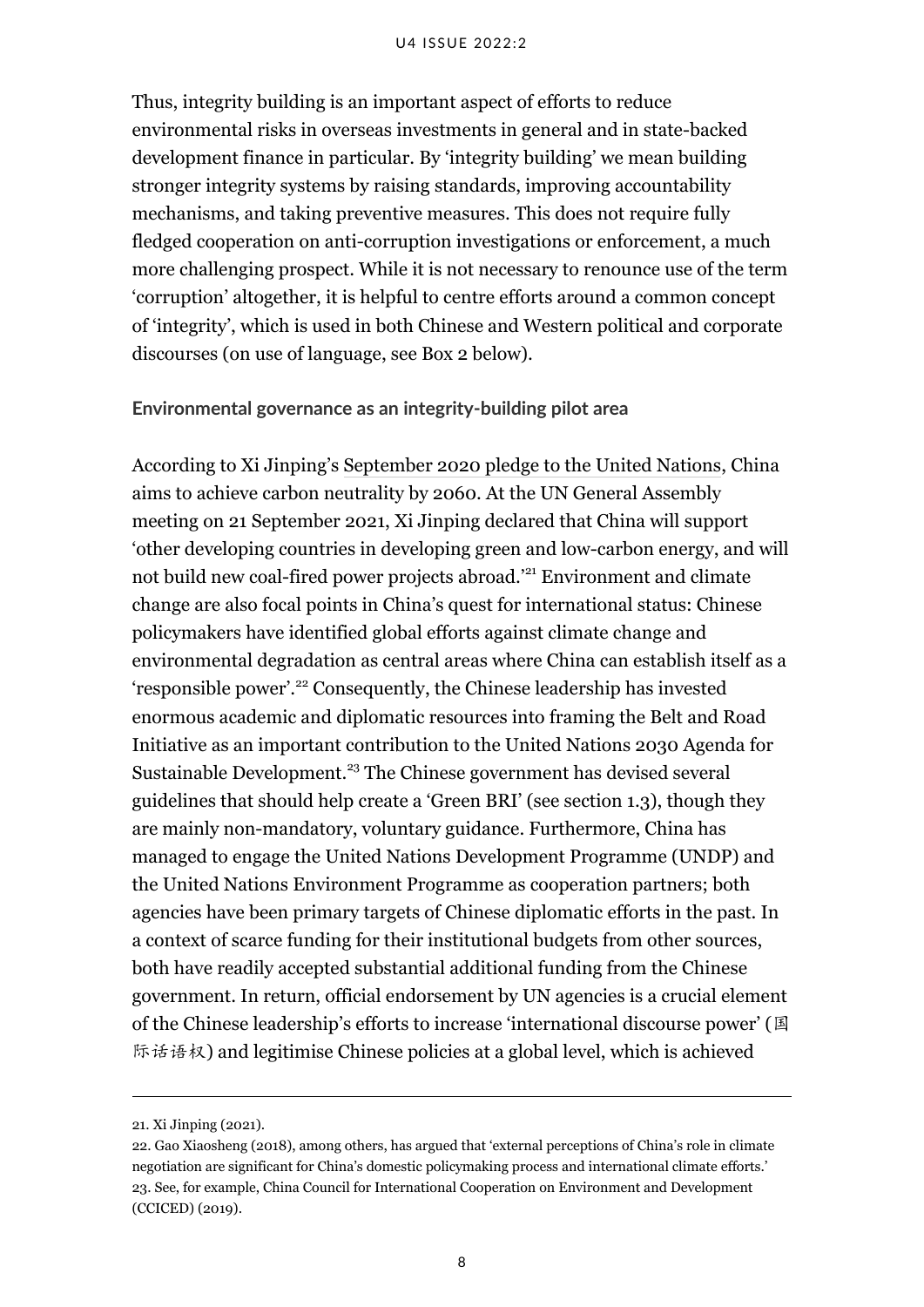through the mainstreaming of Chinese terms such as 'green development' or 'ecological civilisation' in the UN context.<sup>24</sup>

Chinese projects overseas are frequently faced with local protests on environmental issues (see section 1.2). In the eyes of the central government in Beijing, such protests cause reputational damage to China and to the BRI.<sup>25</sup> A survey conducted by the Chinese Academy of International Trade and Economic Cooperation (CAITEC), a think tank under the Chinese Ministry of Commerce, and the State-owned Assets Supervision and Administration Commission of the State Council jointly with UNDP China found in 2015 that most Chinese companies did not consider corruption or environmental issues to be of high relevance to their operations.<sup>26</sup> A 2017 follow-up survey confirmed that while about two-thirds of the interviewed companies carried out environmental impact assessments (EIAs), only about one-fifth said they had implemented all the EIA's recommendations.<sup>27</sup>

The Chinese government has explicitly recognised the need to better monitor overseas projects as part of its BRI risk management strategy. While voices within China's political system indicate that the government does not believe it is feasible to control the activities of Chinese companies abroad, $28$  the perception of risk can create a new policy space for Chinese non-state actors. Analysts in Chinese think tanks are discussing the idea that Chinese non-state actors should monitor environmental conduct and provide 'guidance and supervision' to Chinese companies operating abroad.<sup>29</sup> Moreover, given a lack of international experience among Chinese non-state actors, the government has suggested that they cooperate with international organisations to strengthen their relevant capacities – a notion that is explicitly discouraged in many other sectors of civil society exchange. An action plan published in 2017 by the state-

<sup>24.</sup> A notable example is the 15th meeting of the Conference of the Parties to the UN Convention on Biological Diversity, hosted by China in 2021, which includes the term 'ecological civilisation' in its title. For background on the efforts to increase China's international discourse power, see the introduction to the Decoding China Dictionary, [http://www.decodingchina.eu](http://www.decodingchina.eu/).

<sup>25.</sup> Measures for the Supervision and Administration of the China Development Bank (国家开发银行监督 管理办法), issued by the China Banking Regulatory Commission in 2017, links reputational risks (声誉风 险) to environmental and social risks (环境与社会风险) quite explicitly, urging the bank to strengthen its environmental and social risk assessment.

<sup>26.</sup> Chinese Academy of International Trade and Economic Cooperation (CAITEC), SASAC Research Centre, and UNDP China (2015).

<sup>27.</sup> Chinese Academy of International Trade and Economic Cooperation (CAITEC), SASAC Research Centre, and UNDP China (2017).

<sup>28.</sup> Statement by a senior government official in Beijing made during a personal conversation in December 2018.

<sup>29.</sup> Wei Qingpo (2014).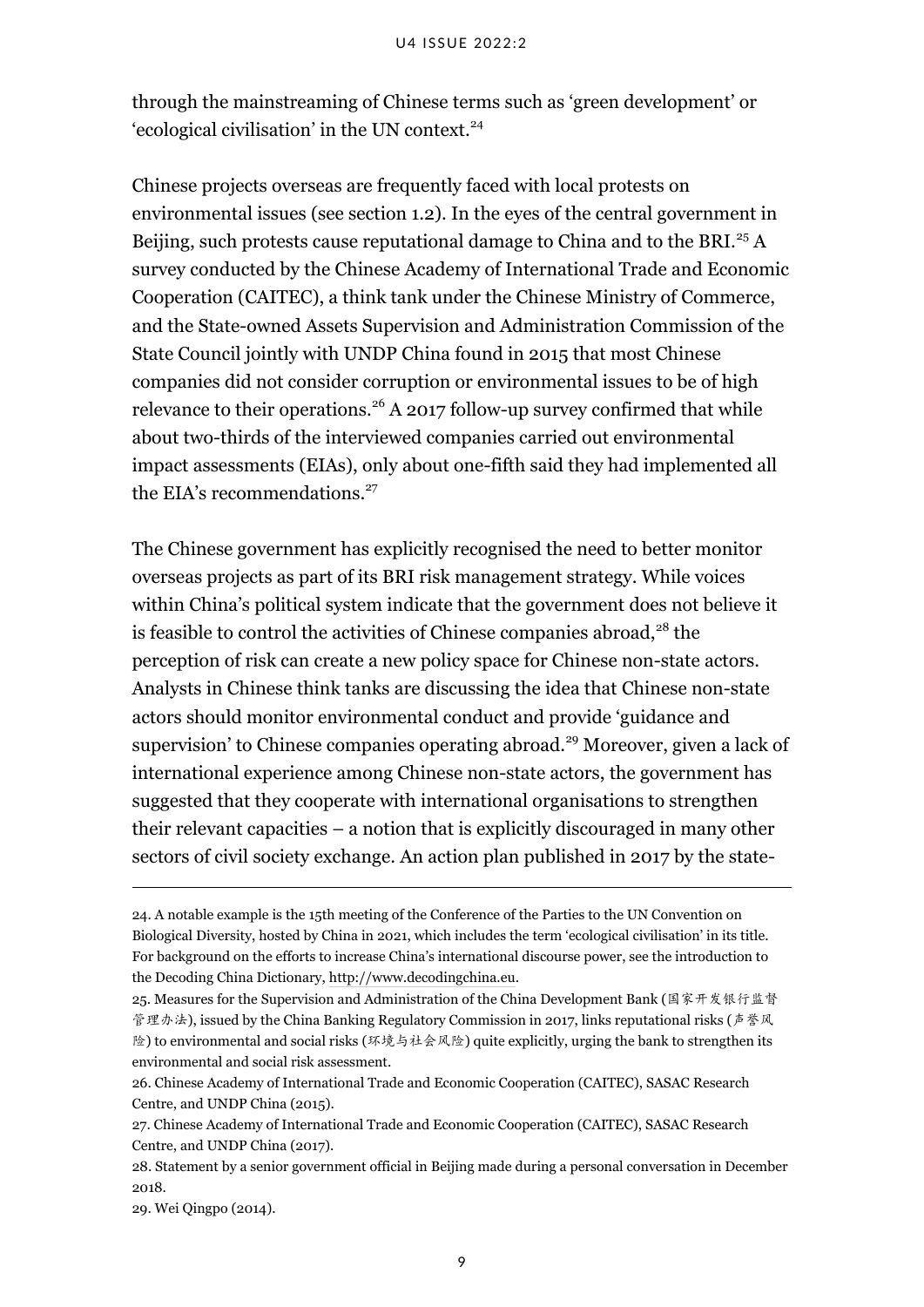backed China NGO Network for International Exchanges (CNIE, 中国民间组织 国际交流网) called upon 'social organisations' from China and BRI countries to step up their cooperation to promote 'people-to-people exchanges' along the Belt and Road and jointly address a limited range of policy issues, including 'biodiversity and environmental protection'.<sup>30</sup>

Environmental protection is the field with the highest diversity of Chinese actors operating transnationally. They include non-state actors like NGOs, industry associations, social enterprises, think tanks, and university institutes, which work on improving the 'sustainable development' conduct of Chinese companies abroad. Thus, environmental governance may be seen as a comparatively large policy space for productive exchanges and joint projects with a range of Chinese actors, and one that has potential to create positive precedents for future cooperation in other fields. Not least, although the Biden administration is rejoining the Paris climate accords, the United States' devastating withdrawal from normative leadership on environment and climate under President Donald Trump has already shown that leaving the multilateral field to China or expecting developing countries to choose sides would be selfdestructive for Western countries. Instead, building multi-stakeholder alliances that also measure the Chinese government by its commitments to environmental integrity and a Green BRI is the more promising – and pragmatic – path.

# <span id="page-15-0"></span>**1.2 Environmental governance deficiencies as a major risk factor in China's Belt and Road Initiative**

#### **What's at stake: Reducing the environmental footprint of the BRI**

The BRI is widely regarded as the most ambitious global infrastructure undertaking in history. Spanning Asia, Africa, Europe, and Latin America, it offers many developmental promises for countries in desperate need of foreign investment, trade, and infrastructure development expertise. The application (and potential withdrawal) of the 'BRI' label by Chinese authorities has developed flexibly over the years. It has been applied to massive connectivity endeavours such as the China-Pakistan Economic Corridor or the Nairobi-Mombasa Madaraka Express; to strategic port acquisitions and developments from Sri Lanka to Greece to Nigeria; as well as to various individual power

<sup>30.</sup> China NGO Network for International Exchanges (CNIE) (2017).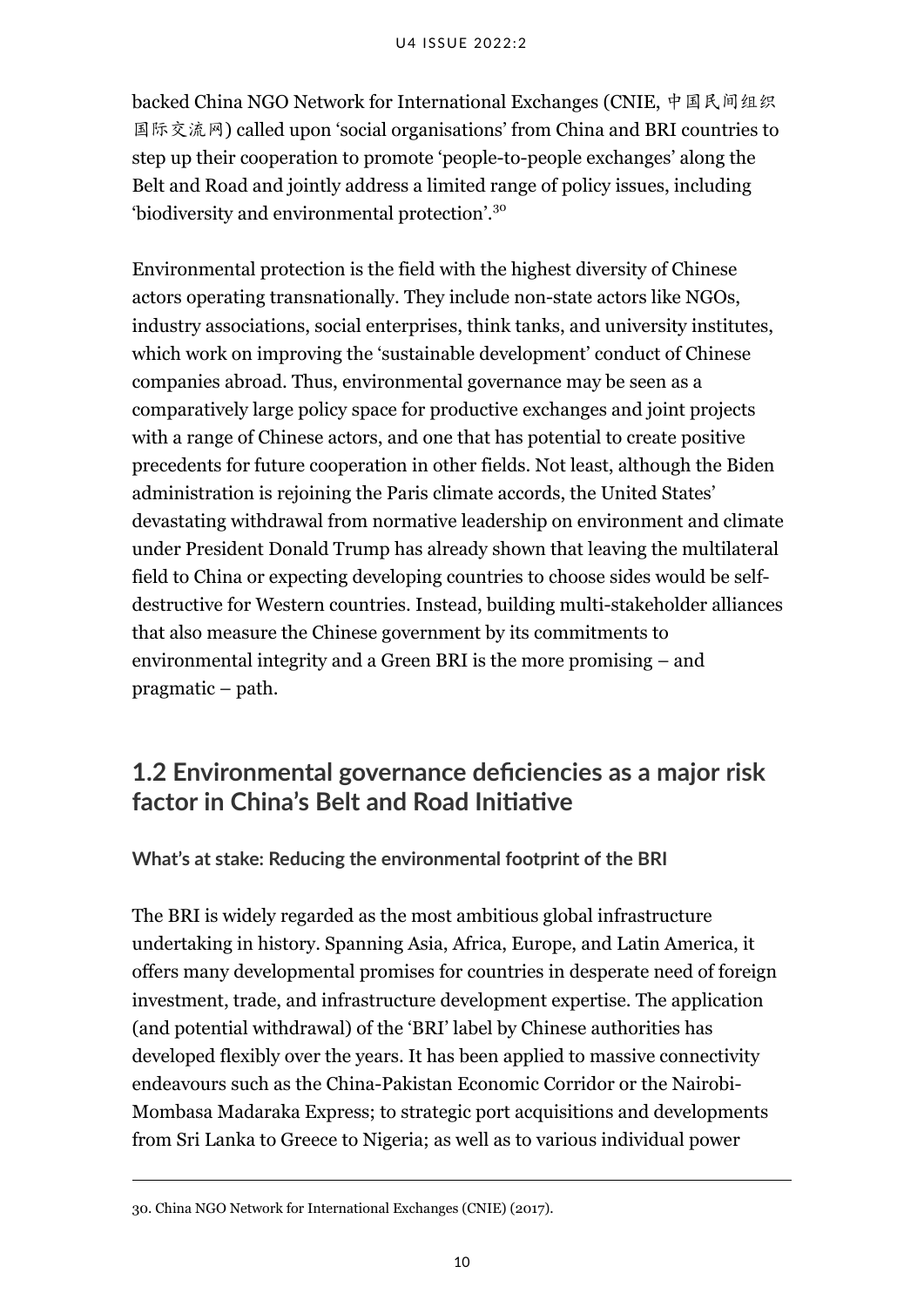plants, dams, roads, factories, government buildings, and other overseas investment projects that enjoy governmental endorsement.<sup>31</sup>

Nonetheless, the current roll-out of many BRI projects is based on opaque bidding processes and limited involvement of local stakeholders, and threatens to have substantial negative impacts on the environment as well as local communities. Many planned routes pass through ecologically fragile regions and key biodiversity areas. High-resolution spatial analysis data shows that 17% of these key areas are within 50 kilometres of proposed BRI roads, and 60.6% are within 50 km of proposed rail routes.<sup>32</sup> Africa is particularly at risk of new routes intersecting protected areas. Risks of deforestation are high, too, as 66.4% of the area within 50 km of roads and 24.5% within 50 km of railroads is forested.<sup>33</sup> Projects can have direct impacts on ecosystems and wildlife along with indirect effects such as attracting logging, poaching, and settlement.<sup>34</sup> The BRI may also contribute to the increase in greenhouse gas emissions through investment in coal-fired power plants and accelerate the extraction of natural resources, as many routes are planned to facilitate access to extractive resources in project countries.<sup>35</sup> These problems are neither exhaustive nor exclusive to the BRI, but it is clear that Chinese-financed investment projects can cause direct and indirect environmental repercussions without effective mitigation.

**Local resistance to Belt and Road based on project governance and environmental concerns**

While Western criticism is dismissed as hypocritical by the Chinese side, challenges to Chinese investment projects emanating from the host countries of important BRI projects can have an impact. Particularly in countries with space for civil society activism, Chinese projects face increasing scrutiny of their environmental performance, which has led in some cases to local criticism and clashes with civil society. Chinese actors are gradually learning to factor in and adapt to these pressures coming from below. Box 1 describes BRI projects in Kenya, Malaysia, and Peru that have encountered local challenges related to environmental governance concerns.

<sup>31.</sup> Besides the infrastructure component, other important pillars of the BRI include 'policy coordination', 'unimpeded trade', 'financial integration', and 'people-to-people bonds', as well as the Digital Silk Road that is rapidly gaining in importance.

<sup>32.</sup> Hughes (2019).

<sup>33.</sup> Hughes (2019).

<sup>34.</sup> Teo et al. (2019).

<sup>35.</sup> Coenen et al. (2021).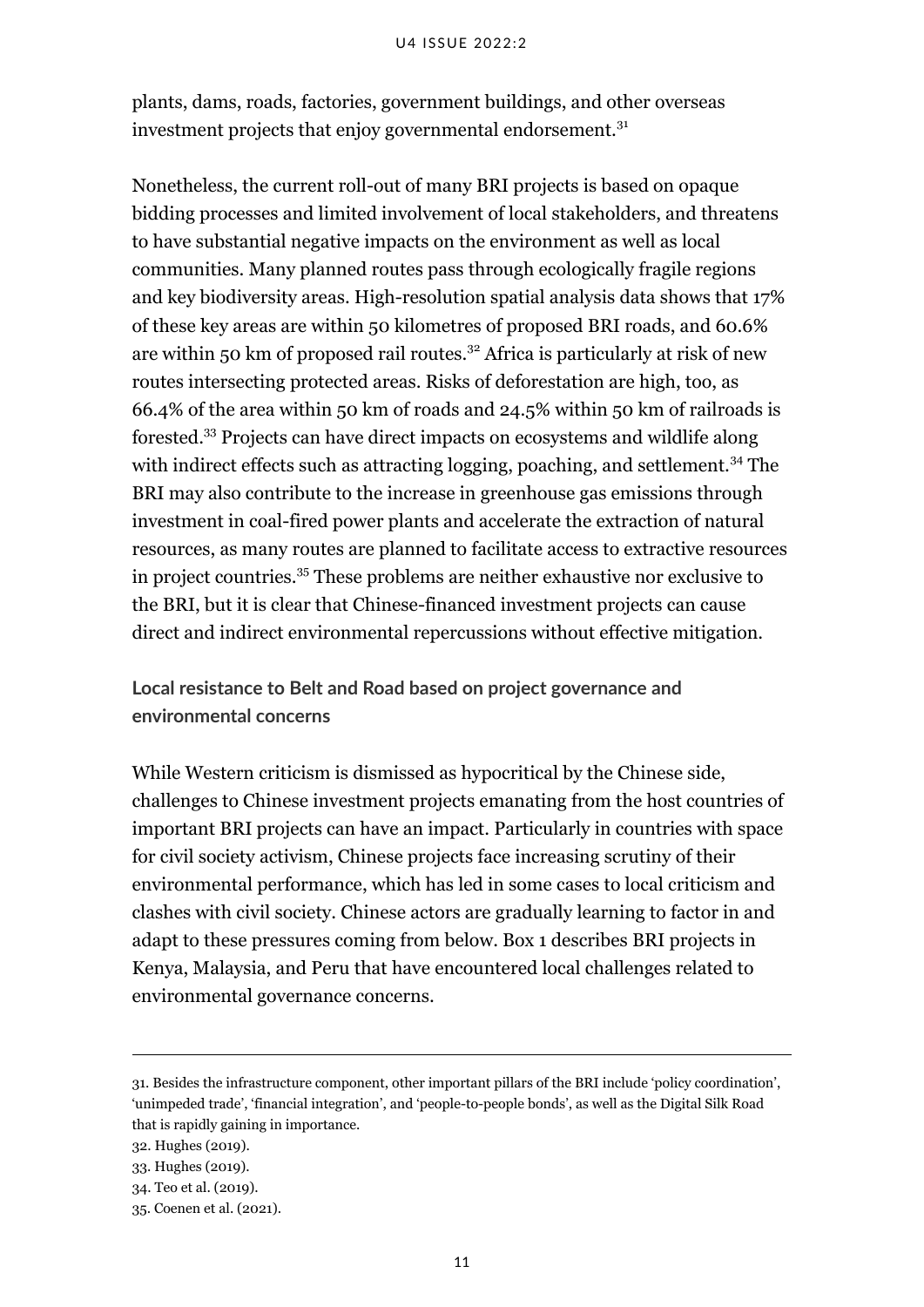#### **Box 1. Case studies of local resistance against Belt and Road projects**

Local civil society opposition has led to several setbacks to Belt and Road projects. Three illustrative cases come from Kenya, Malaysia, and Peru.

#### **Kenya**

Construction of a massive coal-fired power plant with 1,050 GW capacity located in Kwasasi, Lamu County, was contracted out to a Kenyan-Chinese consortium in September 2014. The project involved two subsidiaries of the PowerChina group (Sichuan Electric Power Design and Consulting and Sichuan No. 3 Power Construction Company) along with the China Huadian Corporation power generation company. Substantial [financial support](https://green-bri.org/kenyas-lamu-coal-fired-power-plant-lessons-learnt-for-green-development-and-investments-in-the-bri/) came from the Industrial and Commercial Bank of China. While a court challenge to the bidding process was unsuccessful, the developers' disregard for the environmental and social costs of the project has led to large-scale local mobilisation since 2015, led by the [Save](https://www.savelamu.org/) [Lamu](https://www.savelamu.org/) coalition and [DeCOALonize](https://www.decoalonize.org/).

The project was [halted in June 2019](https://www.bbc.com/news/world-africa-48771519) due to successful environmental litigation. The Kenyan National Environment Tribunal [revoked](https://www.chinadialogue.net/article/show/single/en/11355-Backers-of-Lamu-coal-project-lose-court-case) the previous environmental and social impact assessment (ESIA) licence and called for a new impact assessment, sharply criticising the developers for overriding local community interests.

From a local civil society perspective, one crucial issue in the early mobilisation against the Lamu project was the complete opaqueness and remoteness of the Chinese investors. They 'often use Kenyan nationals as opaque proxies on the ground,' a local NGO activist noted, 'which means we did not know at all who is actually responsible and who makes the decisions.' The problem is 'a combination of high-level MoU political corruption and lower-level petty corruption … Accountability is not in the Chinese system.'

Interestingly, the Chinese ambassador to Kenya agreed to [meet with activist](https://www.decoalonize.org/decoalonize-team-meets-with-chinese-ambassador-to-kenya-wu-peng-over-controversial-lamu-coal-plant/) [groups](https://www.decoalonize.org/decoalonize-team-meets-with-chinese-ambassador-to-kenya-wu-peng-over-controversial-lamu-coal-plant/) immediately after the court ruling and publicly acknowledged concerns around sustainable development and the Lamu project's problematic role in light of Kenya's national renewable energy strategy.

#### **Malaysia**

The [Melaka Gateway project](http://melakagateway.com/one-belt-one-road/) is a massive land reclamation and port development project initiated in 2014 under Malaysia's former prime minister Najib Razak. The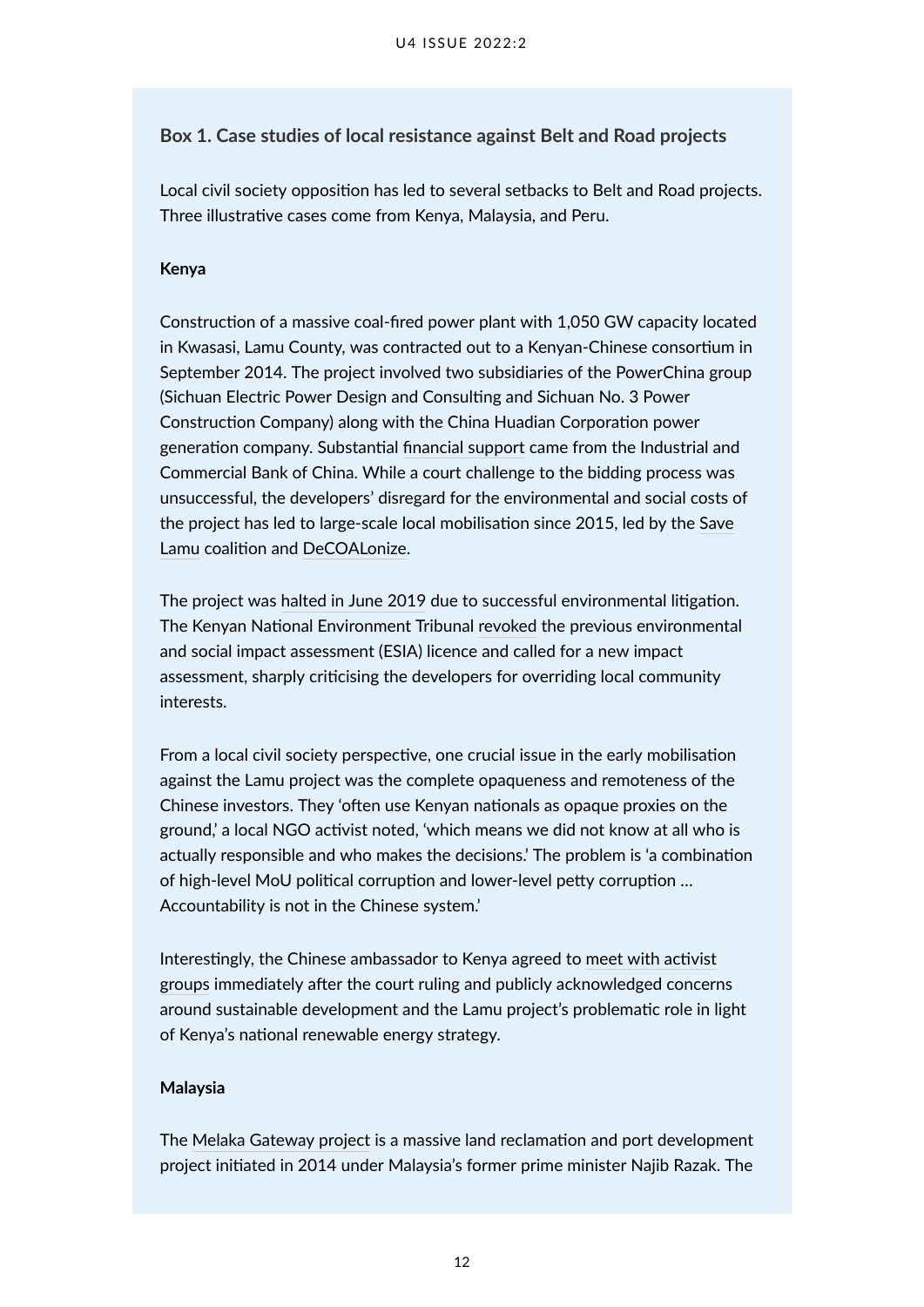project, [estimated to cost US\\$ 10.5 billion,](https://www.msn.com/en-xl/news/other/tale-of-two-belt-and-road-initiative-port-projects-in-malaysia-shows-limits-of-chinese-money/ar-BB1bH367) received financial support from PowerChina International. It was presented as a flagship Belt and Road project in Southeast Asia during a [visit to Malaysia by Chinese premier Li Keqiang](https://www.fmprc.gov.cn/mfa_eng/zxxx_662805/t1318284.shtml).

From its inception, the project was embroiled in corruption allegations related to the epic [1MDB slush fund scandal](https://www.businessinsider.com/1mdb-timeline-the-goldman-sachs-backed-malaysian-wealth-fund-2018-12?r=DE&IR=T), which eventually led to the ouster of the pro-Chinese Najib government in 2018. In addition, the environmental damage related to the massive land reclamation plans spurred [local resistance](https://www.forbes.com/sites/wadeshepard/2020/01/31/inside-the-belt-and-roads-premier-white-elephant-melaka-gateway/) by fishermen and environmental activists.

Following mounting anti-Chinese rhetoric under Najib's successor Mahathir Mohamad in 2018, the project was meant to continue with a local 'rebranding'. But the main local developer, KAJ Development, was eventually [forced to](https://weehingthong.org/2020/12/10/terminated-the-melaka-gateway-project/) [relinquish the project](https://weehingthong.org/2020/12/10/terminated-the-melaka-gateway-project/) in late 2020 after another series of governance problems.

#### **Peru**

The Amazon Waterway (*Hidrovía Amazónica*) project aims to dredge the Amazon River and three tributaries to facilitate transportation and commerce between Peru and neighbouring Brazil. In 2017 the [Cohidro consortium](https://dialogochino.net/en/infrastructure/30190-china-backed-amazon-waterway-mired-in-murky-information/) between Chinese engineering firm Sinohydro Corp Ltd and the local construction company Construcción y Administración S.A. (CASA) was contracted to develop the project, which was planned to become operational by 2022. It is seen as a cornerstone of Peru's national infrastructure development. Accordingly, the Peruvian government has been eager to attract foreign investment for the project, and has allegedly done so by silently agreeing to substantial exceptions from Peruvian environmental laws.

The waterway was rebranded as part of the BRI after Peru officially [endorsed the](https://www.reuters.com/article/us-china-silkroad-peru/peru-to-sign-mou-to-join-chinas-belt-and-road-club-in-coming-days-chinese-ambassador-idUSKCN1S104R) [Chinese initiative in 2019,](https://www.reuters.com/article/us-china-silkroad-peru/peru-to-sign-mou-to-join-chinas-belt-and-road-club-in-coming-days-chinese-ambassador-idUSKCN1S104R) but it has been met with strong [opposition from](http://aidesep.org.pe/noticias/comunidades-indigenas-cuestionan-hidrovia-amazonica-por-riesgos-ambientales) [indigenous groups](http://aidesep.org.pe/noticias/comunidades-indigenas-cuestionan-hidrovia-amazonica-por-riesgos-ambientales) for its potential [impact on fisheries and local culture.](https://ejatlas.org/conflict/hidrovia-amazonica) The Peruvian consortium member Casa became [entangled in high-level corruption](https://dialogochino.net/es/infraestructura-es/32203-investigados-por-corrupcion-ligados-a-licitacion-de-la-hidrovia-amazonica/) [scandals](https://dialogochino.net/es/infraestructura-es/32203-investigados-por-corrupcion-ligados-a-licitacion-de-la-hidrovia-amazonica/) in 2019, further increasing [public opposition](https://www.idl.org.pe/organizaciones-indigenas-demandan-al-estado-por-proyecto-hidrovia-amazonica/) to the controversial development project. The president of the NGO FundAmazonia described the project as an ['economic and ecological disaster](https://dialogochino.net/pt-br/infraestrutura-pt-br/30190-china-apoia-controverso-projeto-de-hidrovia-na-amazonia-peruana/)' in the making. Peruvian environmental groups have consistently [called for international support](https://www.dw.com/es/hidrov%25C3%25ADa-amaz%25C3%25B3nica-una-amenaza-para-per%25C3%25BA-y-el-planeta/a-51679653) in their fight against environmental degradation through unsustainable waterway development.

The project's future is uncertain. The leftist candidate Pedro Castillo won the presidential election in April 2021 on a platform of supporting unions and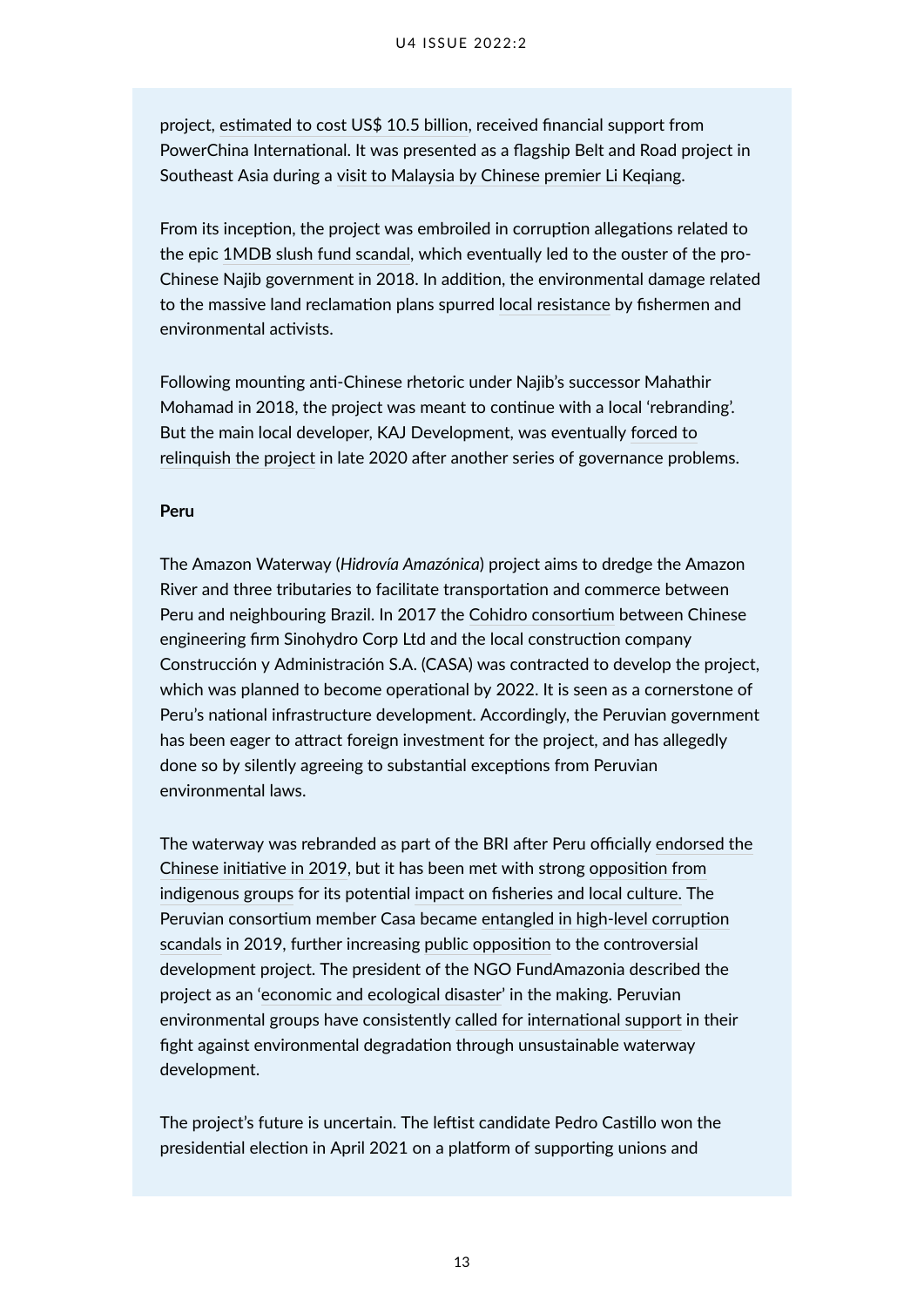indigenous communities against foreign investors, and there is a pending [lawsuit](https://rpp.pe/blog/mongabay/el-futuro-incierto-de-la-hidrovia-amazonica-peruana-noticia-1318847) [brought by two indigenous federations in 2018](https://rpp.pe/blog/mongabay/el-futuro-incierto-de-la-hidrovia-amazonica-peruana-noticia-1318847) before the Peruvian Supreme Court.

Among these examples, definite proof of large-scale corruption emerged only in the Malaysian case. This was mainly due to the international dimension of the 1MDB scandal, with the US investment bank Goldman Sachs playing [a leading](https://www.bbc.com/news/business-54597256) [and nefarious role](https://www.bbc.com/news/business-54597256). However, there is a common pattern of collusion between Chinese state-owned enterprises (SOEs) and host country politicians to circumvent procurement standards, due diligence mechanisms, and rigid social and environmental impact assessments. As in the Kenyan case, Chinese embassies often tend to take a rather hands-off approach initially and only get involved once real obstacles emerge. This approach forces them into the role of having to clean up the (financial and reputational) mess created by other actors.

Still, a common attitude among Chinese development planners is that corruption is primarily a domestic problem in recipient countries, one that is best addressed through those countries learning from China's domestic crackdown.<sup>36</sup> Additionally, the risk of corruption in Chinese aid is supposedly reduced because in turnkey projects, only a small share of Chinese loans ever leaves the Chinese system. This is on top of the fact that a systemic corruption problem could hardly be openly discussed and admitted in the current CCP system. Nonetheless, there is growing evidence that local and transnational civil society advocacy campaigns can be effective in raising public awareness and 'sensitizing the Chinese government and its state-owned enterprises to their environmental and social responsibilities within a contested political space.'<sup>37</sup>

### <span id="page-19-0"></span>**1.3 The Chinese policy framework today: Huge commitments, slow progress**

In recent years, the Chinese government has initiated a series of policy measures to address environmental governance issues domestically and in Chinese overseas activities under the label 'Greening the Belt and Road'. Several new regulations and policies have also stressed the need to prevent corruption in overseas investment. The main problem is that many of those policy

<sup>36.</sup> People's Daily (2017).

<sup>37.</sup> Yeophantong (2020).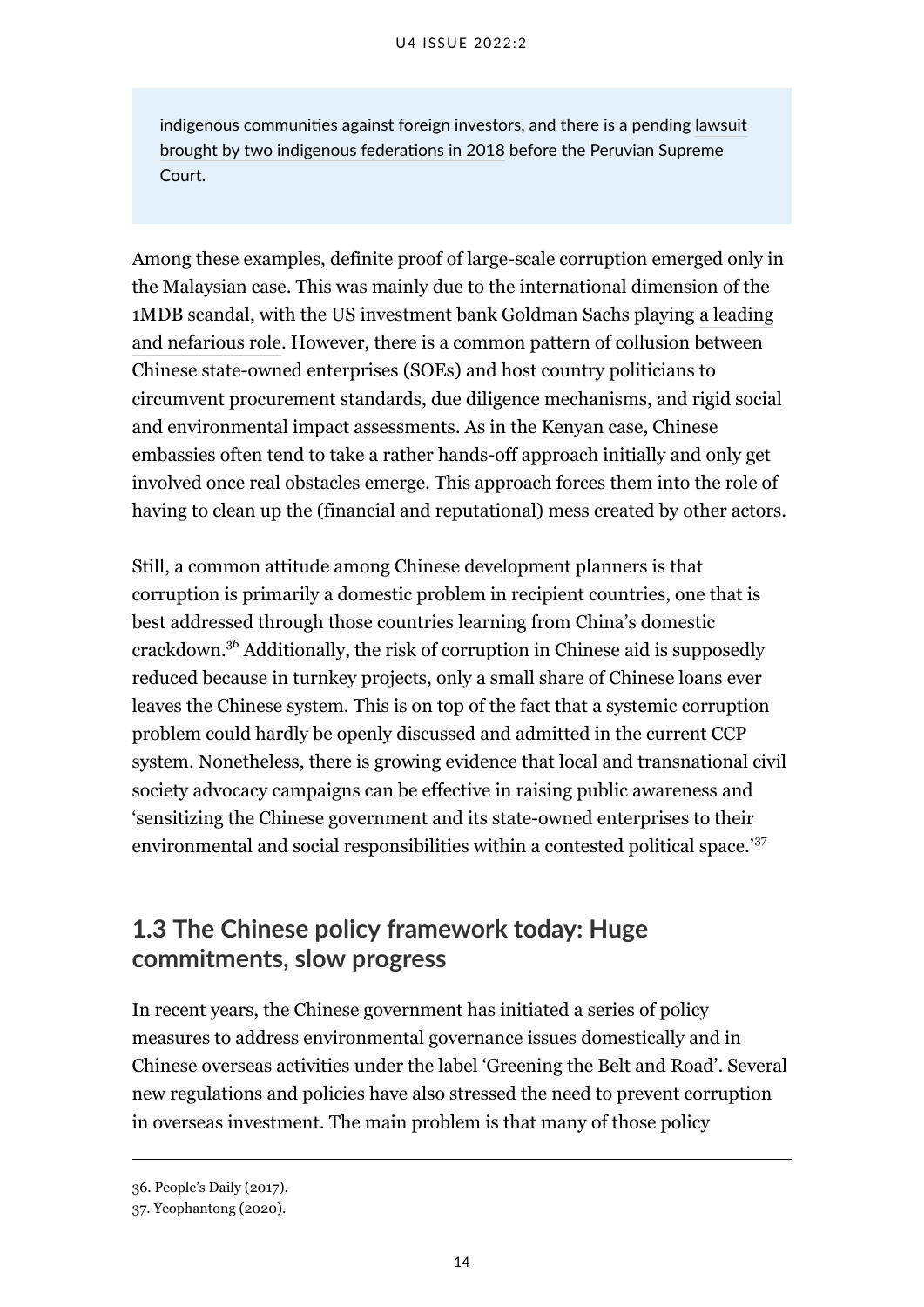initiatives are either non-binding or are not implemented and enforced, resulting in a yawning implementation gap.

#### **Anti–foreign bribery legislation and overseas investment governance**

China ratified the United Nations Convention against Corruption (UNCAC) in 2006 and has subsequently amended its domestic laws, introduced new legislation, and established a national anti-corruption coordinating agency with explicit reference to UNCAC implementation.<sup>38</sup> However, anti-corruption measures remain dominated by CCP disciplinary logic rather than by laws and the judiciary.<sup>39</sup> Legal analyses of China's anti–foreign bribery framework<sup>40</sup> and international evaluation reports by the Financial Action Task Force<sup>41</sup> or the International Monetary Fund<sup>42</sup> thus paint a mixed picture, contrasting progress in technical-legal reforms with insufficient enforcement efforts. Chinese antibribery prosecutions and court cases against SOEs or private sector actors remain essentially limited to domestic matters. The most important progress concerning foreign bribery was Amendment VIII to China's Criminal Law, which unambiguously criminalised the active bribery of foreign officials under PRC law but adopted a much narrower definition of 'bribery' than is applied to domestic matters<sup>43</sup>

While vested interests within the administration still appear to prevent the enforcement of the anti–foreign bribery amendment, Chinese academic advocacy for a more severe approach to bribery has increased significantly, especially as the financial, quality, and reputational risks to BRI projects and China's overall standing in strategic BRI countries have become visible in recent years. China's proposal for a '[Clean Silk Road'](https://www.chinadaily.com.cn/a/201904/26/WS5cc301a6a3104842260b8a24.html) (literally: Silk Road to Integrity, 廉洁丝绸之路) in 2017, as well as Xi's reiteration at the Second Belt and Road Forum in 2019 that ['we should have zero tolerance for corruption'](https://www.fmprc.gov.cn/mfa_eng/zxxx_662805/t1658424.shtml), show that corruption concerns in development cooperation have reached the top-level leadership.

<sup>38.</sup> Lewis (2009).

<sup>39.</sup> The dual-track investigation system with unclear competencies between discipline inspection commissions and public procuratorates was abolished when the National Supervisory Commission was created in 2018; however, this has only reinforced the party leadership's dominance in anti-corruption proceedings. See further Li Li and Peng Wang (2019).

<sup>40.</sup> Gintel (2013).

<sup>41.</sup> Financial Action Task Force (2012, 2019.

<sup>42.</sup> International Monetary Fund (2019).

<sup>43.</sup> Gintel (2013).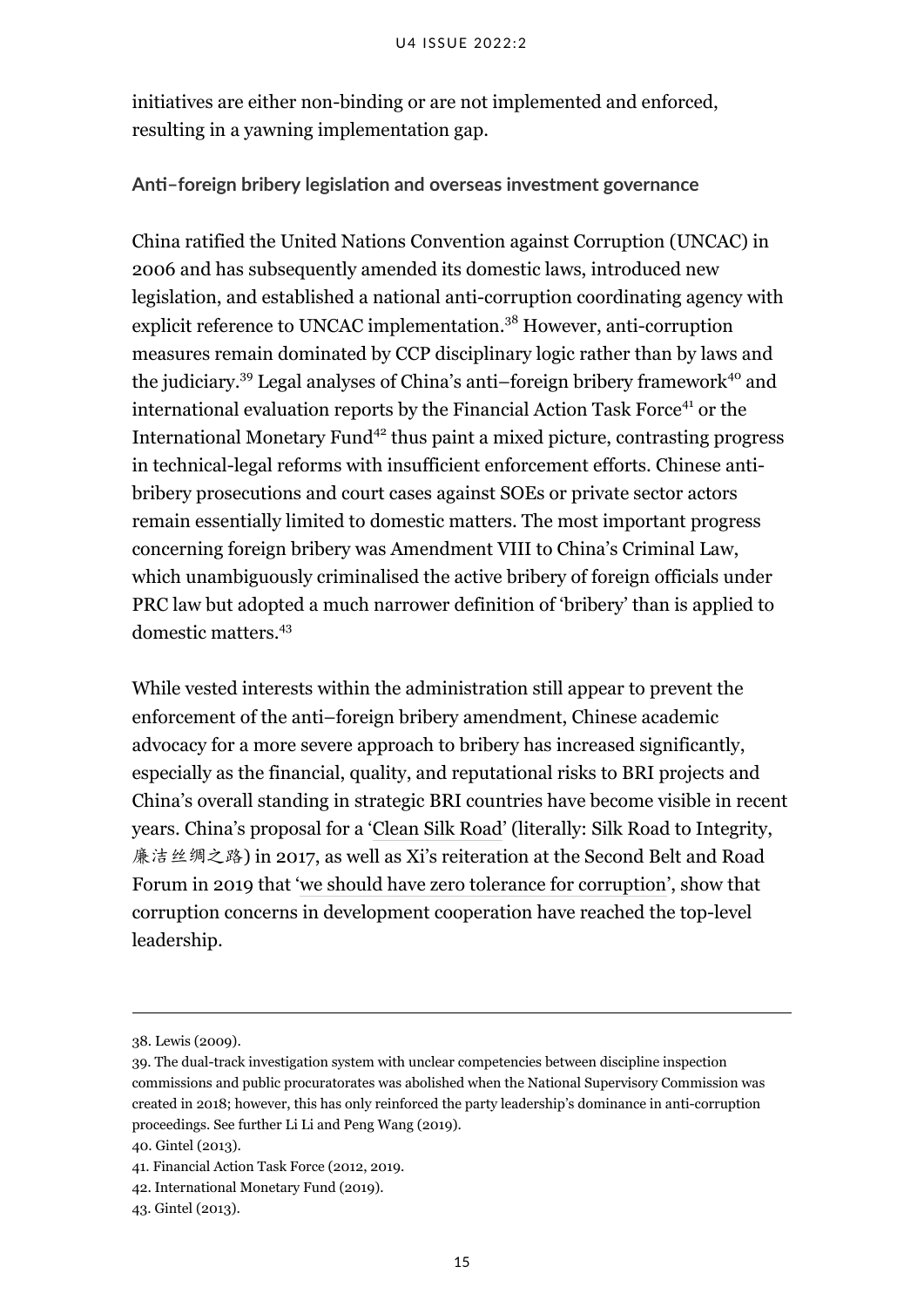Generic anti-corruption clauses can also be found in numerous ministerial policies relating to transnational business and foreign investment. Starting with the CCP Central Committee's 2008–2012 Anti-Corruption Working Plan, policy documents have reiterated the need to 'strictly prevent Chinese-invested companies ... from engaging in overseas commercial bribery' (严禁中资企业[...] 在国(境)外的商业贿赂行为).<sup>44</sup> The Chinese NGO Friends of Nature (自然之 友), in a recent analysis of the regulatory framework for Chinese companies investing overseas,<sup>45</sup> identified a sizeable body of 'soft law' (软法) meant to prevent environmental degradation and corrupt behaviour. However, they conclude that the often-professed principle of 'overseas social responsibility' (域 外社会责任) still entirely 'lacks an effective, binding regulatory framework' (缺 乏行之有效的强制性规范).<sup>46</sup>

In sum, there is now an astounding number of sectoral regulations and guidelines,<sup>47</sup> codes of conduct, and quality standards for overseas contracting that mention anti-corruption principles,<sup>48</sup> but none of them is effectively enforced or even enforceable.<sup>49</sup> This is in curious contrast to the top-down, centralised 'strike hard' approach to corruption within China, where prosecutions and convictions have reached all-time highs under Xi Jinping.

**Environmental policy frameworks for the Green BRI**

Partly in response to international criticism, the Chinese government has issued a series of documents on the Green BRI and the environmental conduct of Chinese companies that are intended to align the BRI with the SDGs and climate targets (see Annex  $2$ ).<sup>50</sup> The two core BRI policy documents are the Vision and Actions on Jointly Building Silk Road Economic Belt and 21st-Century Maritime Silk Road<sup>51</sup> of 2015 (abbreviated as the 'BRI Action Plan') and the Vision for Maritime Cooperation under the Belt and Road Initiative of

<sup>44.</sup> Central Committee of the CCP (2008).

<sup>45.</sup> Friends of Nature (2020).

<sup>46.</sup> Friends of Nature (2020), p. 32.

<sup>47.</sup> For instance, the China Banking Regulatory Commission in 2017 presented separate measures to strengthen policy bank supervision and corporate governance. This document called on China's two most important policy banks, the China Development Bank and Export-Import Bank of China, to 'develop comprehensive risk management frameworks' (全面风险管理).

<sup>48.</sup> Ministry of Commerce (2019).

<sup>49.</sup> Russell and Berger (2019).

<sup>50.</sup> On the evolving legal framework, see further Boer (2019).

<sup>51.</sup> National Development and Reform Commission, Ministry of Foreign Affairs, and Ministry of Commerce. (2015).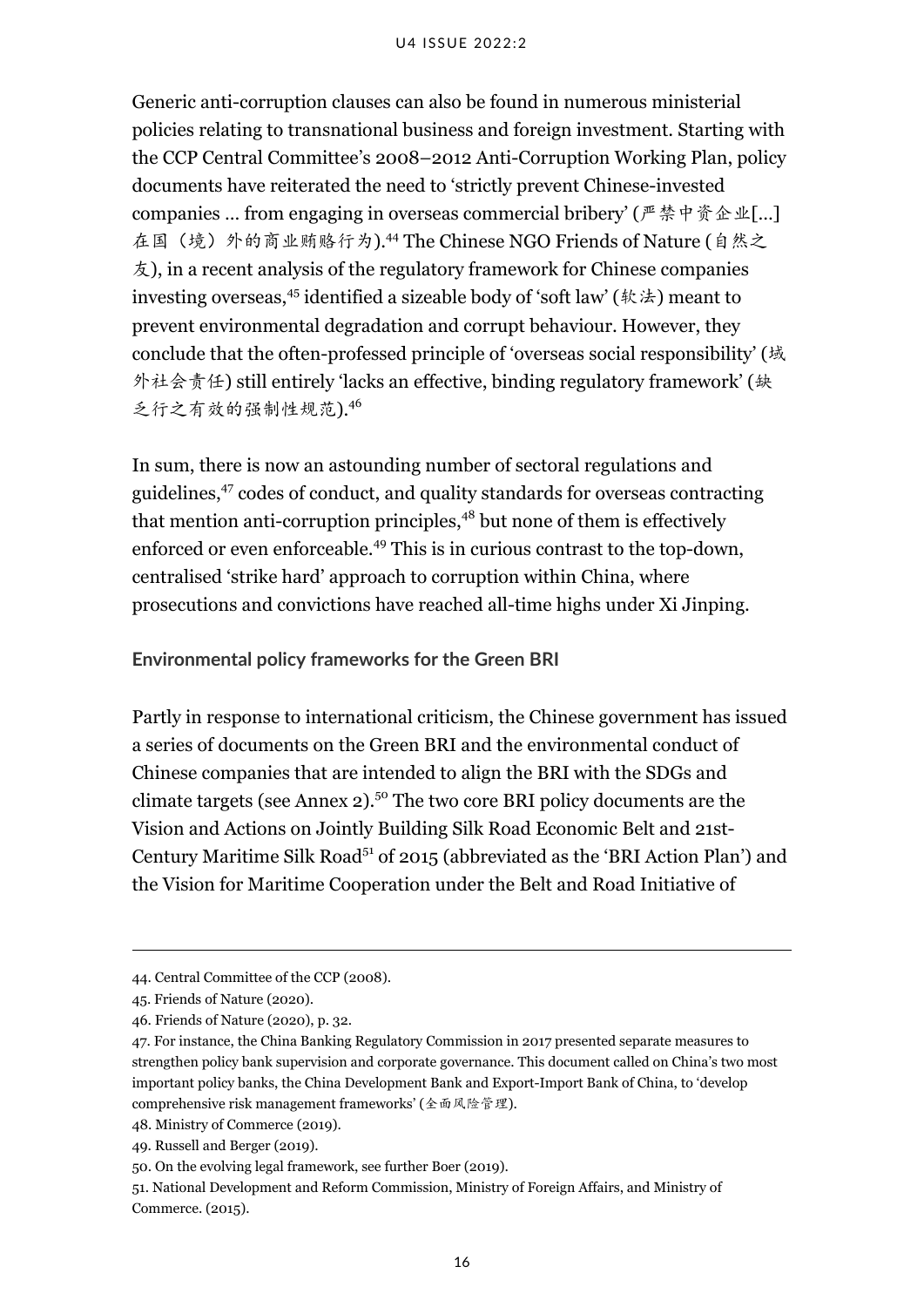2017.<sup>52</sup> Both state that the BRI should engage in exchange and cooperation and promote ecological protection and green development, though they do not include any regulatory provisions on how to achieve these goals. The Guidance on Promoting Green Belt and Road (2017),<sup>53</sup> the Belt and Road Ecological and Environmental Cooperation Plan  $(2017)$ ,  $^{54}$  and the Guidance on Promoting Investment and Financing to Address Climate Change (2020)<sup>55</sup> are concerned explicitly with environmental governance and emphasise that Chinese projects should support green and low-carbon development, protect biodiversity, and address climate change. A white paper titled 'China's International Development Cooperation in the New Era'  $(2021)^{56}$  underscores China's intention to promote 'eco-environmental protection' in line with the SDGs. It highlights support for renewable energy projects, biodiversity protection, and efforts to address climate change (e.g., through the establishment of the South-South Cooperation Assistance Fund). It also calls for efforts to curb desertification and conserve marine and forest resources.

A notable recent development is the publication of the Green Development Guidelines for Overseas Investment and Cooperation in July 2021.<sup>57</sup> The guidelines recommend that companies conduct environmental impact assessments and due diligence 'in accordance with international practices' and adopt 'international, multilateral or Chinese environmental protection standards if the host country has no relevant laws or its standards are too low.' This may signal a first departure from the 'host country principle' that China has traditionally upheld and that often allowed Chinese companies to operate at lower standards abroad than at home. Moreover, the guidelines encourage companies to communicate with local communities and environmental NGOs to improve the reputation of Chinese investment.

In parallel, there is an ongoing debate about strengthening the role of Chinese environmental NGOs in BRI projects, driven in particular by the Ministry of Ecology and Environment (MEE). An issue that has been in discussion since 2014/2015, after Chinese-funded dam projects in Myanmar (Myitsone Dam) and Cambodia (Stung Cheay Areng Dam) were suspended, is whether Chinese

56. State Council Information Office (2021).

<sup>52.</sup> National Development and Reform Commission and State Oceanic Administration (2017).

<sup>53.</sup> Ministry of Ecology and Environment, Ministry of Foreign Affairs, National Development and Reform Commission, and Ministry of Commerce (2017).

<sup>54.</sup> Ministry of Ecology and Environment (2017).

<sup>55.</sup> Ministry of Ecology and Environment, Ministry of Foreign Affairs, National Development and Reform Commission, and Ministry of Commerce (2020); Nedopil Wang (2020).

<sup>57.</sup> Ministry of Commerce and Ministry of Ecology and Environment (2021); Nedopil et al. (2021).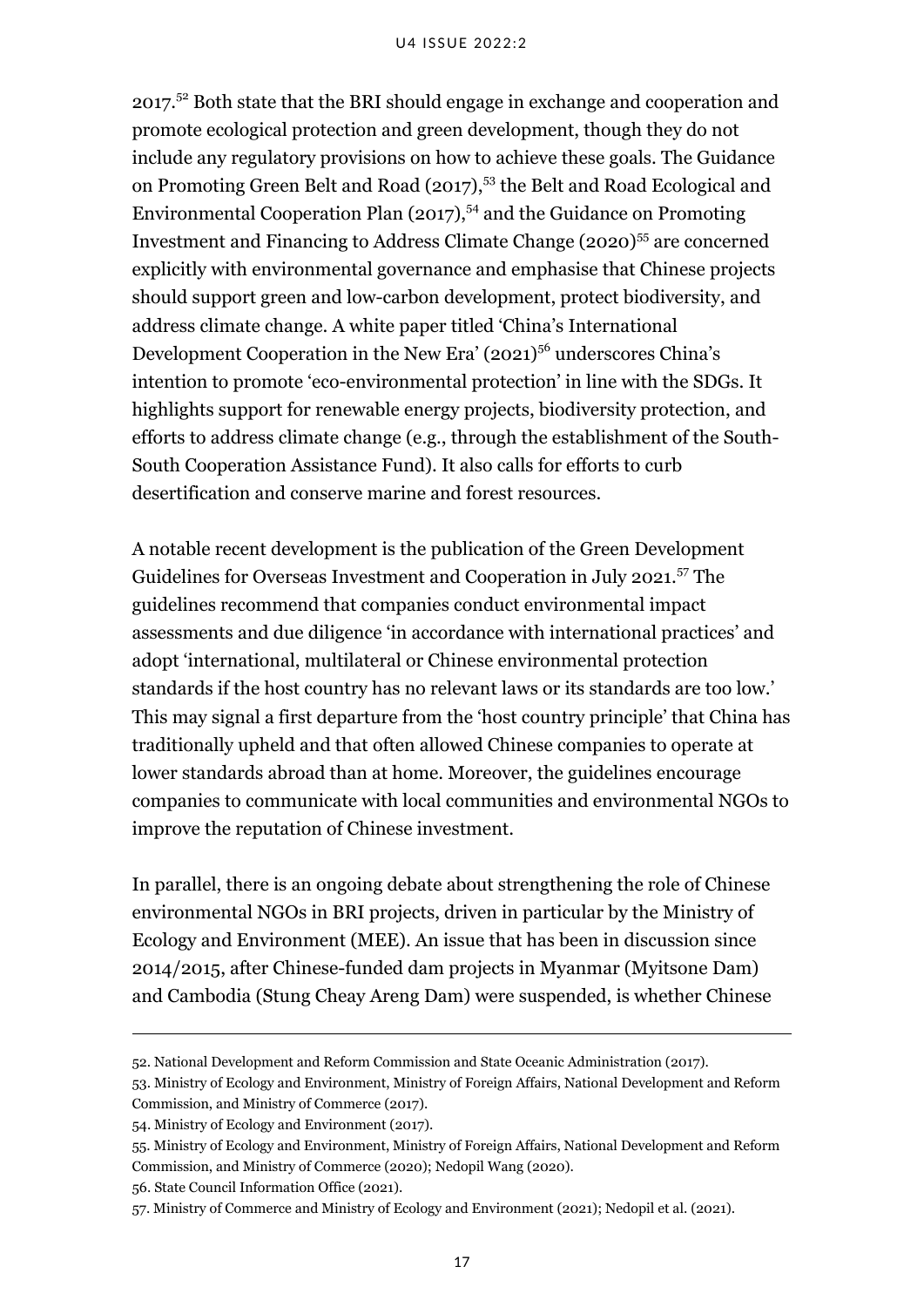NGOs can engage in monitoring of environmental issues in Chinese projects and serve as mediators between Chinese companies and local communities and NGOs.<sup>58</sup> Domestically, the MEE, which is relatively weak in bureaucratic terms, has in the past entered into a kind of coalition with Chinese NGOs to target SOE violations of environmental legislation.<sup>59</sup> The Belt and Road Ecological and Environmental Cooperation Plan, issued by the MEE in 2017, announced that China would 'support NGOs to carry out various environment protection projects.'<sup>60</sup> It seems that the MEE aims to better implement environmental and climate policies in the BRI context by making a 'detour' through NGOs.

#### **A yawning implementation gap**

'Chinese domestic environmental law is great, but jurisdiction is lacking. And there is a problem that since we require double criminality, many things that happen overseas ... we could not even pursue here in China ...'<sup>61</sup>

Despite these promising reform steps, the overall environmental impact of the Belt and Road Initiative remains problematic. The existing policies are neither comprehensive nor, for the most part, mandatory: for example, the Guidelines for Environmental Protection in Foreign Investment and Cooperation<sup>62</sup> encourage – but do not require – companies to conduct environmental impact assessments when investing overseas. In contrast, such a legal requirement has existed for investments within China since  $2003$ .<sup>63</sup> Policies are often contradictory on environmental aspects, sometimes within the same document. For instance, the BRI Action Plan (2015) highlights a commitment to the SDGs and at the same time states that China should 'increase cooperation in the exploration and development of coal, oil, gas, metal minerals and other conventional energy sources.'<sup>64</sup> Furthermore, the increasingly strict enforcement of domestic environmental regulations has meant that Chinese manufacturing companies are now starting to move production to countries with weaker environmental legislation.<sup>65</sup> There is a high risk of export and

<sup>58.</sup> Wei Qingpo (2014); Zhao Fei (2016).

<sup>59.</sup> Eaton and Kostka (2017).

<sup>60.</sup> Ministry of Ecology and Environment (2017).

<sup>61.</sup> Interview with environmental lawyer at a Chinese NGO (INT20111375).

<sup>62.</sup> Ministry of Commerce and Ministry of Environmental Protection (2013).

<sup>63.</sup> Coenen et al. (2021), p. 9.

<sup>64.</sup> National Development and Reform Commission, Ministry of Foreign Affairs, and Ministry of Commerce (2015).

<sup>65.</sup> Interview with Beijing-based senior executive of a European development cooperation agency (INT20110393); interview with Southeast Asia–based executive of a European development cooperation agency (INT20110326).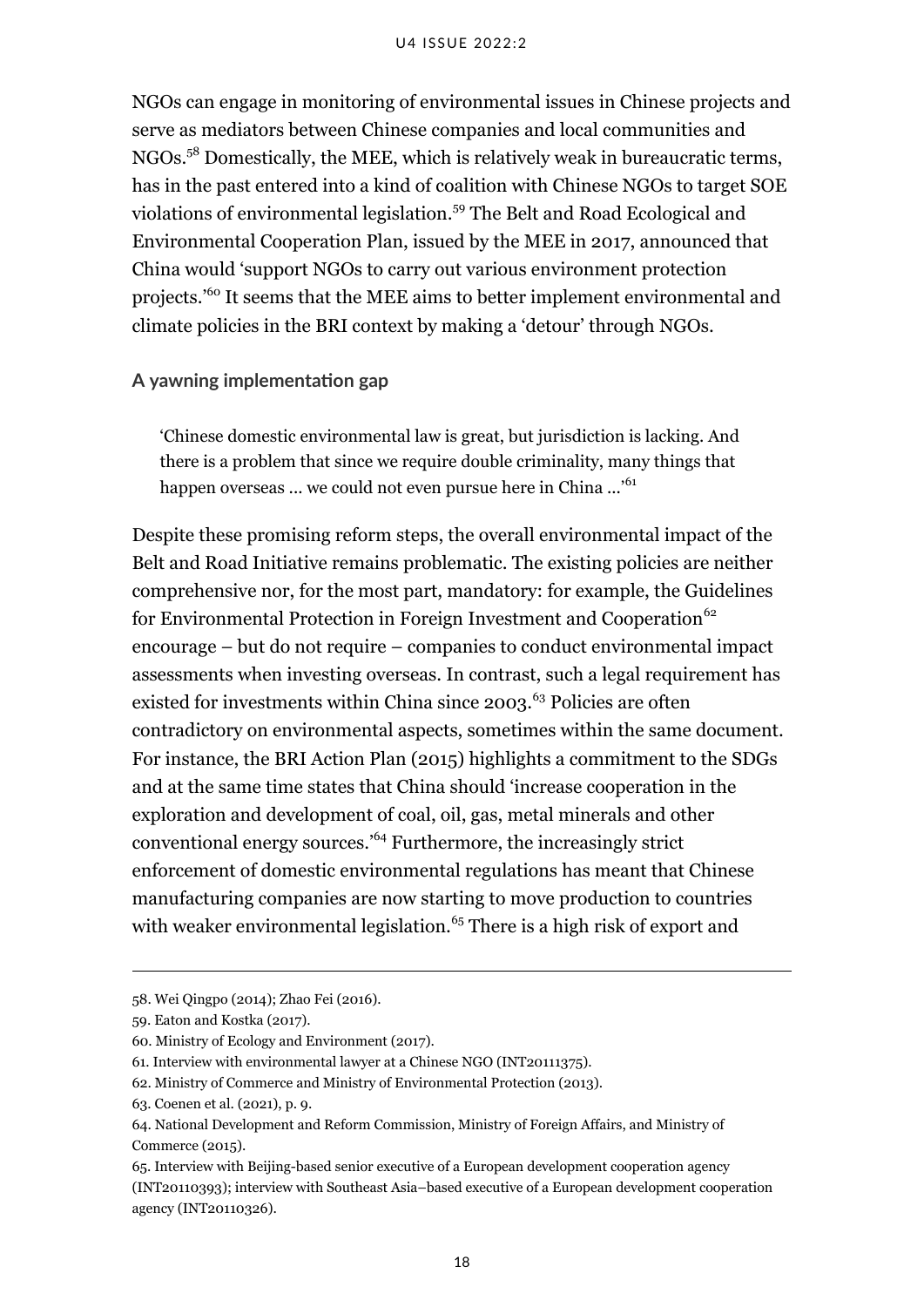delocalisation of the most polluting industries via overseas investment<sup>66</sup> – not unlike the problematic history of outsourcing dirty industries from Western countries to so-called pollution havens.<sup>67</sup>

A similar gap between rhetoric and practice can be observed for anti-corruption policies. Despite repeated assertions, including by Xi Jinping himself, that the BRI should be 'clean', various investment guides that urge Chinese companies to 'avoid bribery activities' have little effect when economic interests meet weak rule of law and legal institutions and high levels of corruption in the countries that host Chinese projects.<sup>68</sup> Added to that, the sheer distance to the 'centre' means a loss of state control over Chinese companies operating overseas.<sup>69</sup> Thus, the voluntary nature of the policies may also be related to the fact that the state has limited capacities to enforce them, and there is not yet a sufficient degree of political willingness to change that.<sup>70</sup>

The implementation gap does not mean that all official statements and documents aimed at improving environmental governance or anti-corruption practices are for appearance' sake only. Different state actors are pursuing different interests, and those who push for stronger environmental or anticorruption enforcement are in a weaker position than those with a predominantly economic agenda. For instance, the Chinese Ministry of Ecology and Environment has less clout than large state-owned enterprises. The latter usually have the rank of ministries or vice ministries and close ties to the Ministry of Commerce and the powerful National Development and Reform Commission (NDRC). Their chief executive officers (CEOs), who are always also party cadres, typically aspire to higher political office in central or provincial governments. In the personnel appraisals that are decisive for this, sustainability goals are now included, but they remain subordinate to economic goals. Many Chinese companies believe that when it comes to infrastructure projects, rapid construction and consideration of environmental and social impacts are mutually exclusive. They argue that they would lose their competitive advantage if they paid more attention to environmental governance.

Nevertheless, there is increasing awareness that neglect of environmental accountability has implications for the local acceptance of projects. In this

<sup>66.</sup> Tracy et al. (2017).

<sup>67.</sup> Teo et al. (2019).

<sup>68.</sup> Liu Bingyu (2021).

<sup>69.</sup> Liu Bingyu (2021), p. 67.

<sup>70.</sup> On the limited impact of non-binding guidelines, particularly on private enterprises investing overseas, see also Shieh et al. (2021).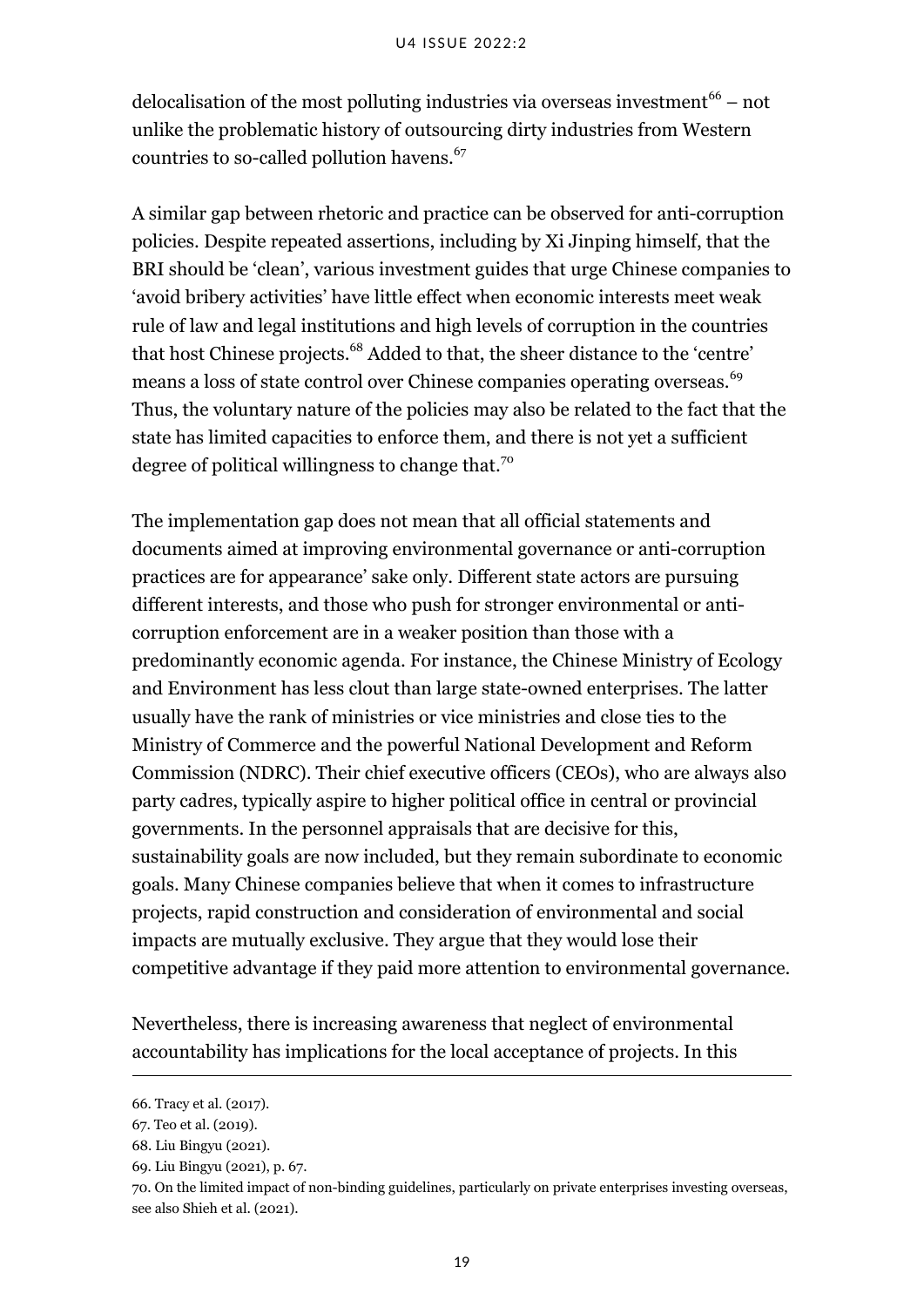context, high-sounding promises by the Chinese leadership – such as the establishment of a 'green Silk Road' – should be taken seriously. Because of the BRI's enormous scale and future ambition, even comparatively modest improvements in environmental governance could make an important difference. The example of the Asian Infrastructure Investment Bank (which style itself as 'lean, green and clean') proves that Chinese and Western discourses can align and suggests what the BRI as a Chinese-led (or Chineseinitiated) multilateral institution could look like.

# <span id="page-25-0"></span>**1.4 Disentangling Chinese actors' interests and potential contributions**

Under the broad umbrella of the Belt and Road Initiative, many different actors are pursuing their own agendas and interests. This section examines the role of different state and non-state (or quasi-non-state) actors such as policy banks, SOEs, and private companies, as well as various non-profit organisations, discussing their respective roles and potential contributions to an integritybuilding agenda for better environmental governance.

**Chinese actors overseas: Charting the field, dispelling common preconceptions**

Western governmental and non-governmental organisations often raise fears that Chinese social forces may be co-opted or controlled by the Chinese state, suggesting that Chinese civil society is an unsuitable counterpart for international cooperation. Such concerns are mainly shaped by two factors: first, the basic assumption that there has to be a clear distinction between state and non-state actors, and second, the idea that the Chinese state is a monolithic actor. While concerns about the role of the party-state are justified in many instances, a reductionist perspective that assumes there is total control ignores the reality of bureaucratic rivalry and conflicts of interests between different state actors that create openings for Chinese civil society to engage in environmental activism. Rather than focusing on a state/non-state or dependent/independent dichotomy, we therefore suggest paying more attention to struggles between economic and environmental or private and public interests that transcend both bureaucracy and civil society.

China's fragmented bureaucratic landscape has produced a set of governance processes and practices that differ from parallel Western processes and practices. Since central planning has been reemphasised as the key mechanism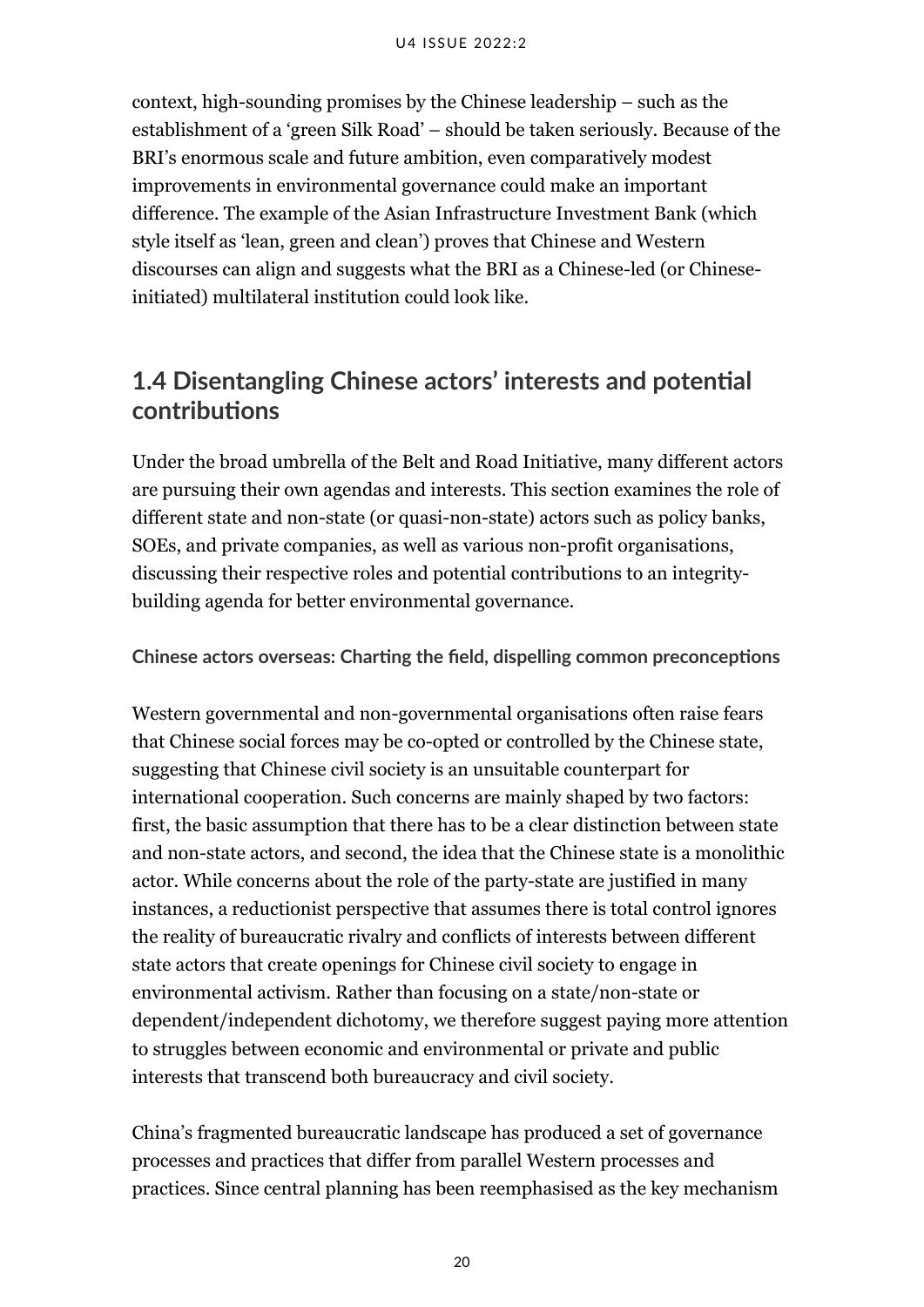#### U4 ISSUE 2022:2

for setting priorities and allocating society's resources over the past decade, those Chinese 'civil society' organisations that have survived and thrived do not work in opposition to the party-state but often enter into alliances with bureaucratic actors in the government. Such relationships, however, are not a one-way street. Domestically, China's Ministry of Ecology and Environment has entered into an informal alliance with environmental NGOs to compensate for its relatively weak institutional standing within the Chinese bureaucracy and its disadvantage vis-à-vis economic ministries and SOEs when economic development plans clash with environmental concerns. The NGOs, primarily through environmental education and social media campaigns, try to improve the *enforcement* of existing environmental regulations on the local level.

China's associational sector has grown steadily in quantitative terms, despite crackdowns since 2013 on NGOs working in previously tolerated grey sectors such as labour rights or feminist or LGBTQ+ activism.<sup>71</sup> As of [March 2019,](http://www.chinadevelopmentbrief.cn/articles/an-overview-of-chinese-foreign-aid-a-rising-player-with-much-need-for-improvement/) over 820,000 'social organisations' were registered with the Ministry of Civil Affairs, marking a [dramatic increase](http://www.chinadevelopmentbrief.cn/articles/how-many-ngos-are-there-really-in-china/) from only 300,000 in 2010. Additionally, there were an estimated one to three million unregistered informal associations in 2011, in addition to 770,000 government-organised NGOs.<sup>72</sup> Still other student clubs, community-based organisations, and virtual organisations exist only online.

The universe of non-state actors involved in China's environmental governance encompasses several distinct types of organisations:

- Private enterprises (民营企业/私营企业). These generally act like other profit-maximising multinationals in developing countries. Recent studies suggest that compared to SOEs, they tend to be much less aware of (or interested in) the Chinese sustainability agenda, less prone to be influenced by reputational risks, and more concerned with short-term financial gains.<sup>73</sup>
- State-owned enterprises (国有企业). CEOs of state-owned enterprises are party cadres who typically occupy vice-ministerial or ministerial ranks. Their performance is evaluated by the organisational department of the CCP, and

72. International Center for Not-for-Profit Law (2021).

<sup>71.</sup> This domestic crackdown is reinforced by the chilling effect of the Overseas NGO Management Law, adopted in 2016 to regulate and constrain foreign funding for non-profit activities in China. While many international NGOs have been able to register offices or temporary activities under the new law, grant making for Chinese grassroots NGOs has become almost impossible due to bureaucratic red tape and the political risks involved. See further Holbig and Lang (2021).

<sup>73.</sup> There are important differences between private and state-owned enterprises in terms of their behaviour with regard to BRI sustainability issues. See Shieh et al. (2021).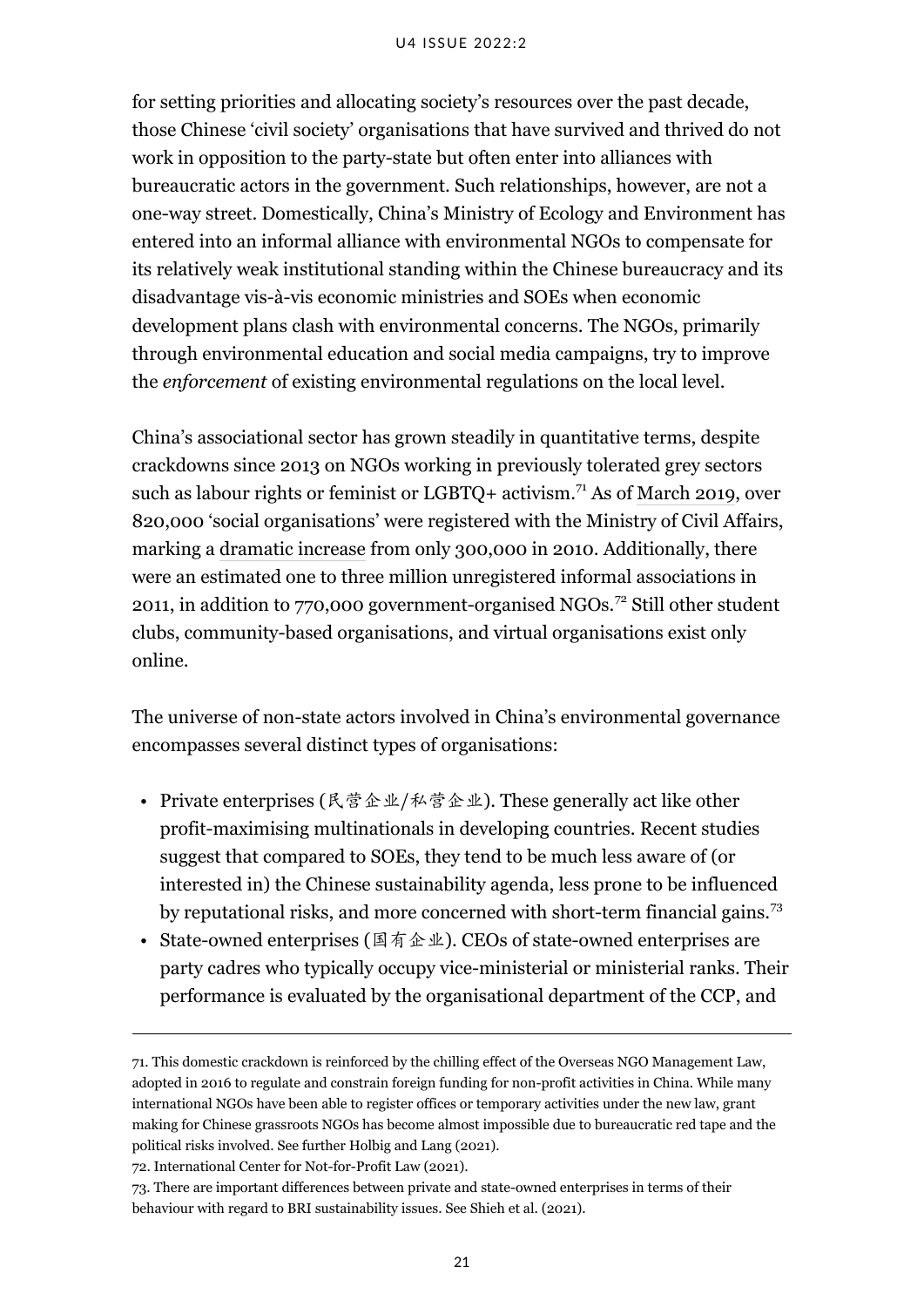they are often promoted to central or provincial government positions. Despite the existence of 'green' and 'clean' BRI policies, economic factors outweigh environmental factors in personnel evaluations, which reduces the CEOs' incentive to apply green policies.

- Business and industry associations (商会). Typically registered as 'social groups' (社会团体), they have assumed the task of setting standards and developing guidelines on sustainability, corporate social responsibility (CSR), information disclosure, integrity, and best practices. Although their standards and guidelines are mostly non-mandatory, industry associations play a significant role through capacity building and evaluation of Chinese companies. Their convening power allows them to reach a substantial number of major industry actors.<sup>74</sup>
- Social organisations (社会组织). This official legal category now encompasses 'social groups' (社会团体), including business and professional associations; 'social service organisations' (社会服务机构); and 'foundations' (基金会). In official presentations to foreign audiences, these organisations are referred to as 'NGOs' or 'independent social groups', even if they have party cadres on their boards or are otherwise linked to party-state institutions.
- Public service units (事业单位). These include Chinese universities, hospitals, research institutes, and organisations like the Chinese Academy of Environmental Planning, which serve as staff for government agencies. They are not state entities, but given the role of the government in running them, they are also not fully non-state actors.

For a mapping of important Chinese actors' roles and potential contributions to environmental governance, see Annex 3.

**In need of new ideas for engagement**

While the Chinese government is addressing growing concerns around the environmental conduct of Chinese companies by actively developing a policy architecture for a Green BRI, it expects the companies to voluntarily bear environmental and social responsibilities. The lack of corresponding commitment on the side of Chinese companies has resulted in an implementation gap and reputational damage to the Chinese state due to an increasing frequency of local protests against environmental damage.

<sup>74.</sup> Interview with Beijing-based Chinese scholar of international development (INT211401557).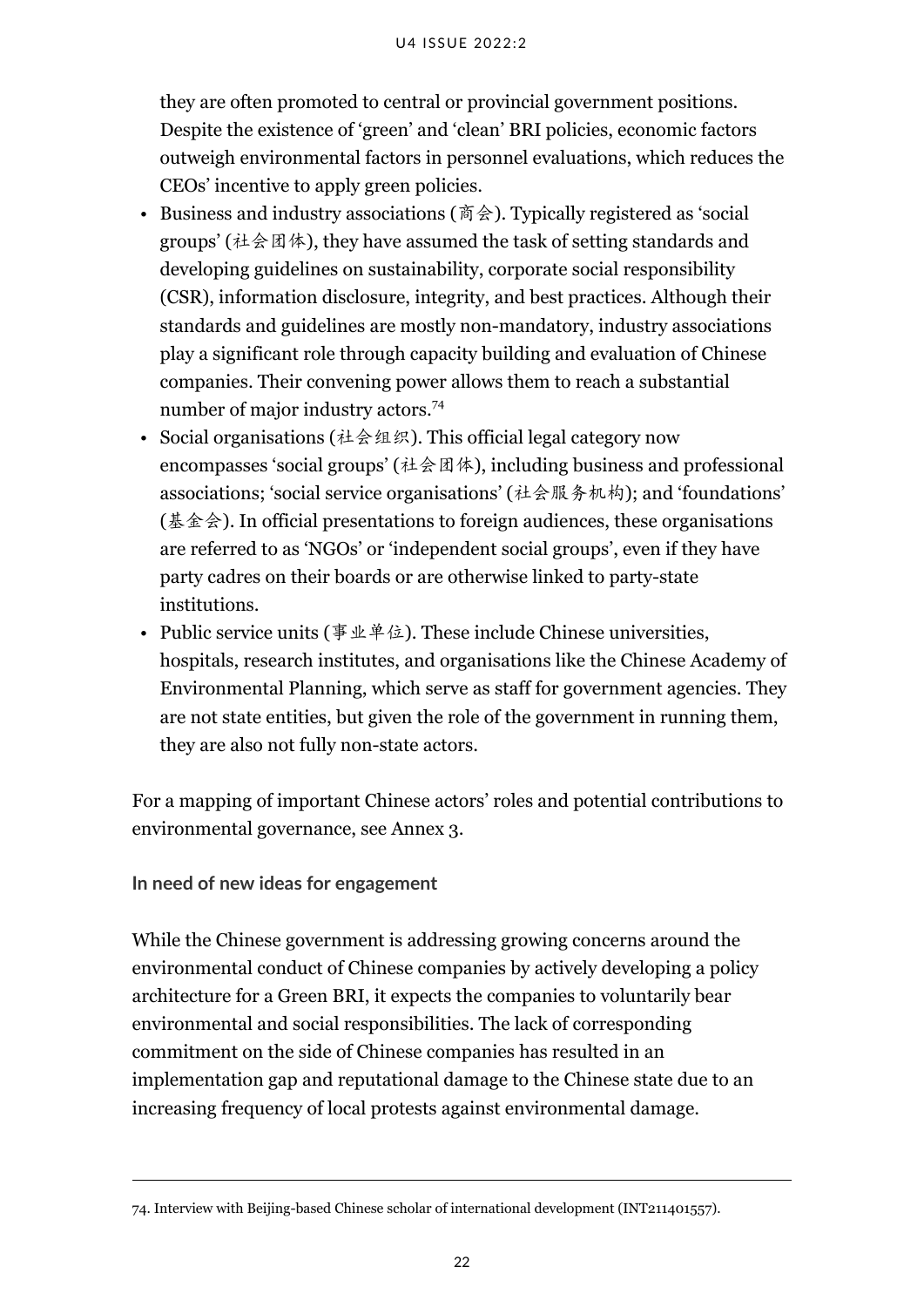Chinese actors themselves frequently cite 'lack of experience' as a reason for falling behind the ambitious policy commitments. Such statements may seem disingenuous given the sheer financial size of Chinese projects. Yet in our interviews, Chinese business managers in particular were described as 'inexperienced' and 'lacking intercultural understanding' in the sense of knowing too little about the countries where they operate.<sup>75</sup> Chinese development scholars and also many Chinese policymakers consider this to be the cause of the problems that Chinese projects experience in the areas of environmental, labour, and human rights.<sup>76</sup> Domestically, the local networks of the Chinese Communist Party function like an early warning system: local cadres pick up and report popular grievances, allowing companies to respond and/or use party networks to suppress the dissent. Such mechanisms do not exist abroad. Most Chinese company managers overseas communicate only with national and local governments in their host countries and do not interact with the local population.<sup>77</sup> As a result, they often become aware of local grievances only when protests erupt – and then, instead of engaging in a dialogue with local citizen groups, they rely on local government to deal with protests.

Frequent protests have noticeably heightened the integrity risk perception on the side of the Chinese state. They have also created an unusual overlap between the agendas of the Chinese government and non-state actors in the area of environmental governance, opening a fairly unique policy space that gives nonstate actors freedoms that do not exist in other areas. As already mentioned (section 1.3), there is ongoing discussion about a possible role for environmental NGOs in the BRI, with debates often circling around the question of whether NGOs can take on a bridge-building role between Chinese companies and the local communities or help BRI host countries strengthen their environmental governance.<sup>78</sup> At the same time, it is often stressed that Chinese environmental NGOs lack sufficient international experience, and state actors have repeatedly suggested that Chinese NGOs should learn from more experienced actors, that is, from internationally operating environmental NGOs.<sup>79</sup>

78. China News Service (2017); Secretariat of BRI International Green Development Coalition (2021). 79. Such statements have been made at closed-door events in Beijing in 2015 and 2016 and in personal conversation with one of the authors.

<sup>75.</sup> Interview with Beijing-based senior Chinese scholar of international political economy and China's overseas investment (INT20110528).

<sup>76.</sup> Interview with Beijing-based senior Chinese scholar of international business and trade (INT20110543).

<sup>77.</sup> Liu Bingyu (2021).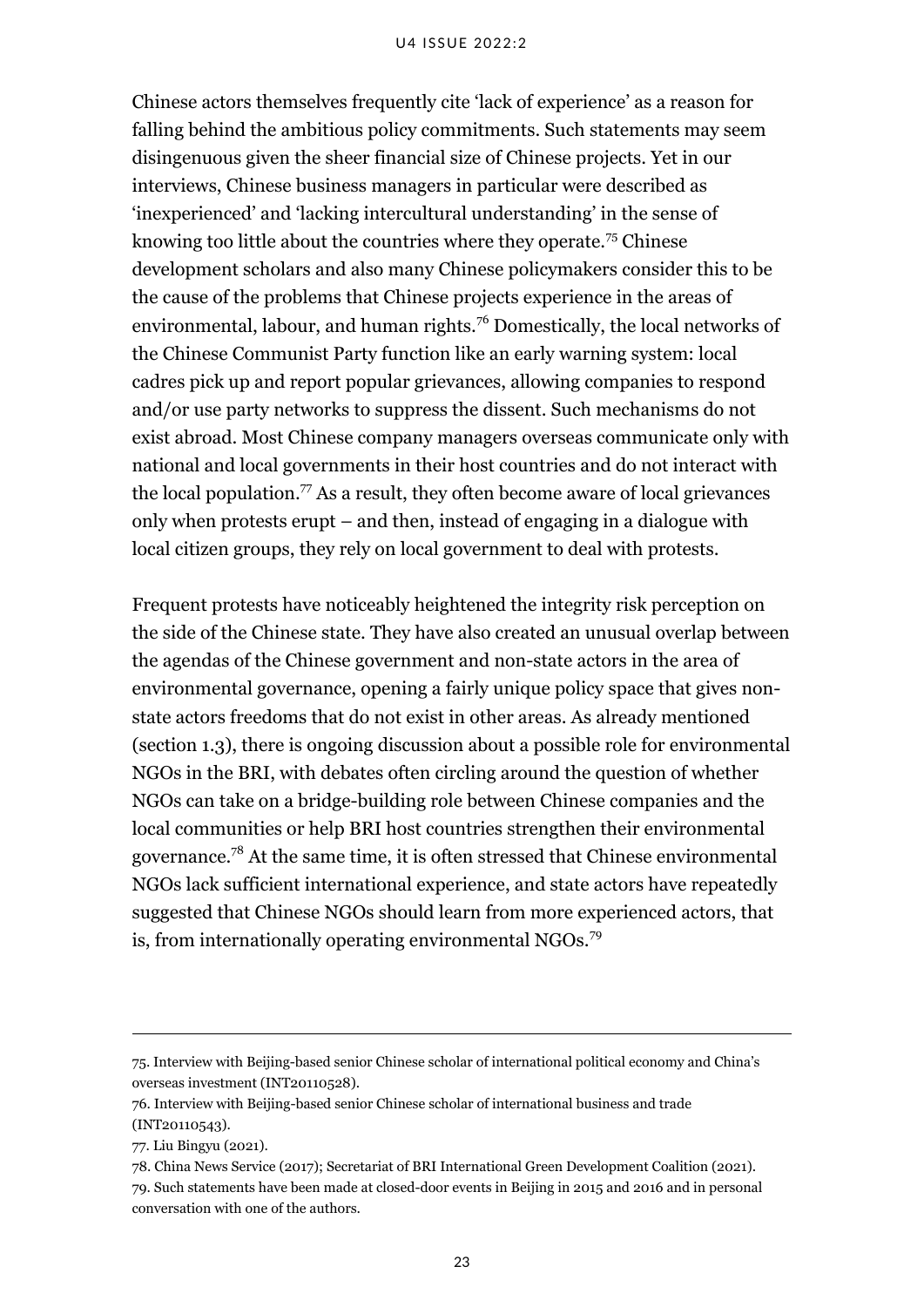While cooperation with Chinese NGOs has become more difficult since the outbreak of the Covid-19 pandemic, the ongoing debates about the internationalisation of environmental NGOs in China indicate that there is still a policy space for cooperation. This policy space can be used as an entry point to working together other policy issues, most notably integrity. For that, we propose a cross-mapping of the environmental governance policy area with past and existing successful cooperation approaches in which non-state actors have acted as conveners, mediators, capacity builders, or knowledge hubs. Based on that, we next elaborate on three of the most promising pathways to cooperation.

# <span id="page-29-0"></span>Part 2. Pathways to cooperation

# <span id="page-29-1"></span>**2.1 How to talk about anti-corruption and integrity with Chinese actors**

The use of appropriate terminology is a major challenge when it comes to coordination with China on issues that are typically subsumed in European discourses under 'anti-corruption efforts'. Which terms to choose will naturally depend on the context and purpose of the dialogue, but it is important to understand the connotations of different terms in Chinese (development) discourses in order to avoid misunderstandings and choose language that is most likely to lead to productive exchanges.

First, we believe that the traditional anti-corruption terminology used in OECD DAC development discourses is not the most suitable way to address corruption-related issues with Chinese stakeholders.Not only does working on 'anti-corruption' appear politically too sensitive for most non-state actors, <sup>80</sup> but the term 'anti-corruption' (反腐败) is itself highly ambiguous in the Chinese official context. Most importantly, there is a stark contrast between a very broad usage domestically and a much narrower understanding in the context of international cooperation (Box 2).

<sup>80.</sup> Interview with senior executive of a large Chinese foundation with international activities (INT20111984); interview with former staff member of a Beijing-based environmental NGO (INT20112580).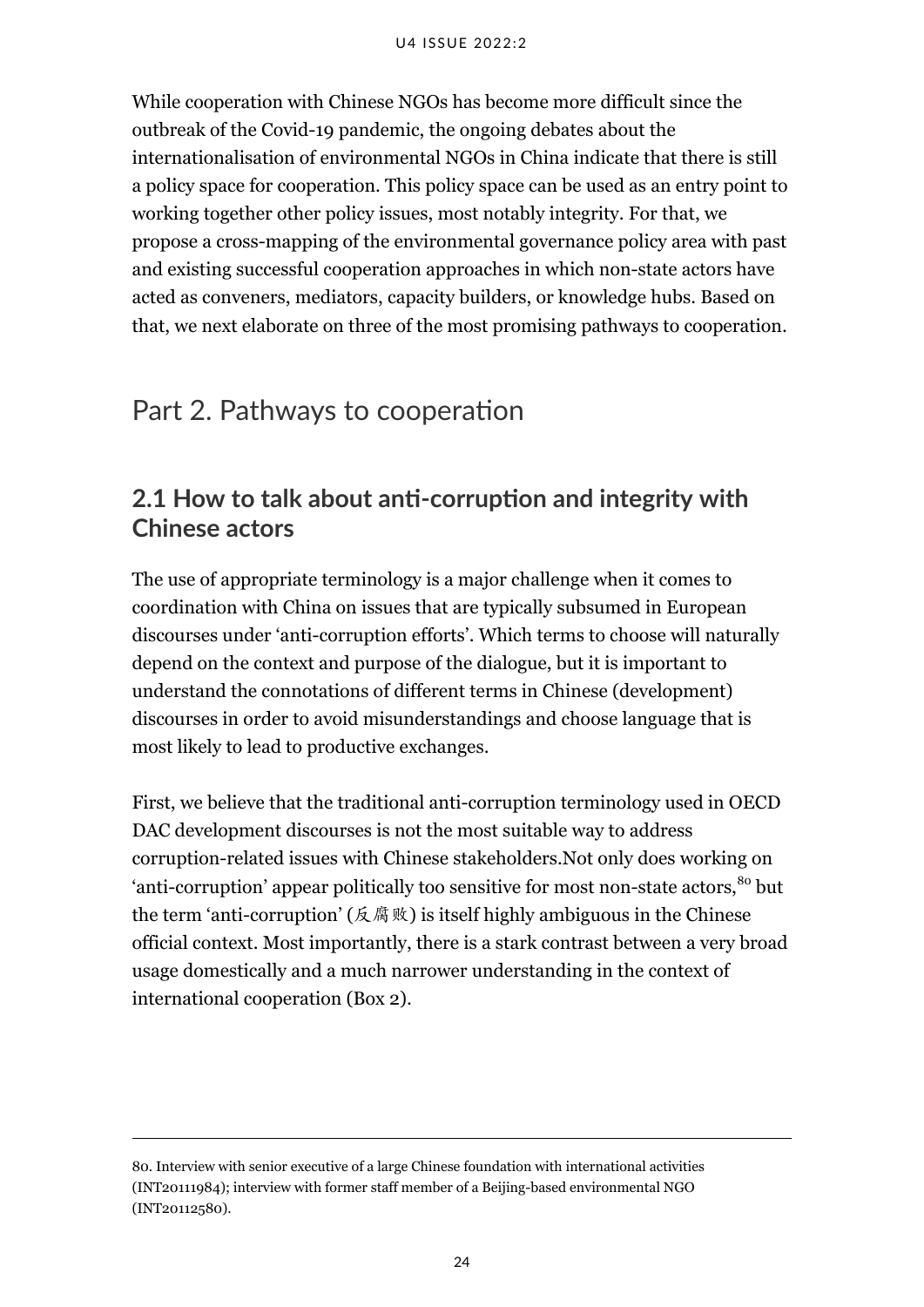**Box 2. The Chinese 'anti-corruption' discourse: Domestic vs. international context**

#### **Domestic context**

Domestically, Xi Jinping's 'anti-corruption' campaign casts a wide net. It covers economic and non-economic crimes, forms of moral misbehaviour such as 'extravagance' and bigamy, as well as all sorts of contraventions of CCP discipline. This framing deliberately blurs the lines between countering bribery and enforcing top-down control over the party-state bureaucracy.

#### **International context**

Internationally, by contrast, party-state actors and media use the term 'anticorruption' essentially to refer to intergovernmental cooperation for the extradition of 'corrupt fugitives' (allegedly corrupt public officials who have evaded prosecution) and stolen assets recovery on a case-by-case basis. This agenda is described as 'pursuing fugitives and chasing their bounty' (追逃追赃). While such objectives may be usefully linked with the important issue of international asset recovery, the Chinese government remains exclusively interested in repatriating its own officials, leaving little leeway for addressing overseas bribery or prevention measures under this framework.

The term 'integrity building' has become a popular alternative to 'anticorruption' in European discussions because of its institutional, systemic, and preventive connotations. It has also entered Chinese policy discourses (often translated as 'government integrity' or 'clean government', 廉洁政府) along with China's implementation of the UNCAC.<sup>81</sup> Notably, the slogan of a 'Silk Road to Integrity' (廉洁丝绸之路) has been promoted since  $2017^{82}$  and was officially added as one of seven BRI 'visions' (展望) in April 2019 with the Proposal for Jointly Constructing the BRI.<sup>83</sup>

The choice of language in cooperation efforts with Chinese actors should be guided by a desire to maximise opportunities for engagement without

82. Yan Ming and Li Yuzhang (2017).

<sup>81.</sup> The common Chinese policy slogan *fanfu changlian* 反腐倡廉 also literally combines 'anti-corruption' and 'promoting integrity', but it has a much stronger moral component (promoting righteousness) than 'integrity systems', the term commonly used by international civil society actors talking of institutional reforms.

<sup>83.</sup> Leading Small Group on Belt and Road Construction (2019).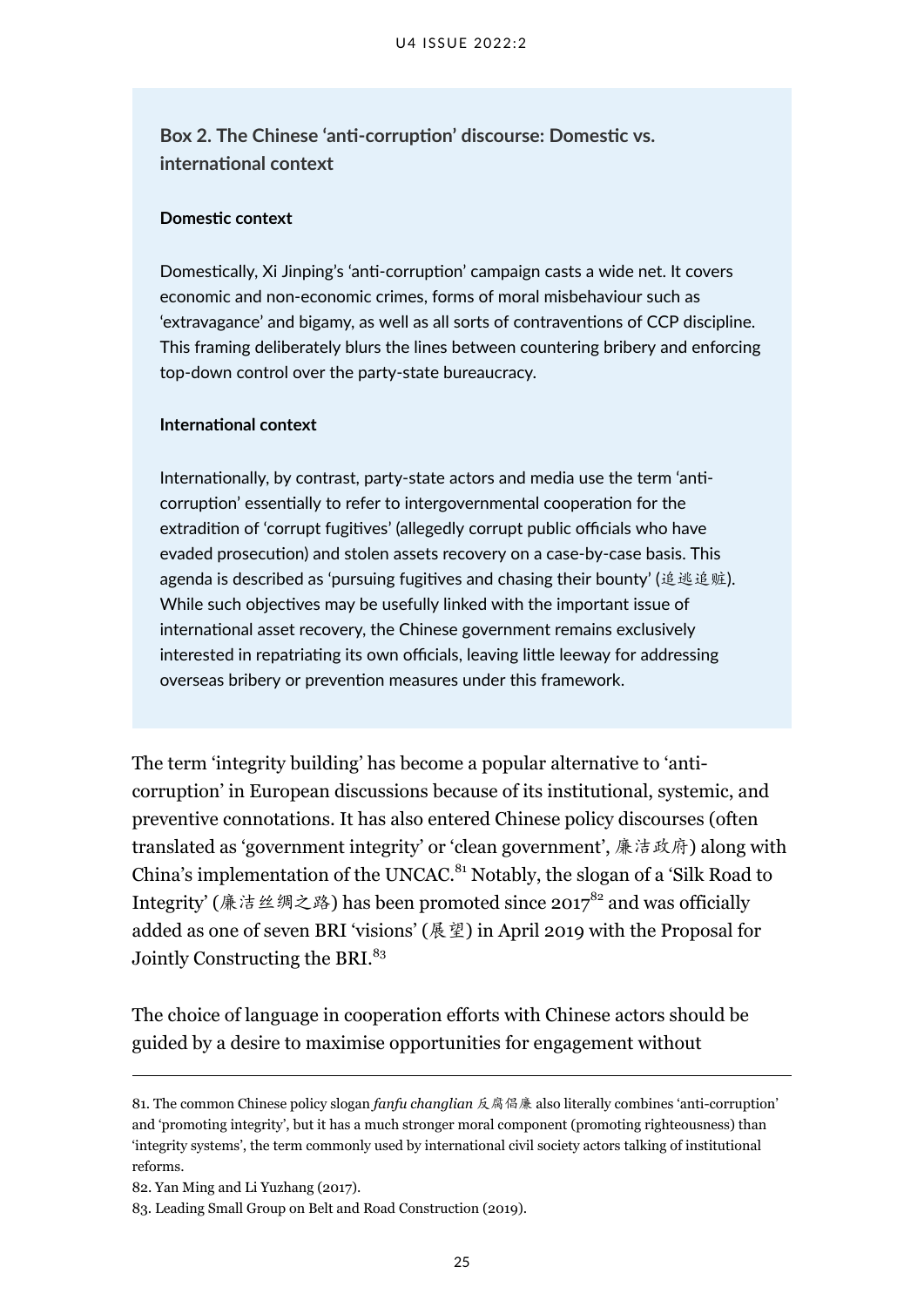compromising on fundamental values and convictions. We therefore suggest careful and conscious use of the term 'anti-corruption' and an emphasis on *strengthening the integrity of governance systems*, which can help prevent the circumvention of national laws and international environmental norms. In the pilot area discussed in this study, 'environmental governance'<sup>84</sup> can be used as a broad, all-encompassing term that can align with Chinese actors' agendas while also relating closely to two notions that are key to meaningful international anticorruption efforts:

- Good governance, that is, public administration guided by the pursuit of the common good rather than private rent seeking, $85$  as well as
- Multi-stakeholder engagement. Binding regulations established by government are an important cornerstone of environmental governance, but their implementation and improvement in a transnational context cannot be ensured by state actors alone.

We further argue that it makes sense for European players to focus on those areas where top echelons of the Chinese government have already made an open commitment to transnational governance mechanisms, providing incentives and space for other Chinese actors to promote implementation and seek out international cooperation.

Building on the challenges and opportunities identified in Part 1, we now turn to concrete pathways along which cooperation with Chinese actors could be pursued or intensified. Through our interviews with European and Chinese stakeholders from civil society, business associations, and development agencies, we have identified three priority areas for strengthening cooperation on integrity and clean governance issues: the introduction of an integritybuilding focus into trilateral development cooperation formats (2.2), the promotion of integrity standards along transnational value chains (2.3), and the combination of on-the-ground public mobilisation against corruption and environmental destruction with offers of dialogue between Chinese and local stakeholders (2.4).

<sup>84.</sup> From a global public goods perspective, 'governance' can be understood as the collective efforts of individuals and organisations from different sectors of society to coordinate their behaviour, allocate resources, and address collective action problems in the absence of a supreme regulatory authority ('government'). See further Ayre and Callway (2005).

<sup>85.</sup> 'Good governance' (善治) was introduced and popularised in Chinese academia in the 2000s. But it was never really endorsed officially and today appears to be treated mainly as a foreign, 'Western' term. Thus, talking directly about 'good governance' may not be the best approach.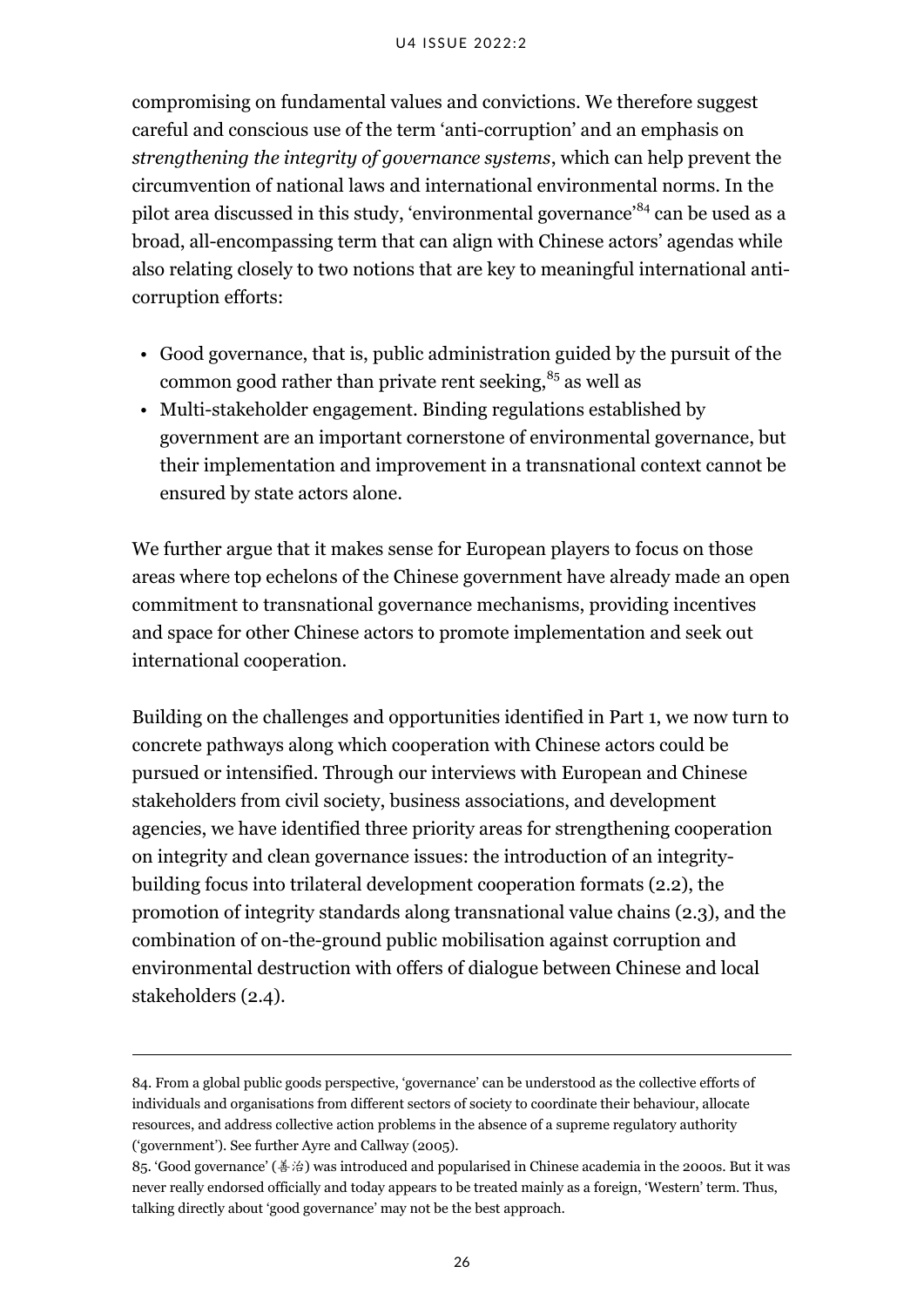### <span id="page-32-0"></span>**2.2 Pathway 1: Trilateral development cooperation**

'We thought the main success factor is complementarity. Turns out, it's the people involved.'<sup>86</sup>

*The idea in brief:* Use trilateral development cooperation between a DAC donor, China, and a third country to improve environmental governance and integrity in Chinese overseas projects through trust building and mutual learning.

**Why is it a useful entry point from an anti-corruption standpoint?**

Most of the conflicts Chinese projects face overseas arise from environmental protection concerns on the part of the local population in countries that host the projects. As discussed in the first section of this report, the environmental damage caused by overseas investment is closely connected to deficient integrity systems.<sup>87</sup> Trilateral development cooperation presents a useful entry point for strengthening environmental governance and integrity systems, primarily for two reasons: First, Chinese actors – both state and non-state – have highlighted the need for Chinese contractors to understand international standards better and improve their sustainability performance. There is an understanding that 'most conflicts in countries along the "One Belt and One Road" are due to environmental protection and social responsibility concerns.'<sup>88</sup> Second, and most importantly, Chinese actors have a general openness to engagement on this issue with international partners. It is often stated that Chinese companies overseas do not understand their host countries well enough and therefore should work with European partners.<sup>89</sup> It is noteworthy that this openness towards trilateral cooperation comes from trust, which in turn results from long-standing bilateral development cooperation projects. These have provided capacity development for Chinese state actors and industry associations on issues such as sustainability, CSR, and international standards.<sup>90</sup>

For instance, [Guidelines for Social Responsibility in Outbound Mining](https://emsdialogues.org/wp-content/uploads/2020/01/Guidelines_for_Social_Responsibility_in_Outbound_Mining_Investments-1.pdf) [Investment](https://emsdialogues.org/wp-content/uploads/2020/01/Guidelines_for_Social_Responsibility_in_Outbound_Mining_Investments-1.pdf) (中国对外矿业投资行业社会责任指引, 2015) were developed by the China Chamber of Commerce of Metals, Minerals & Chemicals (CCCMC) in

<sup>86.</sup> Interview with senior executive of a European development cooperation agency (INT20110627). 87. Tacconi and Williams (2020); Roe, Parry-Jones, and Williams (2016).

<sup>88.</sup> Statement by Yang Zhengwei, Deputy Director General, Policy Research Department, Ministry of Commerce, at the workshop 'Companies Sustainable Development in the Context of the "One Belt One Road" Initiative', organised jointly by GIZ, CHINCA, and MOFCOM in April 2015.

<sup>89.</sup> Interview with senior executive of a European development cooperation agency (INT20110627).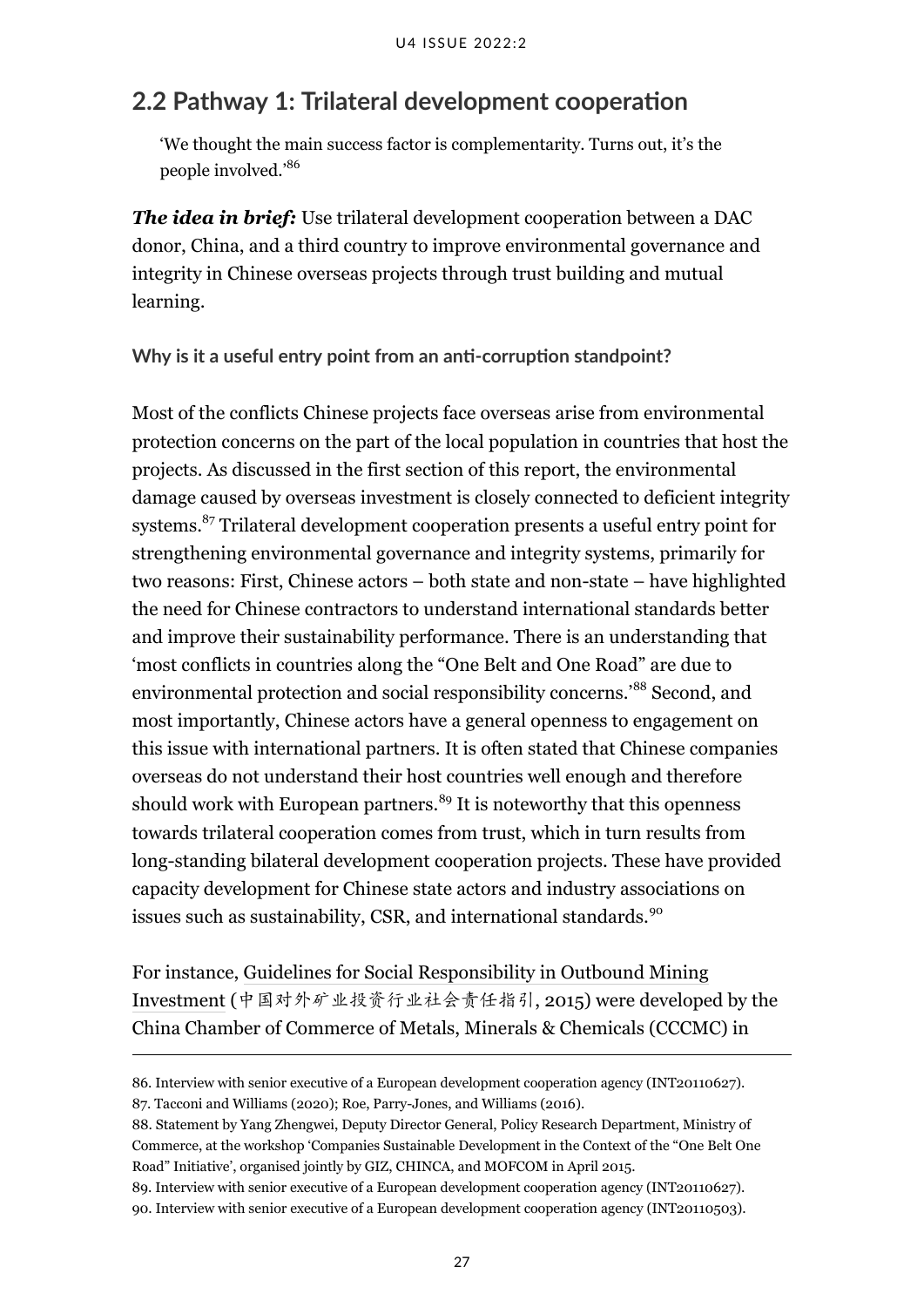cooperation with Germany's development cooperation agency, GIZ.<sup>91</sup> Subsequently, GIZ and the UK Department for International Development (DFID) jointly supported the CCCMC in implementing one of the guidelines through a three-year project, the [Sustainable Mining Action Plan.](https://emsdialogues.org/events/sustainability-in-chinese-outward-mining-investments-sustainable-mining-action-plan-project-scomi-smap-launched-in-china) GIZ also supported the China International Contractors Association (CHINCA) in drafting the [Guide on Social Responsibility for Chinese International](http://images.mofcom.gov.cn/csr2/201812/20181228150651718.pdf) [Contractors](http://images.mofcom.gov.cn/csr2/201812/20181228150651718.pdf) (中国对外承包工程行业社会责任指引) and the [Guidelines of](http://images.mofcom.gov.cn/csr2/201707/20170713103213247.pdf) [Sustainable Infrastructure for Chinese International Contractors](http://images.mofcom.gov.cn/csr2/201707/20170713103213247.pdf) (对外承包工程 行业社会责任指引, 2012 and later versions). The Guidelines on Sustainable Operation and Utilization of Overseas Forests by Chinese Enterprises (中国企业 境外森林可持续经营利用指南, 2009) were drafted in cooperation with major  $NGOs<sup>92</sup>$ 

In September 2019, the NDRC adopted guidelines on 'third-party market cooperation' (第三方市场合作) with the vision to 'pursue an open, green and clean cooperation'.<sup>93</sup> Although the guidelines are primarily directed at businessto-business cooperation, they can serve as an important entry point as they share with the concept of trilateral cooperation the idea that cooperation should serve the third country's interests. Behind the issuing of the guidelines stands the recognition that China needs partners with more international experience to improve its risk management in overseas investment.

Given their role within the Chinese system and their history of partnerships with international organisations and DAC donors, industry associations such as CHINCA, CCCMC, and the China National Textile and Apparel Council (CNTAC) are the most likely partners for trilateral cooperation projects. They have set standards and developed guidelines on sustainability, CSR, information disclosure, integrity, and best practices. Although their standards and guidelines are mostly non-mandatory, industry associations play a significant role through capacity building and evaluations of Chinese companies, and their convening power allows them to reach a substantial number of major industry actors.<sup>94</sup> Industry associations have recognised that when 'going global', Chinese companies face many issues that they do not have to face at home, such as dealing with trade unions or local civil society.<sup>95</sup> They understand that

<sup>91.</sup> The Chinese Due Diligence Guidelines for Responsible Mineral Supply Chains were developed in cooperation with the OECD and strongly based on the corresponding OECD guidelines.

<sup>92.</sup> Díaz et al. (2020), p. 251.

<sup>93.</sup> National Development and Reform Commission (2019).

<sup>94.</sup> Interview with Beijing-based Chinese scholar of international development (INT211401557). 95. Interview with Southeast Asia–based executive of a European development cooperation agency (INT20110326).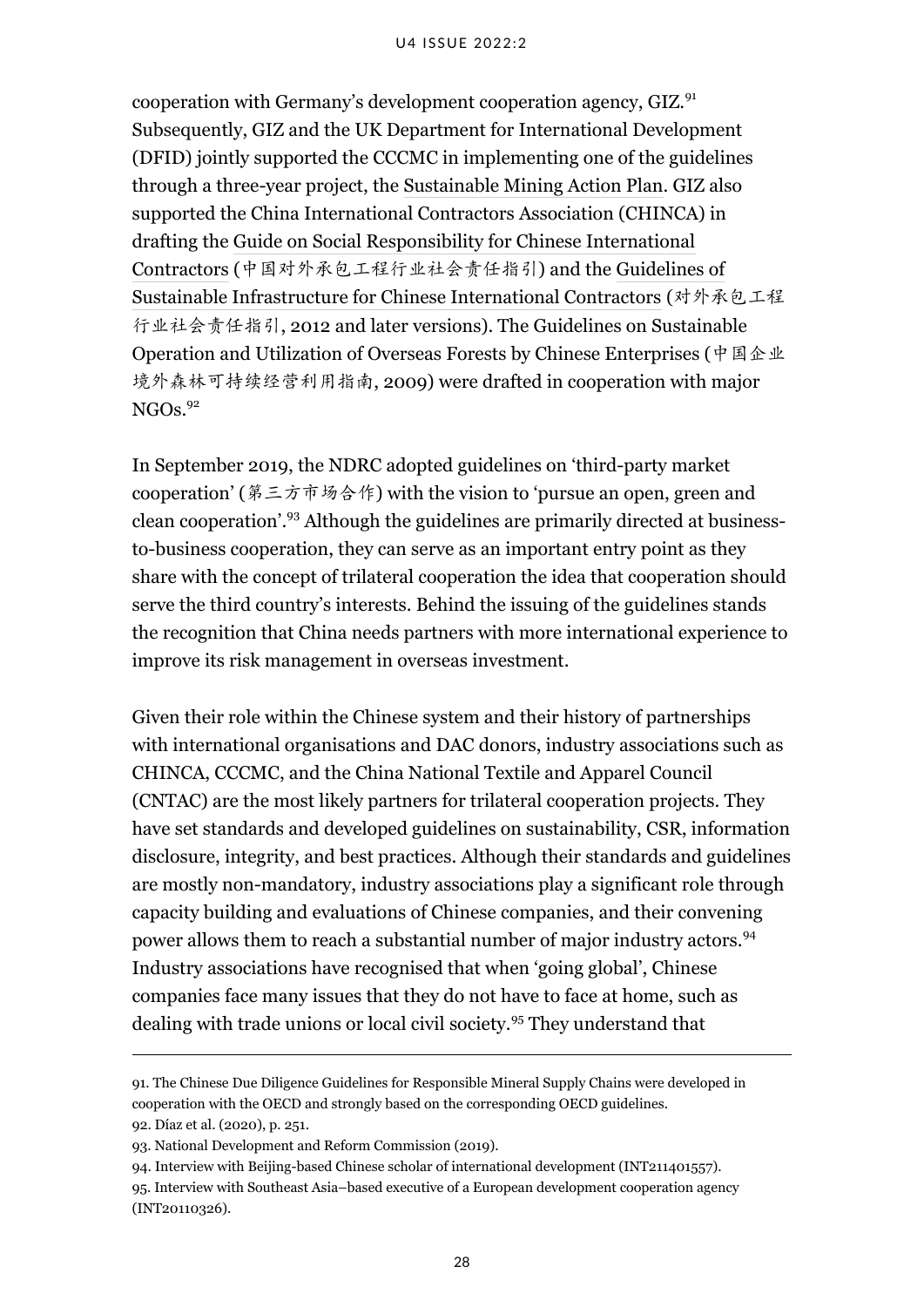insufficient pre-project assessment and lack of accountability and integrity causes problems during project implementation. At the same time, they are interested in understanding how Chinese companies really perform abroad and what needs to be done to improve their performance.<sup>96</sup>

In Southeast Asia<sup>97</sup> and the Balkans,<sup>98</sup> local protests have led Chinese companies to open up a dialogue with civil society. In Myanmar, following a protest, a consulting company was engaged to help the Chinese mining company enter into a participatory dialogue with local workers.<sup>99</sup> Trilateral cooperation can help make a business case for adherence to environmental accountability and integrity standards.

The theory of trilateral development cooperation is that it creates added value for the third country by combining the complementary strengths of a Northern donor and a Southern development partner. In reality, trilateral cooperation projects have significantly higher transaction costs than bilateral projects, costs that may be deemed too high if one considers only the added value for the recipient. However, specifically in environmental governance, the benefits for the third country can be significant because it connects the country to different legal spaces: the European partner will include references to European Union (EU) relations, while China will take into account the Association of Southeast Asian Nations (ASEAN) Plus<sup>100</sup> and Regional Comprehensive Economic Partnership (RCEP) agreements, in particular on many trade issues.<sup>101</sup>

Still, the main benefit of trilateral engagement is mutual learning, a better understanding for each partner of how the other side approaches projects, project planning, and project management, provided both parties are willing to

<sup>96.</sup> Interview with Southeast Asia–based executive of a European development cooperation agency (INT20110326).

<sup>97.</sup> Interview with Beijing-based senior executive of a European development cooperation agency (INT20110393).

<sup>98.</sup> Interview with researcher working on Chinese investment in the Balkans (INT20072147).

<sup>99.</sup> Interview with Beijing-based senior executive of a European development cooperation agency (INT20110393).

<sup>100.</sup> ASEAN Plus refers to cooperation mechanisms between the ten ASEAN member states (Brunei, Cambodia, Indonesia, Laos, Malaysia, Myanmar, Philippines, Singapore, Thailand, and Vietnam) and other countries. The cooperation mechanisms of relevance here are, in particular, the ASEAN-China Free Trade Area; ASEAN+3 with China, South Korea, and Japan; and ASEAN+6 with Australia, China, India, Japan, South Korea, and New Zealand.

<sup>101.</sup> Interview with Southeast Asia–based executive of a European development cooperation agency (INT20110326).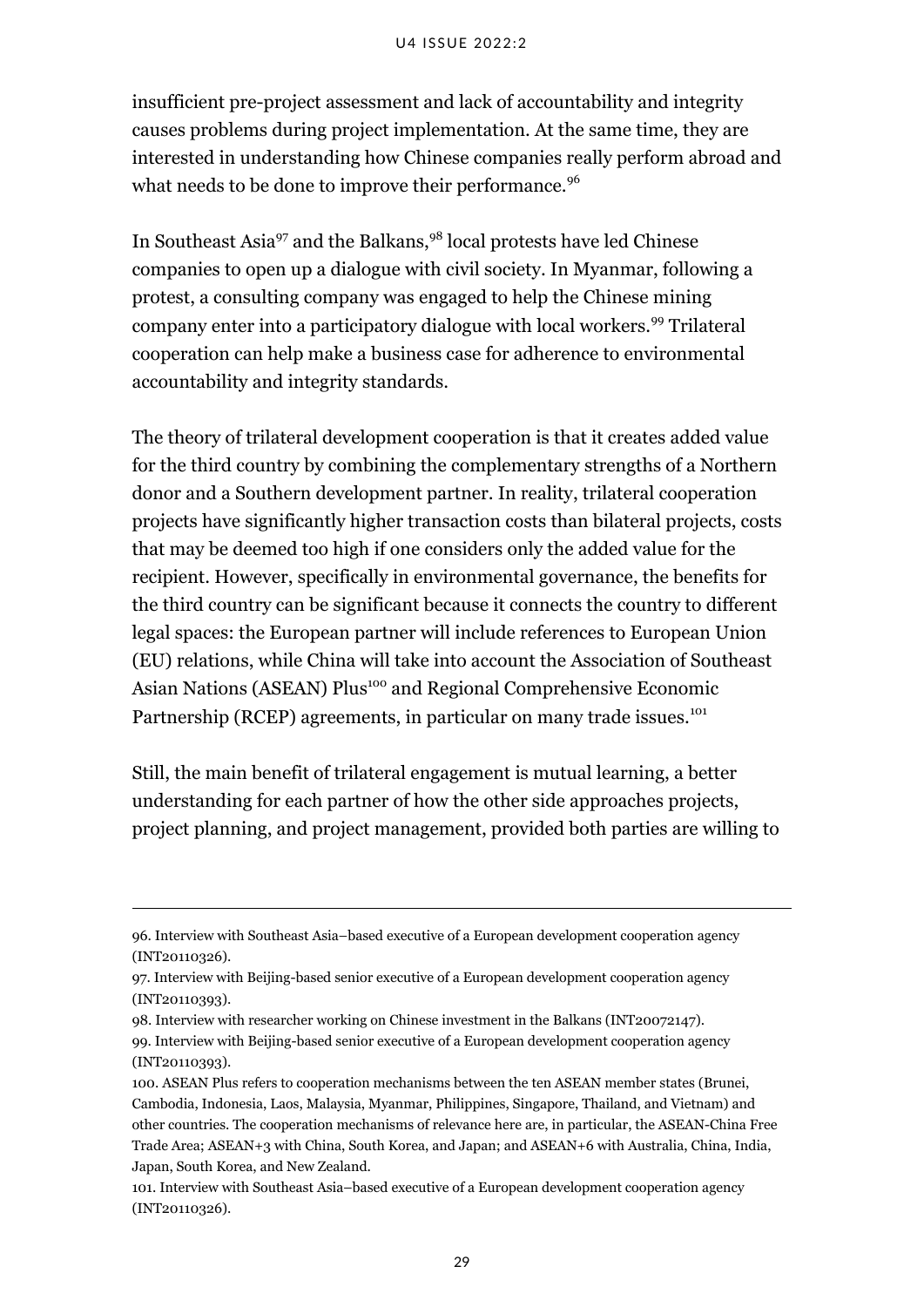learn from each other.<sup>102</sup> For DAC donors, trilateral cooperation allows them to understand the bureaucratic logic and limitations on the Chinese side. When Chinese counterparts in trilateral cooperation projects reject suggestions like inviting civil society stakeholders to events, the reasons often concern administrative and bureaucratic obstacles rather than political calculations. For China, trilateral cooperation allows the government to get a clear picture of how well Chinese companies really perform on sustainability criteria and international standards, and to improve the companies' capacities to better implement the existing Chinese (voluntary) sustainability and accountability guidelines.

An executive of a European development cooperation agency commented that in many cases, China does not use international standards but translates and adapts them into a national standard; in the translation, the parts China does not want to apply are excluded. This was, for instance, the case with the OECD Due Diligence Guidance for Responsible Business Conduct. When Chinese companies go abroad, a selective adaptation of international standards can lead to problems because parts are missing. Such was the case when Chinese textile producers started investing in Cambodia: China had excluded the chapter on trade unions because, in China, all trade unions are part of the All-China Federation of Trade Unions, and the chapter on trade unions was therefore considered unnecessary. There are many trade unions in Cambodia, and the law dictates that a company must have a union. Strikes are costly, so there was much interest in training on how to work with the unions.<sup>103</sup>

#### **Who needs to be involved?**

#### Europe:

- European development cooperation agencies identify, assess, prepare, accompany, and monitor triangular cooperation projects. They should actively seek partnerships with European and Chinese enterprises to utilise the potential of business activities to promote sustainable development in third countries.
- European private enterprises can be involved if applicable.

<sup>102.</sup> Interview with Southeast Asia–based executive of a European development cooperation agency (INT20110326).

<sup>103.</sup> Interview with Southeast Asia–based executive of a European development cooperation agency (INT20110326).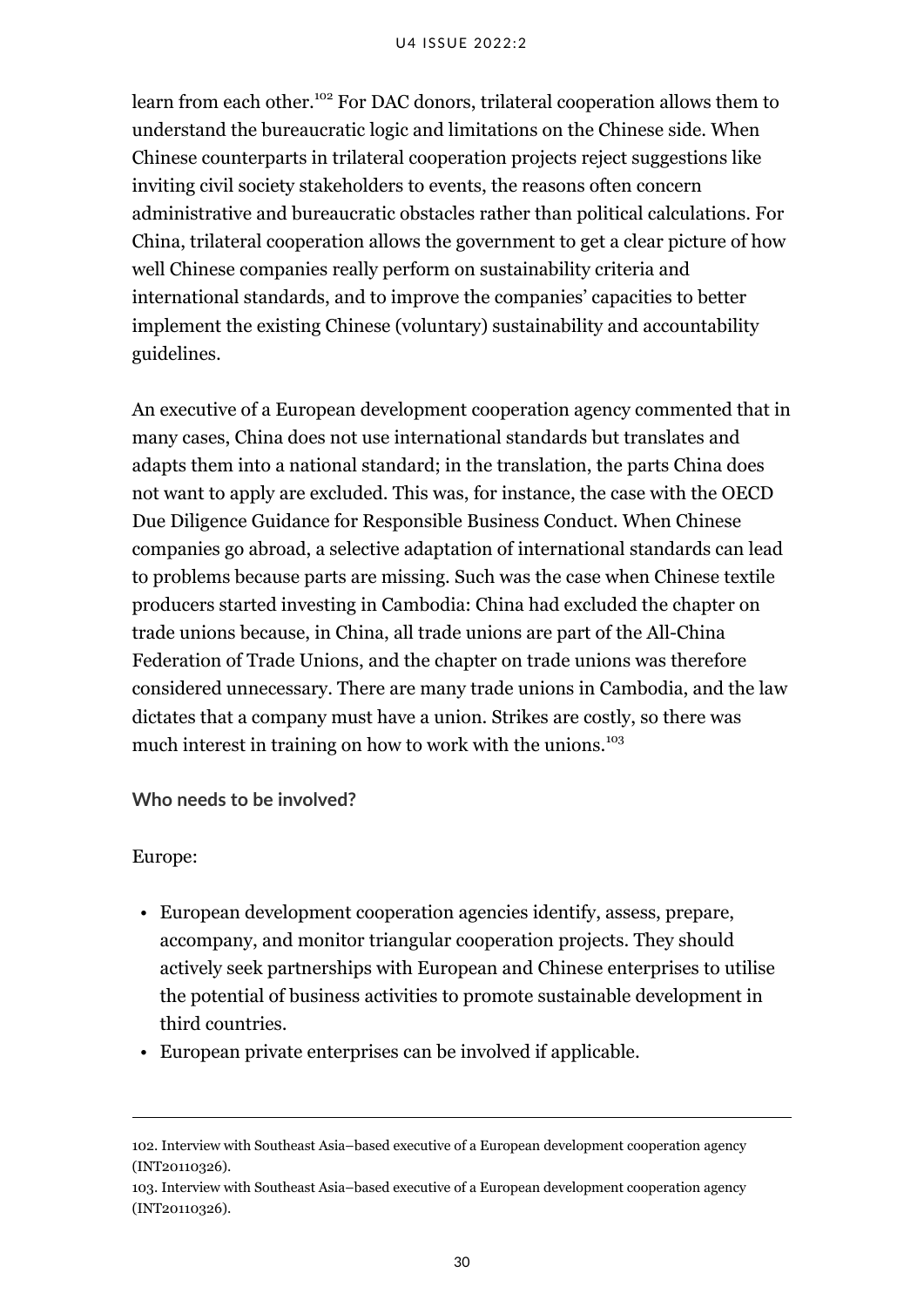### China:

- The China International Development Cooperation Agency (CIDCA), Ministry of Commerce (MOFCOM), or other relevant ministries need to be engaged as political stakeholders on the Chinese side.
- Chinese industry and business associations can promote international standards and reward best practices among their members.
- Chinese leading scholars and think tank experts with convening power can bring relevant stakeholders to the table.

### Third-country partners:

- Relevant ministries need to be engaged as political stakeholders.
- Trade unions and local civil society organisations should be involved in stakeholder dialogue.

#### **Preconditions and challenges**

- In trilateral cooperation, process orientation learning *how* to cooperate is much more important than results orientation, as the latter depends on functioning cooperation processes. Framing is essential: the less political the framing, the easier it will be for Chinese partners to engage. It is helpful to frame the project in a way that is aligned with the terminology used in China's official communications. For example, one can speak of 'mutual understanding', 'mutual learning', and 'clean/open environmental governance' rather than of 'confronting corruption in Chinese projects'.
- The project context cannot be separated from the political setting. Each of the three parties has to assess how the project fits with its bilateral relations and the broader cooperation landscape.
- The project's success is highly dependent on the persons involved on both the development partner sides (while complementarity of the parties' strengths plays a minor role and is often difficult to find).
- The third country may have difficulty formulating its priorities.
- Agreeing on a holistic approach to sustainable development involving civil society, or talking about local labour law and trade unions, will likely be a challenge – but one that can be resolved by building trust.
- Trust building with the Chinese side is essential and will take some time. China thinks with a much longer time horizon and may calculate a project's impact on its relationship with the third country across several years or decades.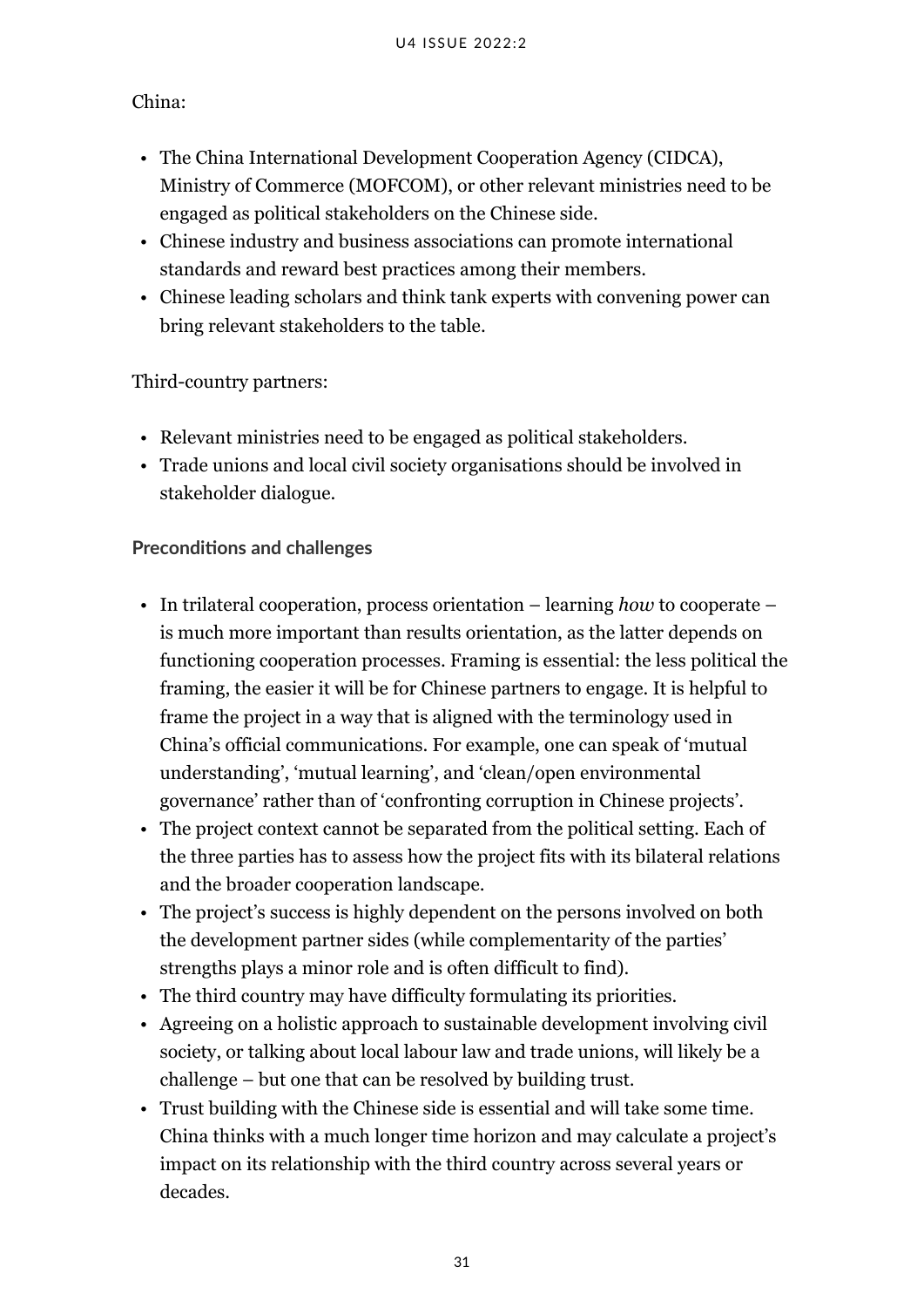- Getting a financial commitment from the Chinese side is a challenge.
- The Chinese side may require much support with connecting to local contexts in the third country and with cross-contextual learning.

#### **Ways forward**

'I respect you, therefore I listen to you.'<sup>104</sup>

'We looked deeply into each other's eyes and made it possible.'<sup>105</sup>

Trilateral cooperation provides a framework through which to address the different impact dynamics in the Chinese context, where exercising pressure can be highly counterproductive but much can be achieved through relationships. A case in point is a textiles-focused regional project involving China whose staff we interviewed for this study.<sup>106</sup> In the early phase of the project, the DAC donor proposed a dialogue with the third country's trade unions and NGOs, but the Chinese partner vehemently rejected this suggestion. The DAC donor continued to insist on involving trade unions, and in the end, the Chinese side agreed and took an active part in the dialogue. How was this possible?

The key was negotiating relationships. The DAC donor explained why the dialogue was important for the project, tried to understand the Chinese position, and proposed possible solutions:

Why is this so difficult for you? Can we change the title of the training? Can we say the local NGO is just a guest at the training but not a project partner? Can we 'forget' them in the agenda – and say, oh, there is an NGO representative, but we did not know he would be here?

The Chinese started to agree to it step by step, signalling that they understood why the matter was so important for the DAC donor. Then the Chinese side clearly stated what should not happen: the DAC donor could not invite the Chinese ambassador to give the opening speech. Also, the NGO or trade union could not act as an official partner, because in that case the Chinese side would have to undertake a formal assessment first, and they did not have the time and resources to do that, they said. The DAC donor thus tried a creative (and

<sup>104.</sup> Interview with Beijing-based Chinese scholar of international development (INT211401557). 105. Interview with Southeast Asia–based executive of a European development cooperation agency (INT20110326).

<sup>106.</sup> Interview with Southeast Asia–based executive of a European development cooperation agency (INT20110326).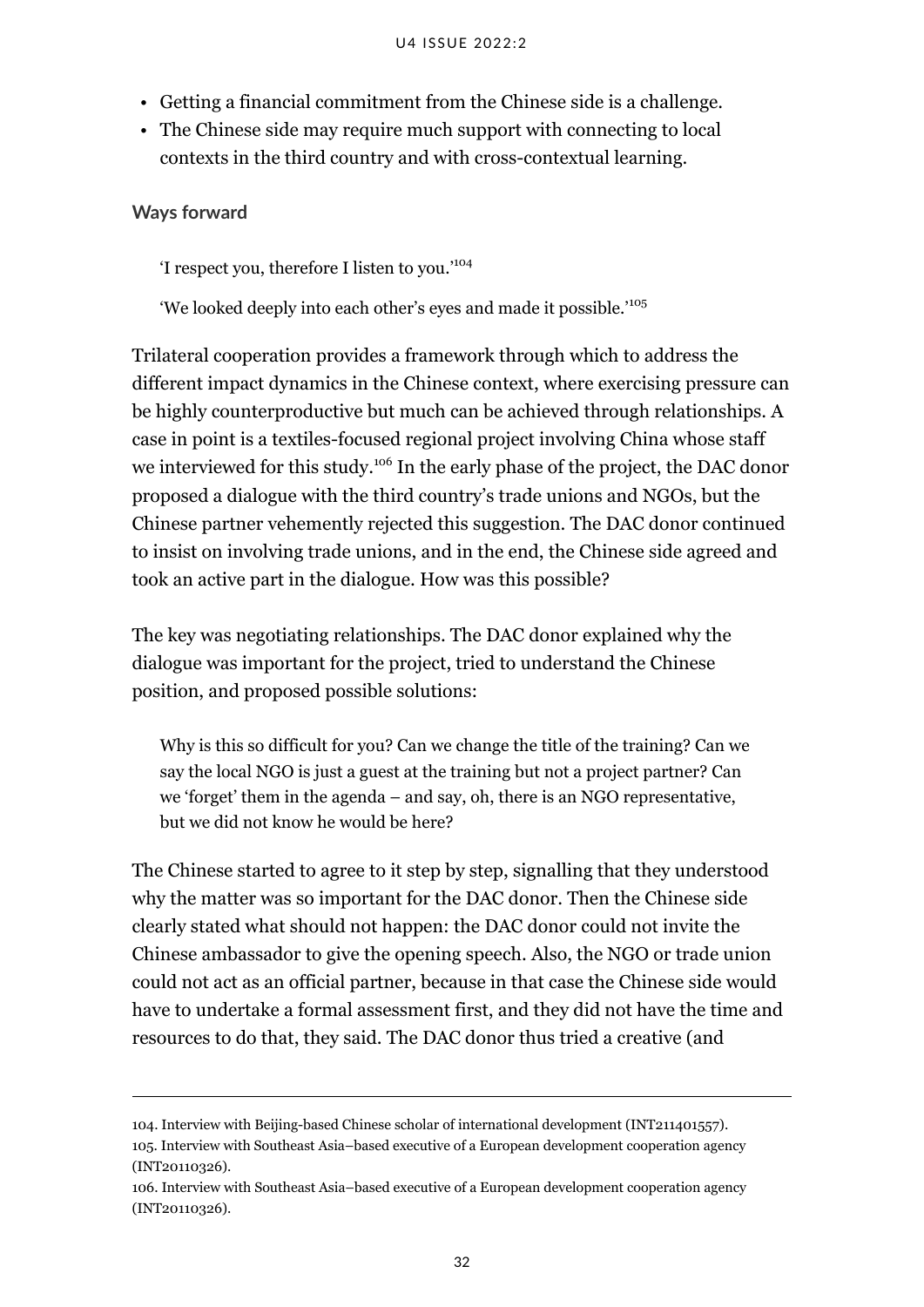pragmatic) approach to find a way to make it possible for the Chinese side to agree.

# <span id="page-38-0"></span>**2.3 Pathway 2: Promoting integrity along transnational supply chains**

'Two forces are fighting within China: those that are trying to mainstream anticorruption across the trade sector, and those that try to prevent any binding regulations.'<sup>107</sup>

'It's hard to say how much influence we [Chinese civil society] could have on the government, but at least I know that the Chinese government takes the EU's opinion very heavily … the EU has a strong influence on the Chinese position on these issues.'<sup>108</sup>

*The idea in brief:* Combine the European Union's market regulatory power with dialogue and capacity-building mechanisms to raise governance standards at all stages of sensitive transnational value chains and to spur and support Chinese midstream companies to improve their compliance mechanisms.

**Why is it a useful entry point from an anti-corruption standpoint?**

Europeans have become accustomed to deploring their limited leverage regarding China's growing presence in the developing world. However, the EU's huge internal market can provide a major lever if its regulation is used more consciously and effectively to promote integrity standards along globe-spanning transnational value chains. Ideally, a gradual tightening of supply chain regulations for transnational companies operating in the EU Single Market will be combined with adaptation measures and support, including for Chinese businesses through development cooperation programmes.

In many sectors where corruption has been shown to undermine progress towards the SDGs by allowing environmentally and socially harmful practices to continue, Chinese companies play a role as intermediaries, but many products still end up on the European market or are further processed by European downstream companies.<sup>109</sup> With environmental regulatory standards improving around the world, corruption that allows actors to circumvent these standards is today the biggest challenge when it comes to deforestation, illegal timber

107. Interview with China advocacy manager at a US-based environmental NGO (INT20120338).

108. Interview with environmental lawyer at a Chinese NGO (INT20111375).

<sup>109.</sup> United Nations Conference on Trade and Development (2015), p. vi.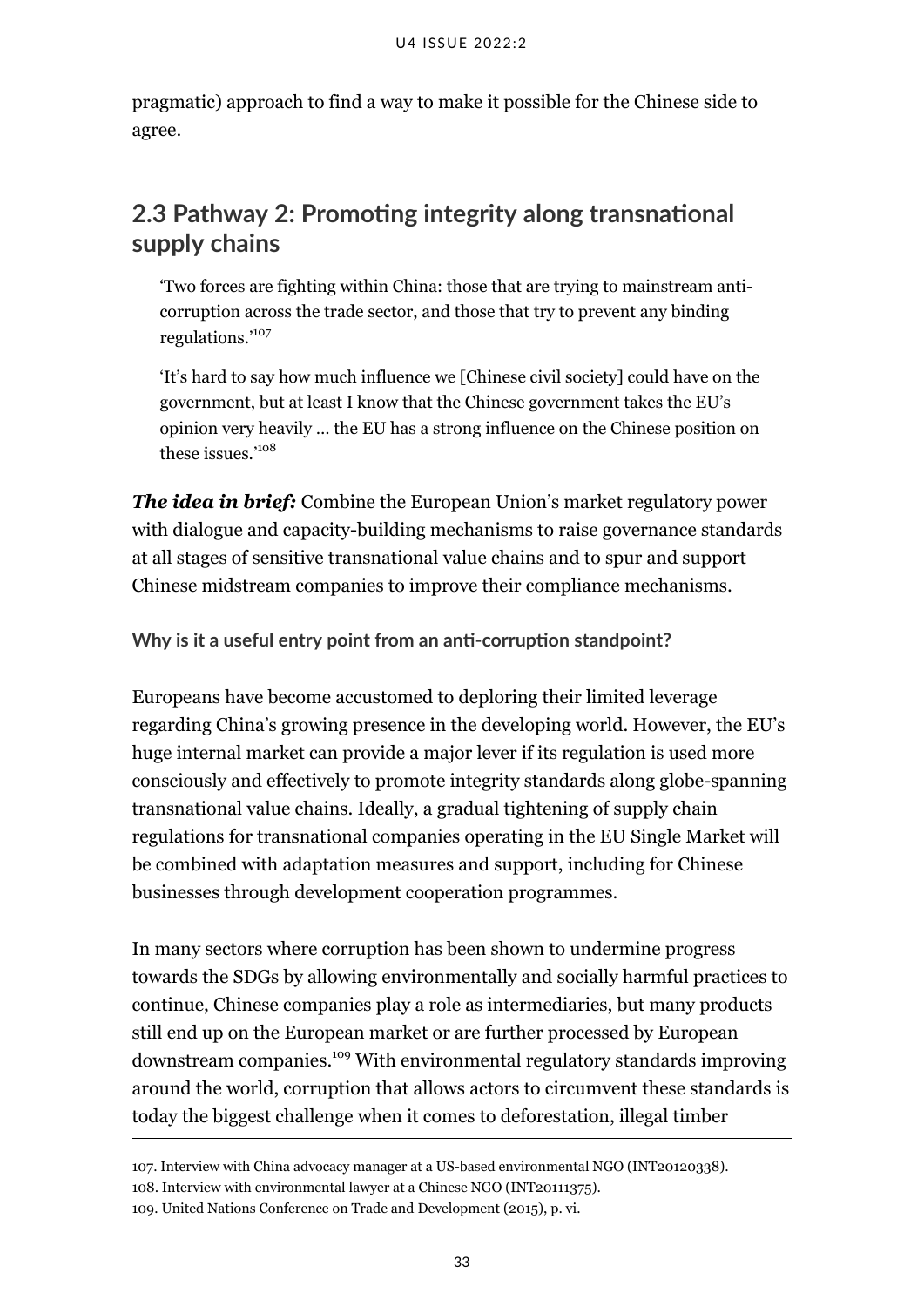trade,<sup>110</sup> and wildlife protection.<sup>111</sup> A major problem regarding China's role in these corruption-prone supply chains is the fact that products are effectively whitewashed upon passing through Chinese customs, making it very hard for other regulators as well as civil society activists to trace products subsequently or prevent their further export into developed markets.

China's domestic anti-corruption campaign has [repeatedly targeted customs](http://www.ccdi.gov.cn/toutiao/201811/t20181116_183494.html) [agencies](http://www.ccdi.gov.cn/toutiao/201811/t20181116_183494.html) in recent years. The crucial role of venal customs officers as enablers of transnational criminal networks has been recognised in principle.<sup>112</sup> A notable positive change occurred in the fight against the global ivory trade, which received high-profile coverage in Chinese media following activist and celebrityled campaigns for the protection of elephants.<sup>113</sup> China banned ivory trade in 2017 and has subsequently [stepped up investigations](https://www.scmp.com/news/china/politics/article/3116034/china-jails-ivory-smuggling-ringleaders-life-landmark-case) to track down and punish transnational smuggling rings.<sup>114</sup> The Covid-19 pandemic has given further momentum internationally and within China to efforts to combat illegal trade in wildlife $115$ 

The struggle against wildlife trafficking is also a field where Chinese non-profit organisations are intensifying their international cooperation.<sup>116</sup> For instance, the China Biodiversity Conservation and Green Development Foundation has [established ties](http://www.cbcgdf.org/NewsShow/4937/5891.html) with the African Wildlife Foundation and environment ministries of several African countries to promote information exchange and innovative monitoring techniques against wildlife trade.

Sharing tasks transnationally is crucial to build global momentum for change and to avoid the impression of a self-interested or arrogant European policy agenda. Chinese environmental NGOs should be taken seriously as domestic advocates of higher environmental integrity standards in one of the only policy fields where this is (still) possible in China.

<sup>110.</sup> Environmental Investigation Agency (2019).

<sup>111.</sup> Outhwaite (2020).

<sup>112.</sup> Interview with China advocacy manager at a US-based environmental NGO (INT20120338).

<sup>113.</sup> Global Environmental Institute (2020).

<sup>114.</sup> Bielicki (2019).

<sup>115.</sup> Environmental Investigation Agency (2021).

<sup>116.</sup> Interview with former staff member of a Beijing-based environmental NGO (INT20112580). See also Global Environmental Institute (2020).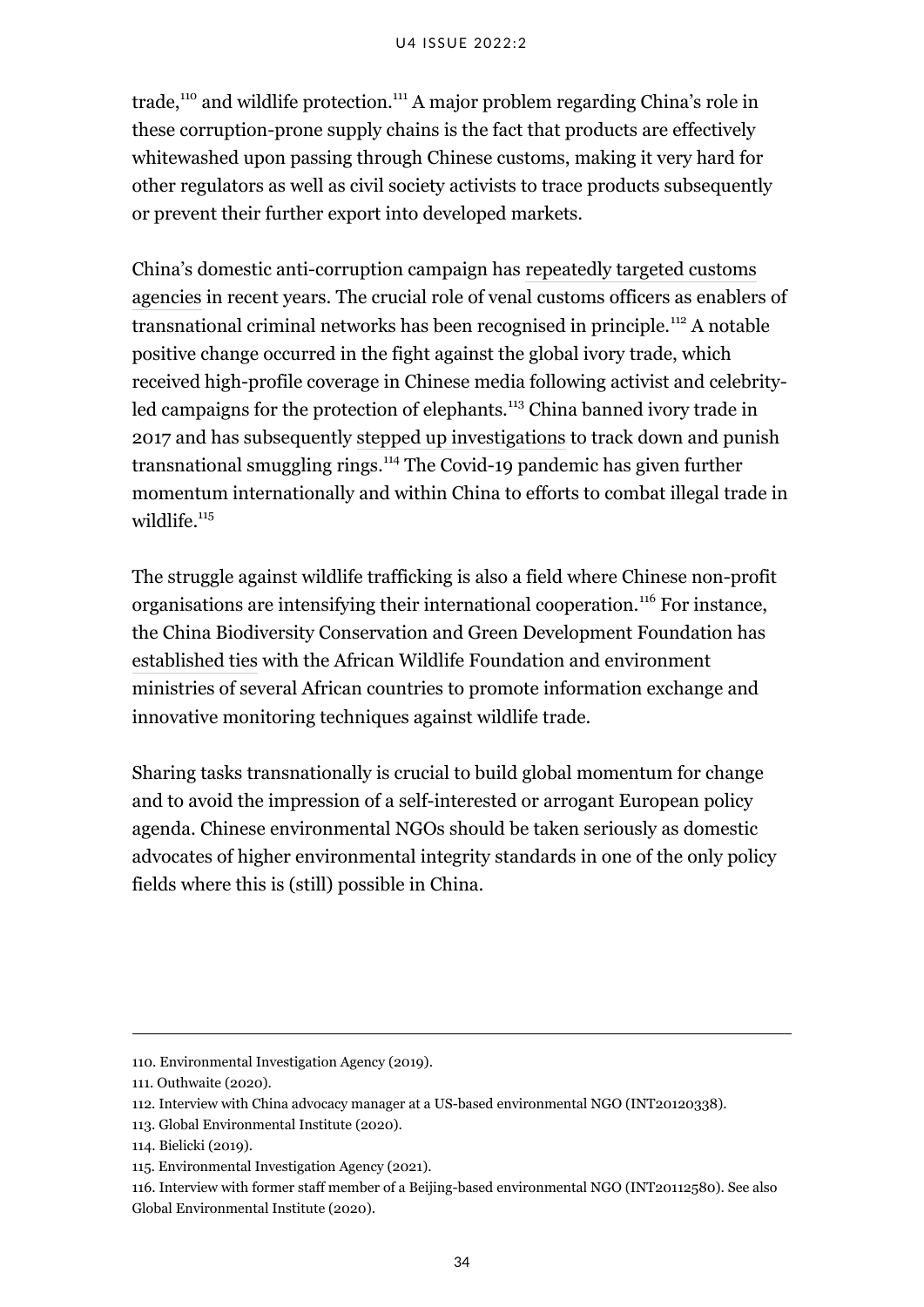'This is another way we could collaborate together, because the [message] also from the 14th five-year plan is that China will continue to remain open [and] the influence of supply chains will continue. So, we [Chinese NGOs] will bring this down to Chinese media, and also push companies to bring pressure on their own supply chains.'<sup>117</sup>

Importantly, Chinese environmental activists pointed out in personal interviews that stricter EU market access rules would decisively help their cause, enabling them to appeal to Chinese policymakers and businesses for more serious efforts to prevent corruption-facilitated smuggling and whitewashing activities.<sup>118</sup> Moreover, imposing higher supplier due diligence standards on downstream companies can also set a global example and contribute to a broader diffusion of (environmental) integrity norms, spurring other governments to follow suit. The EU's model role for Chinese policymakers in these areas was repeatedly highlighted in interviews with Chinese civil society representatives.<sup>119</sup>

**Who needs to be involved?**

- European policymakers should use Single Market entry rules and international negotiations to promote higher, binding integrity and due diligence standards all along transnational supply chains. The European Parliament's resolution of March 2021 calling for a mandatory EU due diligence framework and stronger supply chain traceability rules is an important step in this direction.<sup>120</sup>
- European development agencies can use their existing dialogues with Chinese counterparts to push the agenda of supply chain integrity while pointing to evolving European standards that will eventually make adjustments inevitable.
- European development agencies could design adjustment programmes involving European and non-European businesses in high-risk supply chains, creating incentives for early adopters of higher accountability standards.
- European companies with credible compliance and CSR track records can serve as role models to demonstrate the business case for upholding corporate integrity standards to their Chinese peers.

<sup>117.</sup> Interview with environmental lawyer at a Chinese NGO (INT20111375).

<sup>118.</sup> Interview with environmental lawyer at a Chinese NGO (INT20111375); interview with former staff member of a Beijing-based environmental NGO (INT20112580).

<sup>119.</sup> Interview with senior executive of a large Chinese foundation with international activities (INT20111984); interview with senior executive of an international environmental NGO focusing on China (INT20112552); interview with senior executive of a Chinese environmental NGO (INT20120868). 120. European Parliament (2021).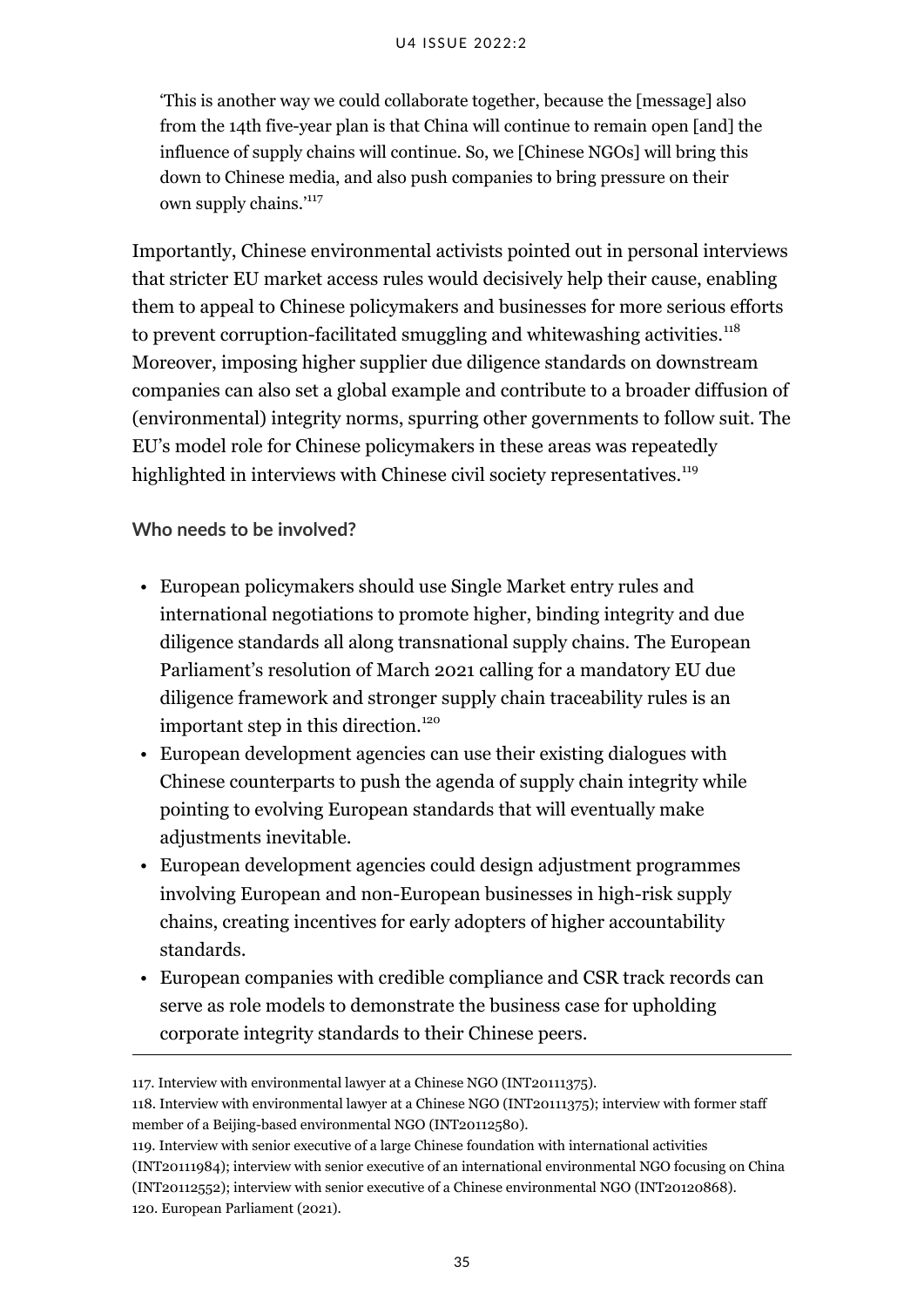- International NGOs such as Global Witness, Mercy Corps, or the World Wildlife Fund are also building on the previous work of European development agencies in helping Chinese companies and banks improve their governance models in overseas activities.<sup>121</sup>
- Chinese customs agencies should be incentivised to participate in international training and cooperation.
- Chinese business associations can promote international standards, reward best practices among their members, and establish contacts with compliance pioneers in their sectors.
- Chinese leading scholars and think tank experts provide important input into the Chinese policy system.
- Chinese NGOs as well as international NGOs that have found ways of working inside the Chinese system can act as intermediaries between Chinese and international actors. They should be supported in their efforts to build trust with international partners as well as Chinese companies and regulators.

#### **Preconditions and challenges**

- From the European side, this pathway notably requires better crossdepartmental and cross-sectoral coordination, including between trade policy, internal market regulation, development cooperation, and the private sector.
- Voluntary codes of conduct and CSR formats as well as public rewards for best practices can be a useful first step, either in the absence of binding rules or as a supplement to them. But international NGO campaigners with experience in tracking Chinese companies involved in illegal trade and smuggling emphasise that strong binding and enforceable regulations must be considered eventually, as they are the only way to ensure broad-based compliance in the long term. $122$
- To maximise their own leverage, European policymakers need to consider specific integrity risks in complex, multinational supply chains with various intermediary actors.
- The EU should not underestimate its own global normative influence when it comes to defining responsible business standards. The combination of binding market entry rules with external policy dialogues and – in the area of development cooperation – capacity-building offers for upstream and intermediary companies to help them strengthen their compliance

<sup>121.</sup> We thank Shawn Shieh for this observation.

<sup>122.</sup> Interview with China advocacy manager at a US-based environmental NGO (INT20120338).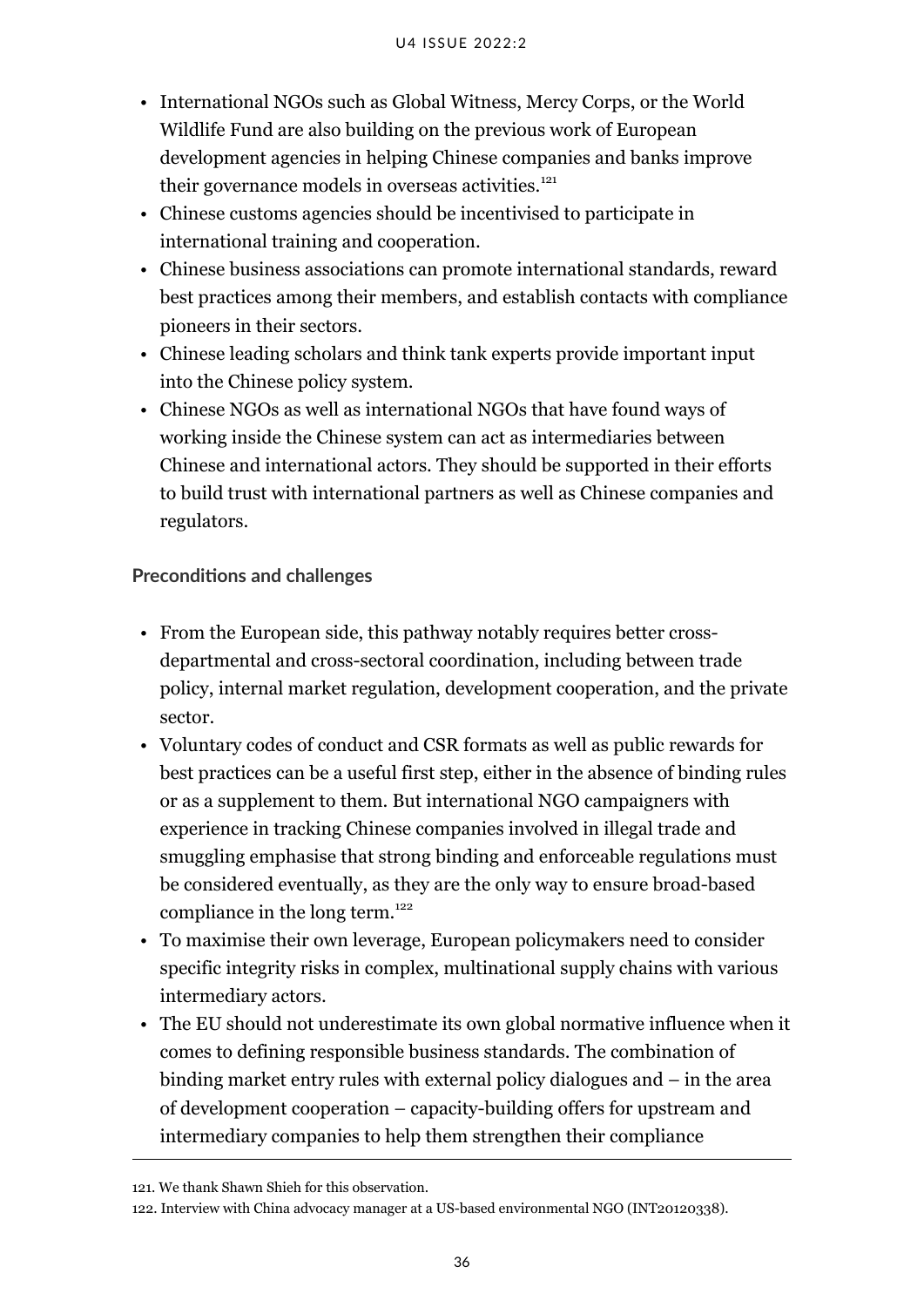mechanisms needs to be more systematically explored.

#### **Ways forward**

We think that the global fight against illegal deforestation and timber trade is a promising pilot area because the role of corruption in illegal logging and smuggling has been widely recognised, because Europe and China share a responsibility as important consumer markets, and because European governments have started to take meaningful regulatory action that can serve as both model and leverage in supply chain integrity-building efforts.

Our interviews showed that the European Commission's current [initiative](https://ec.europa.eu/info/law/better-regulation/have-your-say/initiatives/12137-Minimising-the-risk-of-deforestation-and-forest-degradation-associated-with-products-placed-on-the-EU-market) to prevent deforestation and forest degradation is already causing worry among Chinese suppliers who anticipate more rigorous checks by European regulators and customers. Chinese NGOs are being approached by companies involved in timber trade about how to adjust to new European requirements.<sup>123</sup> This suggests that stronger European standards can create windows of opportunity for new capacity-building programmes with genuine involvement by Chinese businesses, as previously demonstrated in the case of the EU's REACH Regulation on chemicals, which spurred Chinese suppliers to tighten their standards.<sup>124</sup> Enforcement on the European side will be key, however, since previous regulatory efforts have failed to prevent illegally logged timber from entering the EU Single Market.

In 2018, France adopted an ambitious national strategy for ['ending](https://www.gouvernement.fr/en/ending-deforestation-caused-by-importing-unsustainable-products) [deforestation caused by importing unsustainable products'](https://www.gouvernement.fr/en/ending-deforestation-caused-by-importing-unsustainable-products) by 2030. The strategy comprises many important elements, such as early alert mechanisms for importing companies, new multi-stakeholder partnerships steered by the Agence Française de Développement, and a 'zero deforestation' public purchasing policy. So far, the strategy remains focused on the two ends of supply chains, that is, producers and consumers. Strategically addressing the role of intermediaries in supply chains would be an important addition. These are frequently Chinese companies and traders buying from producers in developing countries and reselling products to downstream companies headquartered in OECD countries.<sup>125</sup> Specifically, European donor agencies

<sup>123.</sup> Interview with environmental lawyer at a Chinese NGO (INT20111375).

<sup>124.</sup> Interview with Beijing-based senior executive of a European development cooperation agency (INT20110393).

<sup>125.</sup> UNCTAD (2015), p. vi.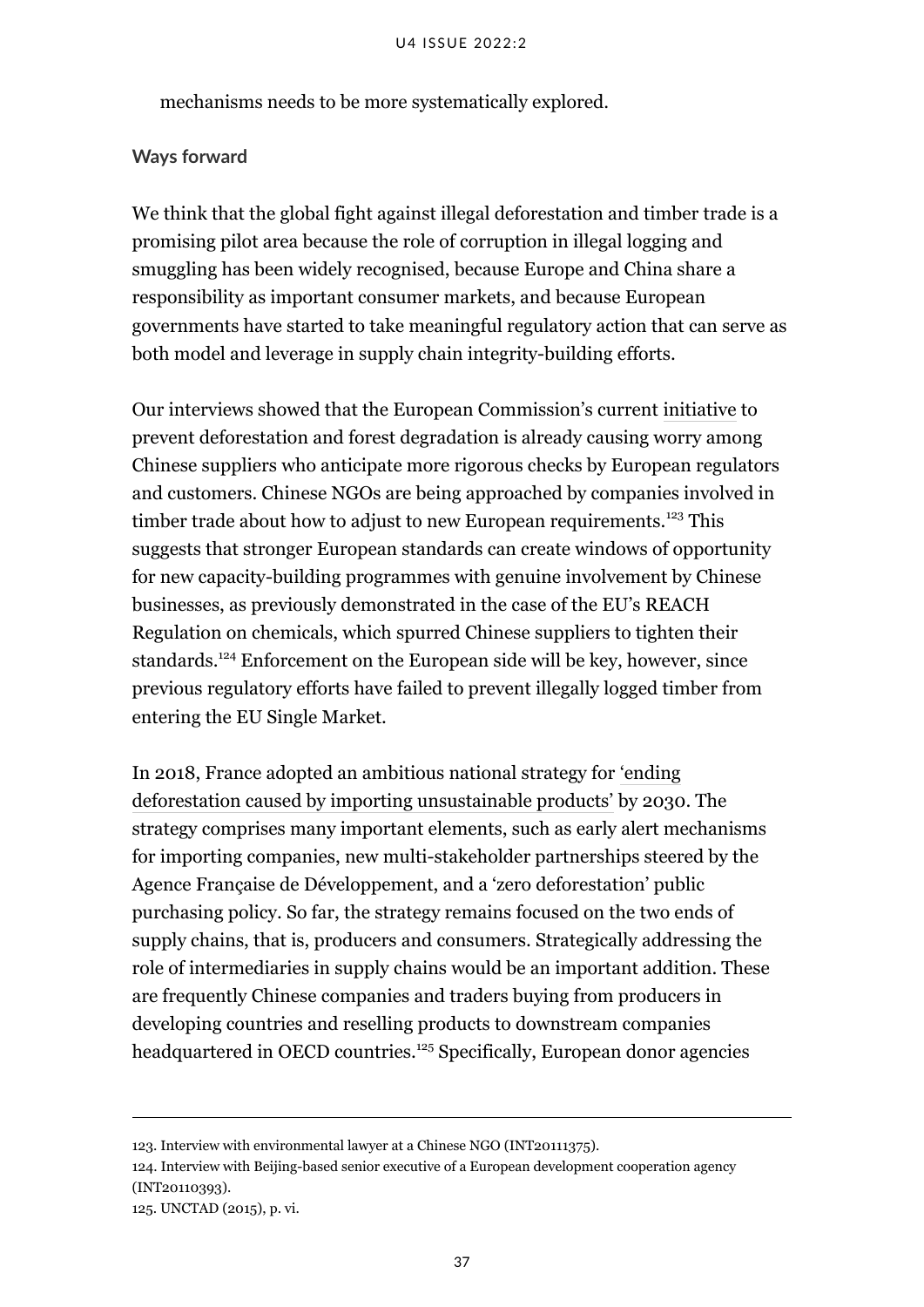could act as convenors of dialogue platforms on supply chain integrity, focusing on areas with strong European regulatory standards.

### <span id="page-43-0"></span>**2.4 Pathway 3: Environmental backlashes and dialogue**

'It's not like they [the Chinese government] aren't doing anything. They have their blacklists for corruption issues abroad but of course it's not the Chinese government which investigated these cases. Other organisations ... did the investigations and the Asian Development Bank and others threatened not to give any loans to these companies anymore ... So the government is mostly reactive and doesn't have the view from the ground.'<sup>126</sup>

'We sued the National Forestry and Grasslands Administration ... We actually sued many government agencies ... in protecting pangolins ... because they colluded with companies on trading pangolin furs, and they had loopholes in their administration.'<sup>127</sup>

*The idea in brief:* Use public mobilisation in host countries of corruptionprone projects to build leverage, followed by outreach and dialogue with Chinese actors to strengthen preventive governance mechanisms.

**Why is it a useful entry point from an anti-corruption standpoint?**

Overall, Chinese diplomats and corporate managers have been reluctant to acknowledge the relevance of involving civil society stakeholders in project planning and implementation. However, central foreign policy planners clearly remain sensitive to the country's international reputation, especially in strategic BRI countries. Apart from general efforts to strengthen risk management, Chinese decision makers have been willing to pragmatically adjust their positions and even engage with societal actors once the default approach based on discreet backroom deals between governments encounters obstacles.

Within China, the benefits of allowing officially approved NGOs to engage in environmental public interest litigation to prevent rent seeking and collusion between companies and local politicians have been officially recognised with the [introduction of environmental public interest litigation](https://chinadialogue.net/en/pollution/6937-china-s-new-environmental-law-looks-good-on-paper/) in the Environmental

<sup>126.</sup> Interview with environmental lawyer at a Chinese NGO (INT20111375).

<sup>127.</sup> Interview with senior executive of a large Chinese foundation with international activities (INT20111984).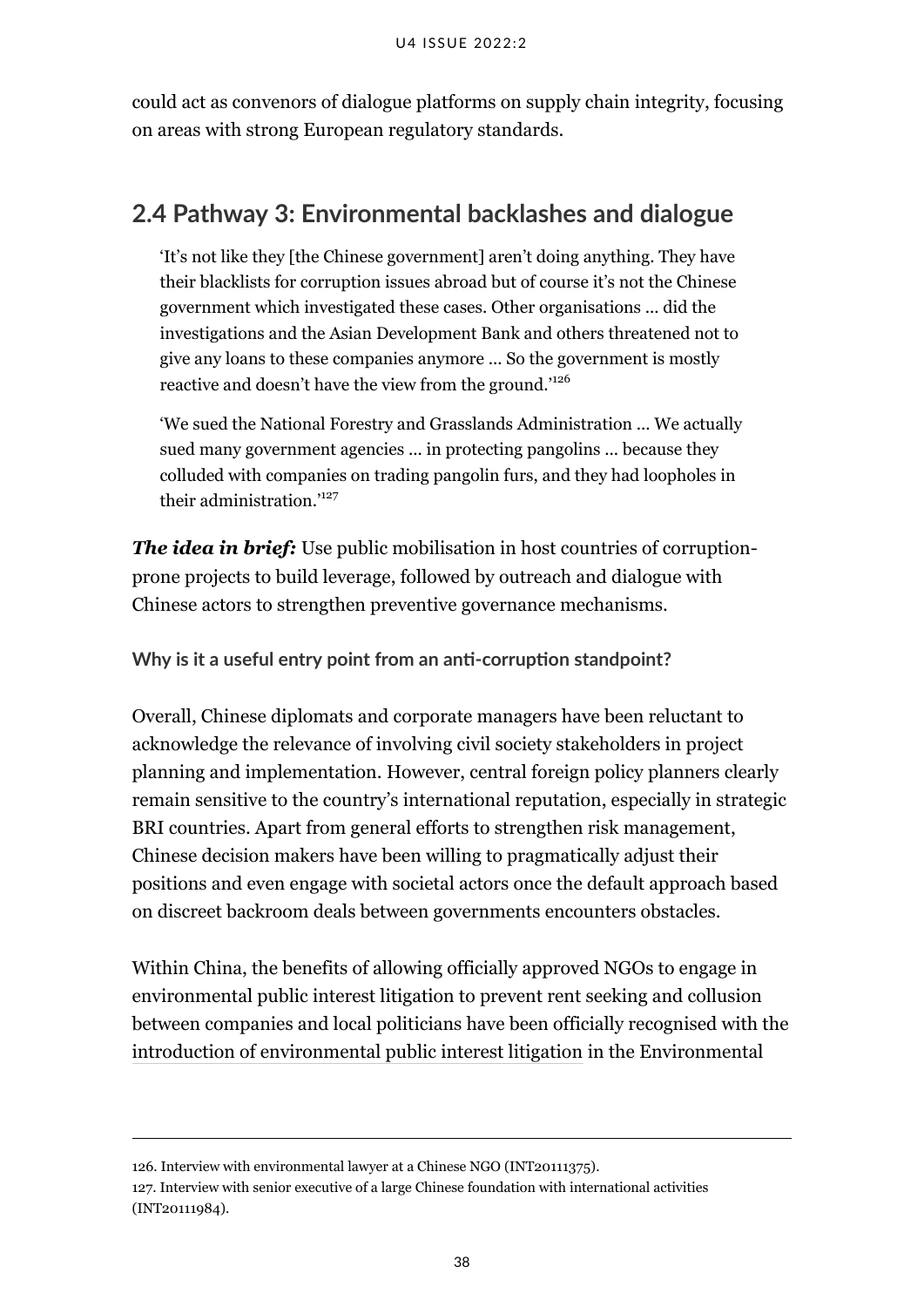Protection Law.<sup>128</sup> However, similar mechanisms for including more stakeholders in risk assessment and prevention have not yet been implemented in major Chinese infrastructure projects overseas.<sup>129</sup> What this means for local social movements and NGO coalitions is that they first need to demonstrate their own relevance through widespread mobilisation, public advocacy, or even environmental litigation in countries where this is possible.<sup>130</sup> Campaigns spearheaded by alliances between local and international NGOs can be a crucial tool in this regard. $131$ 

Confrontational approaches and cases of successful environmental litigation can be useful to heighten risk awareness among Chinese development finance institutions, for whom 'governance risks are actually more obvious than environmental risks.<sup>'132</sup> However, in the long run it would be much more desirable to reduce the need for confrontation and establish mechanisms for the improvement of projects. As Chinese environmental public interest lawyer Zhang Jingjing [found in her field research](https://chinadialogue.net/en/business/10258-china-needs-urgent-oversight-of-investments/) in Africa and Latin America, most local grievances arise because Chinese corporations continue to rely exclusively on backroom deals with national governments and remain both unwilling and unable to reach out to local stakeholders, thus failing to recognise popular grievances about Chinese projects early on. Combining popular pressure with sophisticated outreach and capacity building for corporate managers could lead gradually to better project governance and thereby reduce the risk of both violent conflicts and project failures.

Therefore, one important message to convey to Chinese development finance decision makers is that their over-reliance on local political elites in target countries is also a Chinese problem in the long term. Indeed, local elites' corruption and blatant self-enrichment inflicts both reputational damage on Chinese companies and a financial burden on Chinese (state-backed) lenders.<sup>133</sup> On the upside, better governance could also be a way to attract international private capital, which is something that China is eager to do.

<sup>128.</sup> Interview with senior executive of an international environmental NGO focusing on China (INT20112552).

<sup>129.</sup> Tracy et al. (2017).

<sup>130.</sup> Interview with activist at a local anti-corruption NGO in East Africa (INT20100710).

<sup>131.</sup> Yeophantong (2020), p. 85.

<sup>132.</sup> Interview with senior executive of an international environmental NGO focusing on China (INT20112552).

<sup>133.</sup> Interview with researcher working on Chinese investment in the Balkans (INT20072147).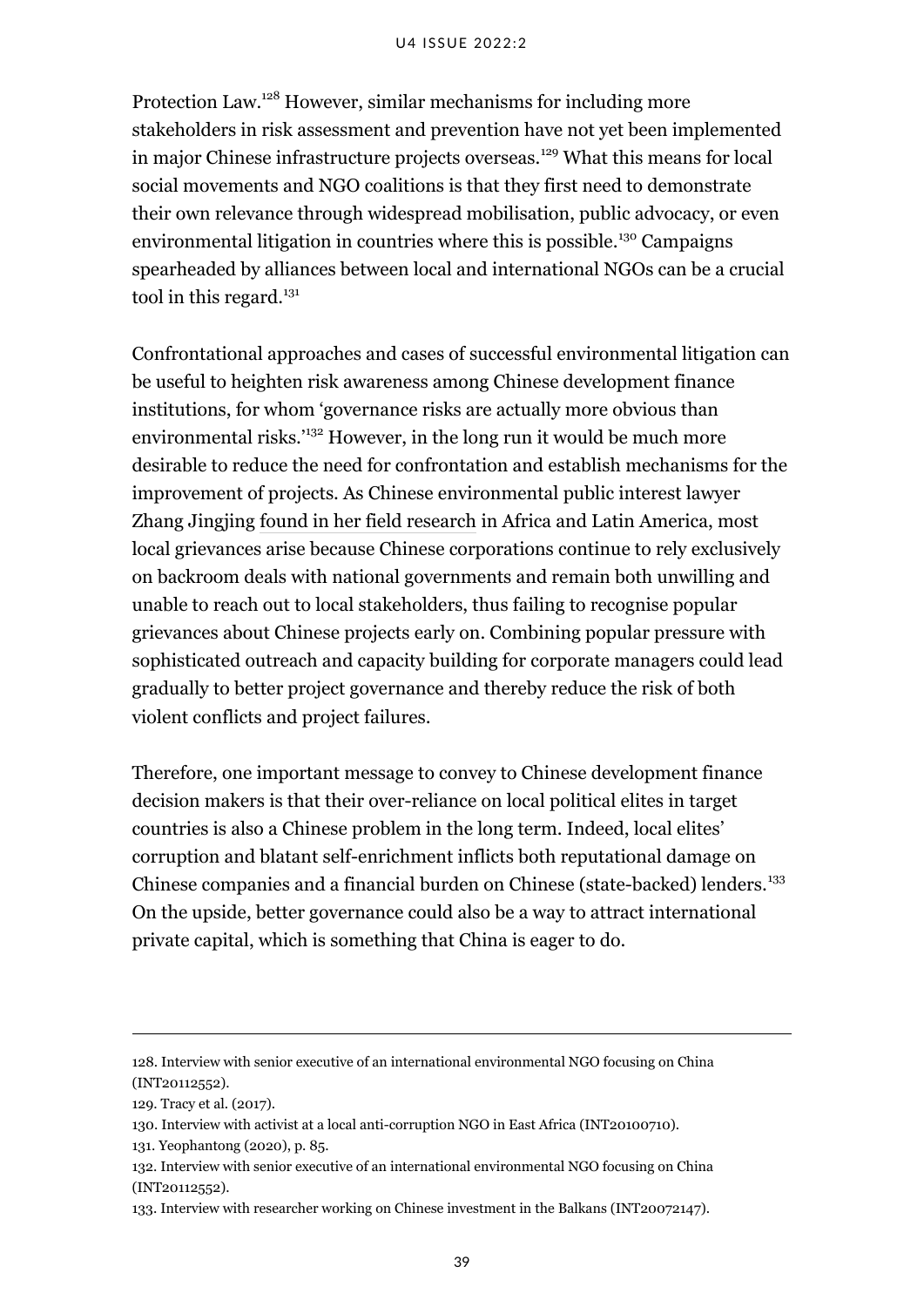#### **Who needs to be involved?**

- Civil society actors in countries that host Chinese investment are best positioned to identify integrity risks and build local coalitions for better governance standards. What they often need is a better understanding of Chinese decision-making processes and support in overcoming cultural and language barriers so they can establish dialogues with Chinese actors.
- Chinese NGOs play a crucial role in this pathway, both by mediating between foreign civil society actors and Chinese companies and, potentially, by building on their own experiences with environmental public interest litigation domestically within China.<sup>134</sup> The same applies to Chinese who used to work for Chinese NGOs or international NGOs in China and have transitioned to consulting companies or become independent consultants.<sup>135</sup>
- Leaders of Chinese business associations as well as leading Chinese scholars and think tank experts can be important intermediaries between Chinese state-owned companies and international donors, due to their domestic standing and trusted relationships with CEOs.<sup>136</sup>
- OECD donors can serve as funders of dialogue and engagement programmes, platform providers, facilitators, and honest brokers.

#### **Preconditions and challenges**

- This pathway can only be envisaged in host countries with sufficient civil liberties for civil society mobilisation and bottom-up scrutiny of government activities.
- Meaningful anti-bribery standards and/or environmental legislation in the host country, along with a sufficient degree of judicial independence, are also preconditions.
- Attempts at dialogue and mediation should initially explore those cases where local stakeholders have already mobilised against projects for their lack of transparency or negative environmental repercussions but have failed to negotiate with Chinese actors involved.
- Chinese environmental NGOs have crucial knowledge and experiences in dealing with Chinese companies,<sup>137</sup> but when acting overseas, they need to be extremely cautious not to be viewed as undermining Chinese national interests.

<sup>134.</sup> Global Environmental Institute (GEI) (2016).

<sup>135.</sup> We thank Shawn Shieh for this additional point.

<sup>136.</sup> Interview with Beijing-based Chinese scholar of international development (INT211401557).

<sup>137.</sup> Global Environmental Institute (GEI) (2016).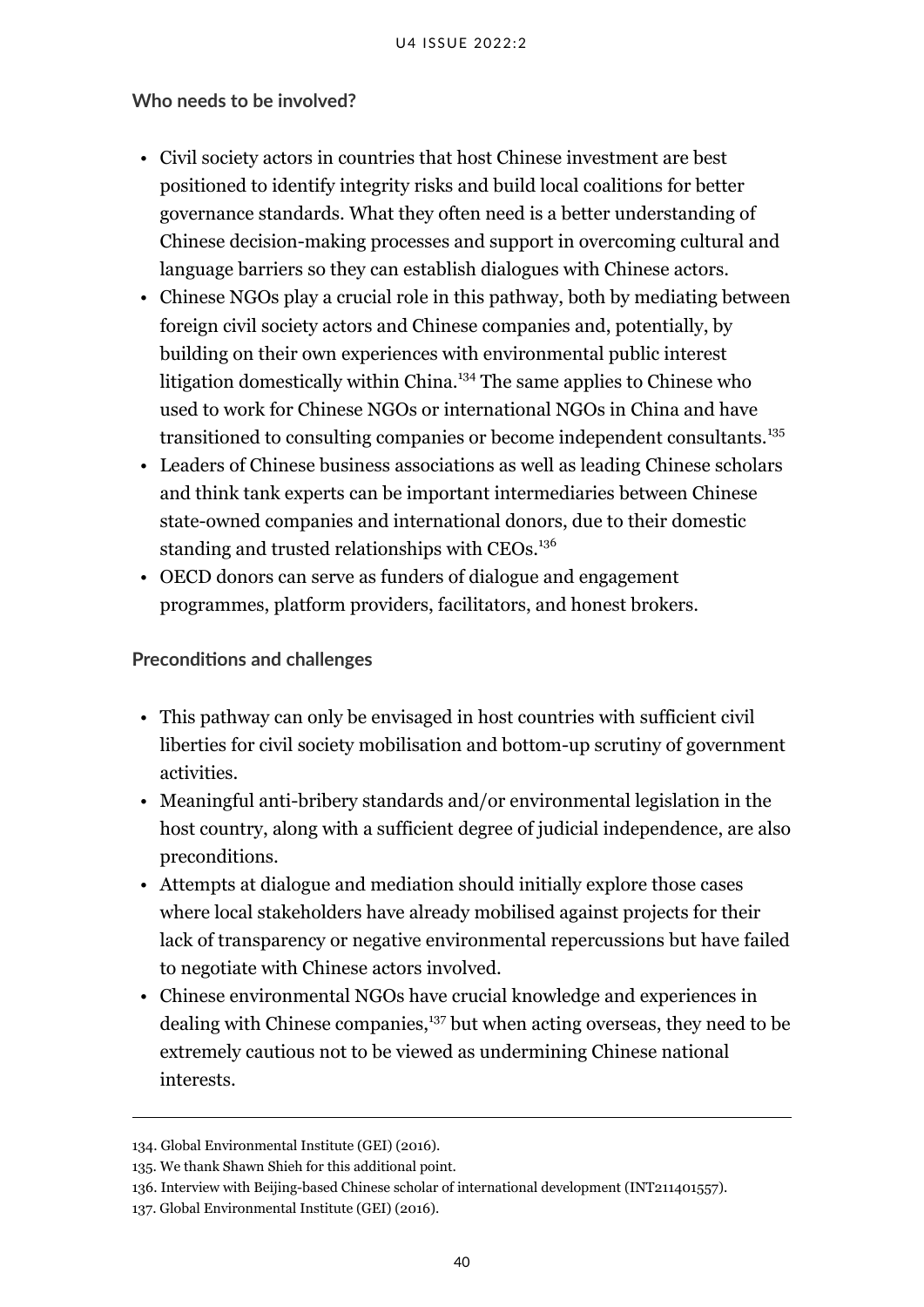#### **Ways forward**

'Overseas litigation remains a sensitive issue for Chinese NGOs … but it always depends on your connections to be safe with certain things and exert your influence that way.'<sup>138</sup>

'Many [NGOs] in Southeast Asia have a better understanding of what Chinese investment means. It involves many different actors, contractors, loans, financiers, et cetera … If you are not familiar with the structure and policies and flows of investment it's difficult and you don't know whom to engage … so generally Chinese companies in Southeast Asia are facing a more effective backlash and they know they have to do community works although they may not be doing it the best way.'<sup>139</sup>

Transnational civil society coordination and sharing of experiences is key to strengthening the effectiveness of both public scrutiny and cross-sectoral dialogues with Chinese stakeholders overseas. As the above quotes illustrate, Chinese environmental activists are exploring possible international applications of their domestic experiences in holding companies accountable for environmental integrity. Southeast Asian countries are seen as geographically and culturally closer than other countries that host Chinese investment, which in the eyes of Chinese interviewees facilitates both NGO dialogues and crosssectoral engagement with Chinese companies.<sup>140</sup>

A pioneering effort in combining environmental litigation with civil society mobilisation and dialogue is the Transnational Environmental Accountability Project, initiated by Chinese environmental lawyer Zhang Jingjing. Zhang has accumulated long-standing experience in environmental lawsuits against mining companies both within China and overseas. In the absence of sufficient binding governance standards for Chinese outbound development finance, Zhang's core line of argument has been that Chinese law requires companies to abide by international treaties signed by China (such as commitments to consultations with local indigenous communities under the UN Declaration on the Rights of Indigenous Peoples) and domestic law in the countries in which they operate. One of her major success cases was the revocation of a mining licence for the Rio Blanco Mine in Ecuador in 2018.<sup>141</sup>

<sup>138.</sup> Interview with China advocacy manager at a US-based environmental NGO (INT20120338).

<sup>139.</sup> Interview with senior executive of a Chinese environmental NGO (INT20120868).

<sup>140.</sup> Interview with senior executive of a Chinese environmental NGO (INT20120868); interview with senior executive of a large Chinese foundation with international activities (INT20111984). 141. Picq (2018).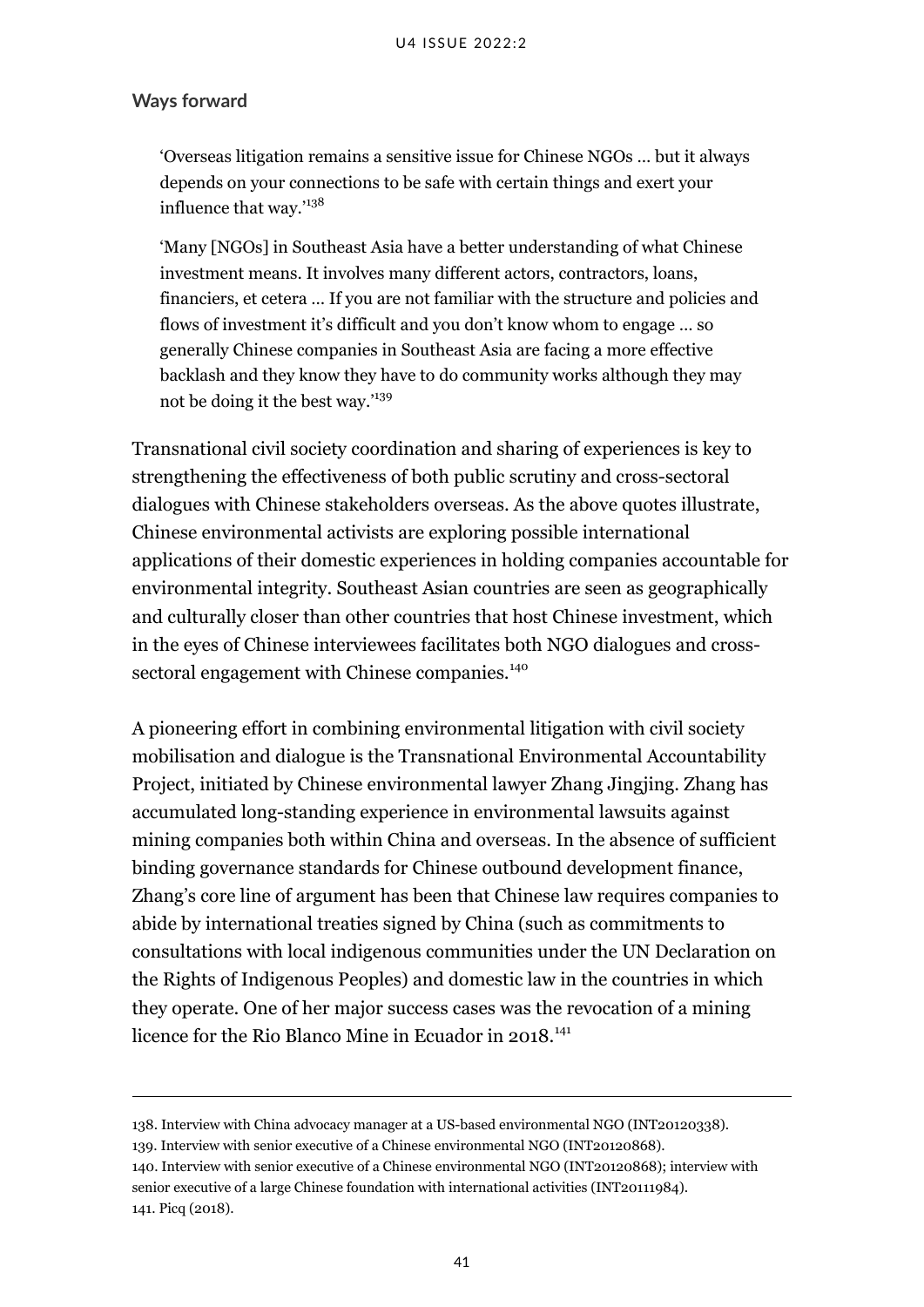Future development cooperation projects should seek to go beyond these individual efforts and establish permanent capacity-building and dialogue formats where experiences can be shared and communication channels established early on when contentious projects arise. In terms of dialogue formats with Chinese actors, business associations and influential scholars and think tank leaders in China would be ideal interlocutors, with a capacity to reach out directly to company managers.

Another promising angle is to build on and share the experiences and local knowledge of Southeast Asian civil society organisations in terms of advocacy vis-à-vis different stakeholders in Belt and Road projects. Capacity building for civil society actors in Africa or Latin America in terms of identifying and engaging relevant actors may be best be done via horizontal sharing of practical experiences.

Finally, research teams could compile practical guides introducing investment standards and relevant local stakeholders, written in Chinese (!), for Chinese companies and business associations.<sup>142</sup> For greater impact, these should end up in the country briefings prepared by Chinese embassies for Chinese companies.

# <span id="page-47-0"></span>Part 3. Conclusions and recommendations for U4 partners

How can U4 partners build trust and promote pragmatic engagement with Chinese actors on integrity-building mechanisms without compromising their own standards regarding transparency, accountability, and development effectiveness? What should they try, and what should they avoid? We offer the following suggestions.

• **Prioritise relationships.** What works to create impact in the West does not necessarily work well in China, and vice versa.In China, personal relationships play a big role. Trust building is extremely important – and takes time. Therefore, donors should understand that focusing on the cooperation process is more important than focusing directly on the outcome. 'Respected individuals' such as eminent academics have the power to convene Chinese actors and should be included. Building trust is an essential first step toward obtaining commitment and thus funding and

<sup>142.</sup> Interview with researcher working on Chinese investment in the Balkans (INT20072147).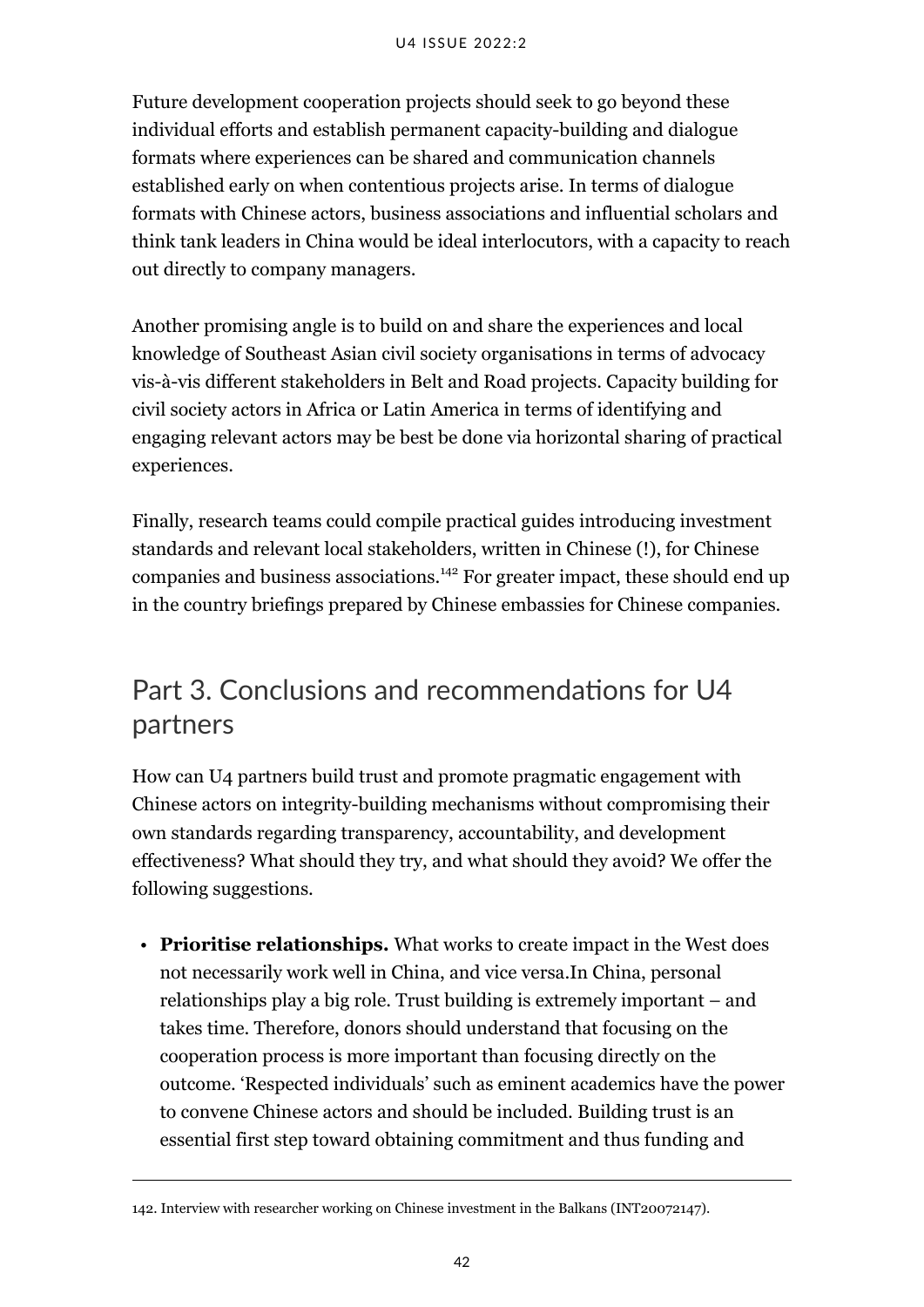necessary high-level support. The transaction costs will be high, especially in the early project stages.

- **Introduce an integrity-building focus in fields where cooperation is already happening and shows promise**, rather than aiming to create dedicated anti-corruption programmes. Environmental integrity is one such area. 'Environmental governance' can be used as a broad, all-encompassing term, one that can align with Chinese actors' agendas while also relating closely to two concepts that are central to meaningful international anticorruption efforts: good governance and multi-stakeholder engagement. 143, 144
- **Pay close attention to language in framing cooperation efforts with Chinese actors.** The choice of terms should maximise opportunities for engagement without compromising fundamental values and convictions. Be clear in defining realistic goals and mindful of how they can be navigated politically.
- **Understand the Chinese side.** The Chinese system is not monolithic. Some like-minded actors may concur with donors on the need to improve the situation, but they may prefer a different approach to get there. Keep in mind that more is happening on the Chinese side than is visible. Decisions that may appear to be politically motivated often have simple administrative drivers. The less political the framing of a topic, the easier it will be for the Chinese side to engage.
- **Create a feedback and learning mechanism that can help track progress and steer towards achieving your goals.** When encountering resistance from Chinese partners, our interviewees sought to persevere with the issue and not give in, while at the same time accommodating Chinese concerns and asking what could be done to make it possible for the Chinese side to agree.
- **Build leverage but without unnecessary open confrontation** by remaining focused on technical issues and concrete matters.

Donors should seek to lead by example and learning rather than by direct criticism. Beyond the pathways laid out in Part 2, this principle can also be applied to promote anti-corruption norms through other channels. Other areas to be further explored beyond the scope of the present study include, for

<sup>143.</sup> This is by no means to suggest that environmental integrity is the only area where this could be done. 144. Community engagement and consultation, for example, is another area where there is growing interest among Chinese stakeholders, and it overlaps with environmental governance. Also, trade unions are potential allies in the fight for environmental integrity because health, safety, and the environment pose concerns for workers, particularly in high-risk sectors such as mining or construction.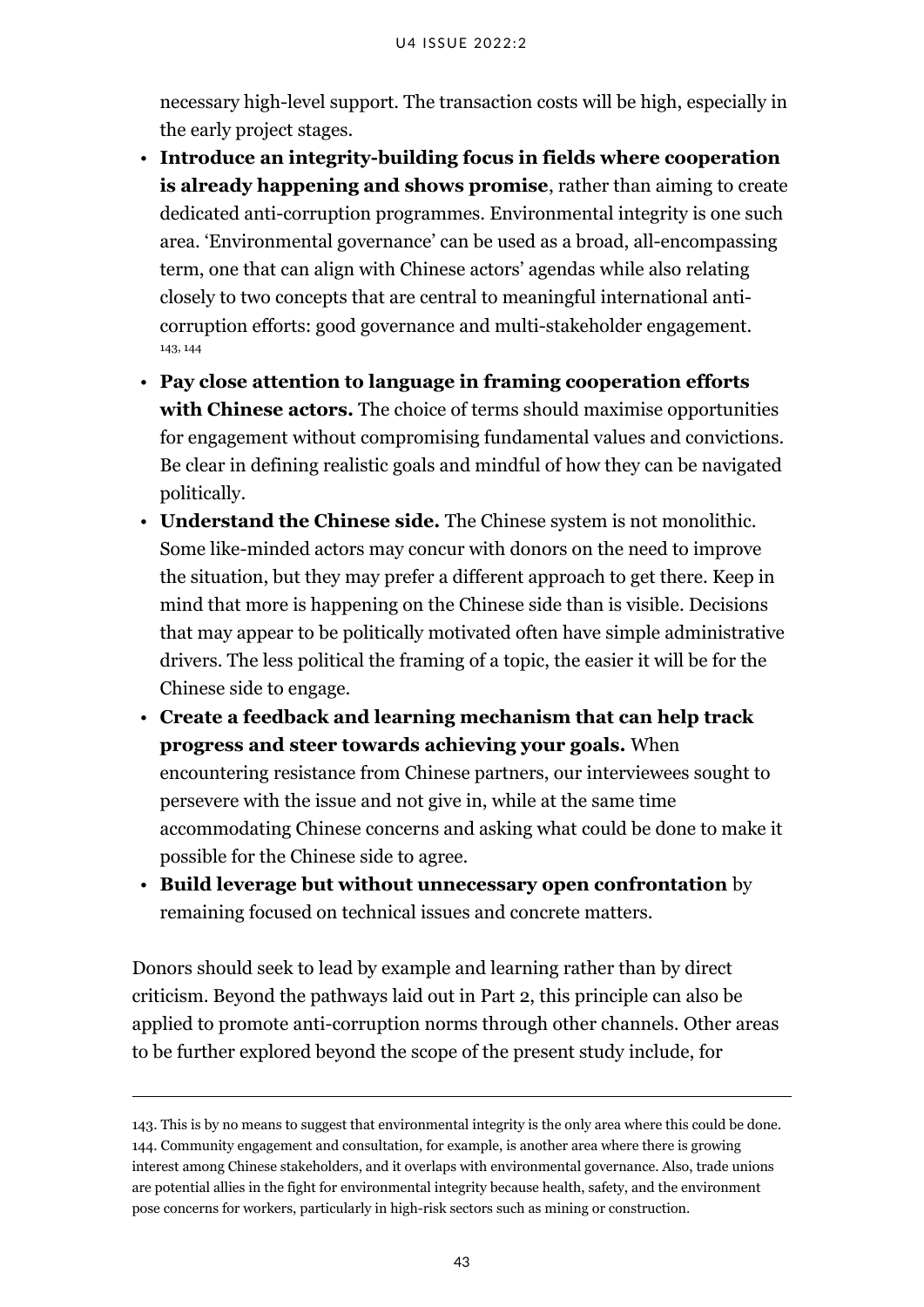example, co-financing agreements between European and Chinese development banks as a vehicle for raising governance standards and exchanging experiences.

Another potential strategy is to strengthen Sino-Western civil society dialogues targeted at specific UN conventions that have a strong anti-corruption angle. This might include, for example, implementation monitoring of the Convention on International Trade in Endangered Species of Wild Fauna and Flora (CITES) or the current negotiations on a UN binding treaty on business and human rights. Many civil society coalitions already exist, but it is very risky for Chinese civil society organisations to officially join outspoken rights-based coalitions. Informal dialogue formats could promote mutual trust and information exchange among these organisations on such matters as stumbling blocks and veto players in different countries.

The year 2020 brought significant upheavals to Sino-Western cooperation and dialogue. The Covid-19 pandemic has made the kind of direct, private exchanges needed for trust building more difficult and has interrupted many existing development projects. However, as explained in this study, we believe that many of the substantive goals of OECD donors and civil society actors in terms of global integrity building cannot be advanced without coordination and cooperation with relevant Chinese stakeholders. Thus, the post-pandemic setting should be used as an opportunity to explore new formats rather than as an excuse for abandoning outreach efforts because they appear politically difficult.

# <span id="page-49-0"></span>Annexes (linked PDF)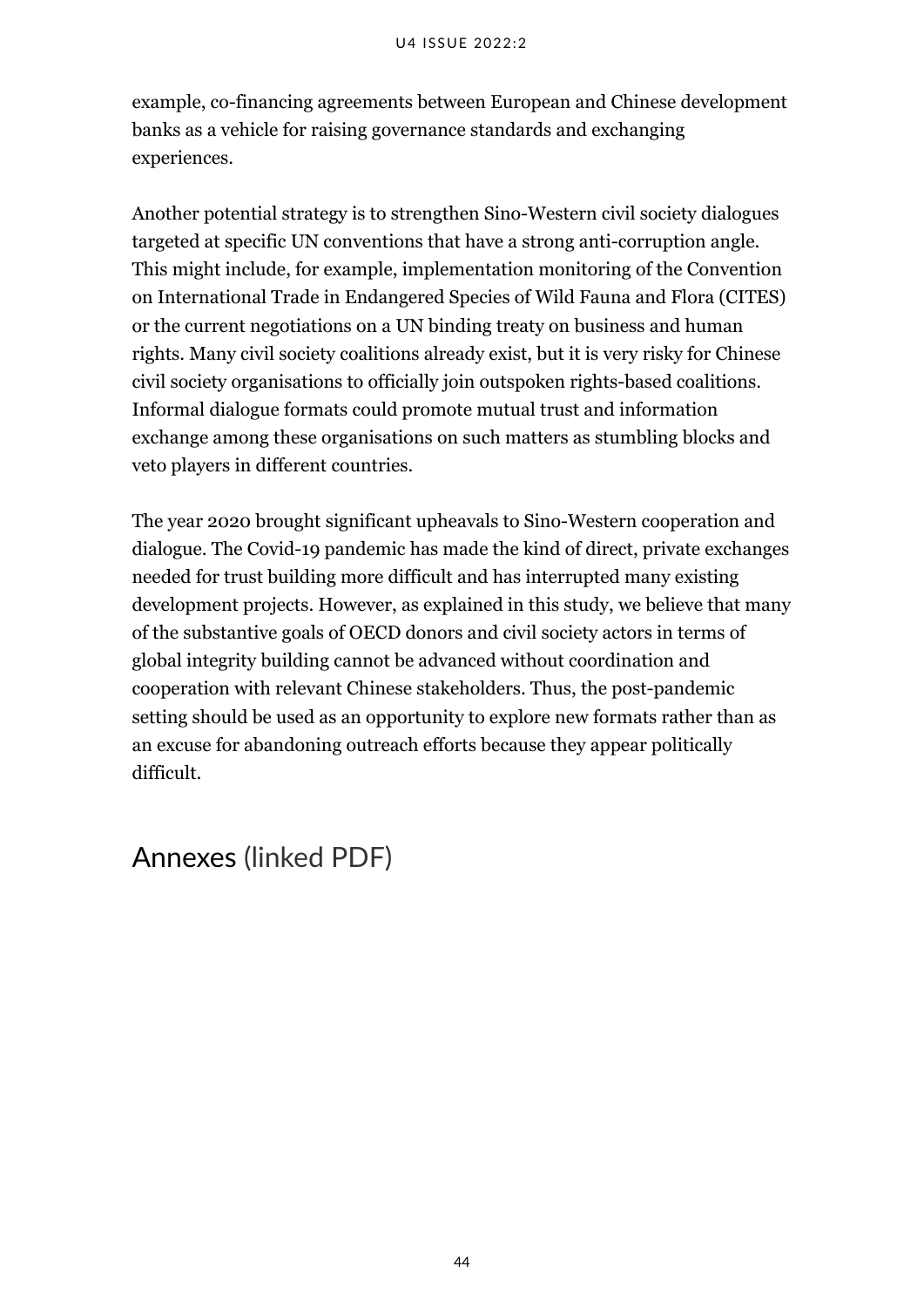# <span id="page-50-0"></span>References

Acker, Kevin, Brautigam, Deborah, and Huang, Yufan. 2020. [Debt relief with](http://www.sais-cari.org/s/WP-39-Acker-Brautigam-Huang-Debt-Relief.pdf) [Chinese characteristics.](http://www.sais-cari.org/s/WP-39-Acker-Brautigam-Huang-Debt-Relief.pdf) Working Paper 2020/39. Washington, DC: China Africa Research Initiative, School of Advanced International Studies, Johns Hopkins University.

Ayre, Georgina and Callway, Rosalie. 2005. [Governance for sustainable](https://www.routledge.com/Governance-for-Sustainable-Development-A-Foundation-for-the-Future/Ayre-Callway/p/book/9781844072088) [development: A foundation for the future](https://www.routledge.com/Governance-for-Sustainable-Development-A-Foundation-for-the-Future/Ayre-Callway/p/book/9781844072088). Routledge.

Bielicki, Kevin T. 2019. [China's ivory ban: A work in progress.](https://thediplomat.com/2019/03/chinas-ivory-ban-a-work-in-progress/#:~:text=China) The Diplomat, 15 March.

Boer, Ben. 2019. [Greening China's Belt and Road: Challenges for environmental](https://papers.ssrn.com/sol3/papers.cfm?abstract_id=3420544) [law](https://papers.ssrn.com/sol3/papers.cfm?abstract_id=3420544). Sydney Law School Research Paper, 16 July.

Buckley, Lila. 2017. [Trilateral cooperation in agriculture: Achievements and](https://pubs.iied.org/g04145) [lessons from AgriTT](https://pubs.iied.org/g04145). London: International Institute for Environment and Development.

Central Committee of the CCP. 2008. [建立健全惩治和预防腐败体系](https://pkulaw.cn/fulltext_form.aspx?Db=chl&Gid=36e4c049d2dace40bdfb)2008-2012 [年工作规划](https://pkulaw.cn/fulltext_form.aspx?Db=chl&Gid=36e4c049d2dace40bdfb) [Working plan for building a comprehensive corruption punishment and prevention system, 2008–2012].

China Council for International Cooperation on Environment and Development (CCICED). 2019. [Special policy study on Green Belt and Road and 2030 Agenda](http://www.cciced.net/cciceden/POLICY/rr/prr/2019/201908/P020190830114510806593.pdf) [for Sustainable Development.](http://www.cciced.net/cciceden/POLICY/rr/prr/2019/201908/P020190830114510806593.pdf)

China News Service 中国新闻网. 2017. [环保部:社会组织是](http://news.sina.com.cn/o/2017-12-03/doc-ifyphtze3763543.shtml)"一带一路"绿色建设 [的重要力量](http://news.sina.com.cn/o/2017-12-03/doc-ifyphtze3763543.shtml) [Ministry of Environmental Protection: Social organizations are an important force in the green construction of the BRI]. 3 December.

China NGO Network for International Exchanges (CNIE) 中国民间组织国际交流 促进会. 2017. 中国社会组织推动"一带一路"[民心相通行动计划](http://sironet.cnie.org.cn/cnie_cn/xxfb_203/201711/t20171102_93023.html) [Action plan for social organisations' promotion of 'Belt and Road' people-to-people connectivity (2017–2020)].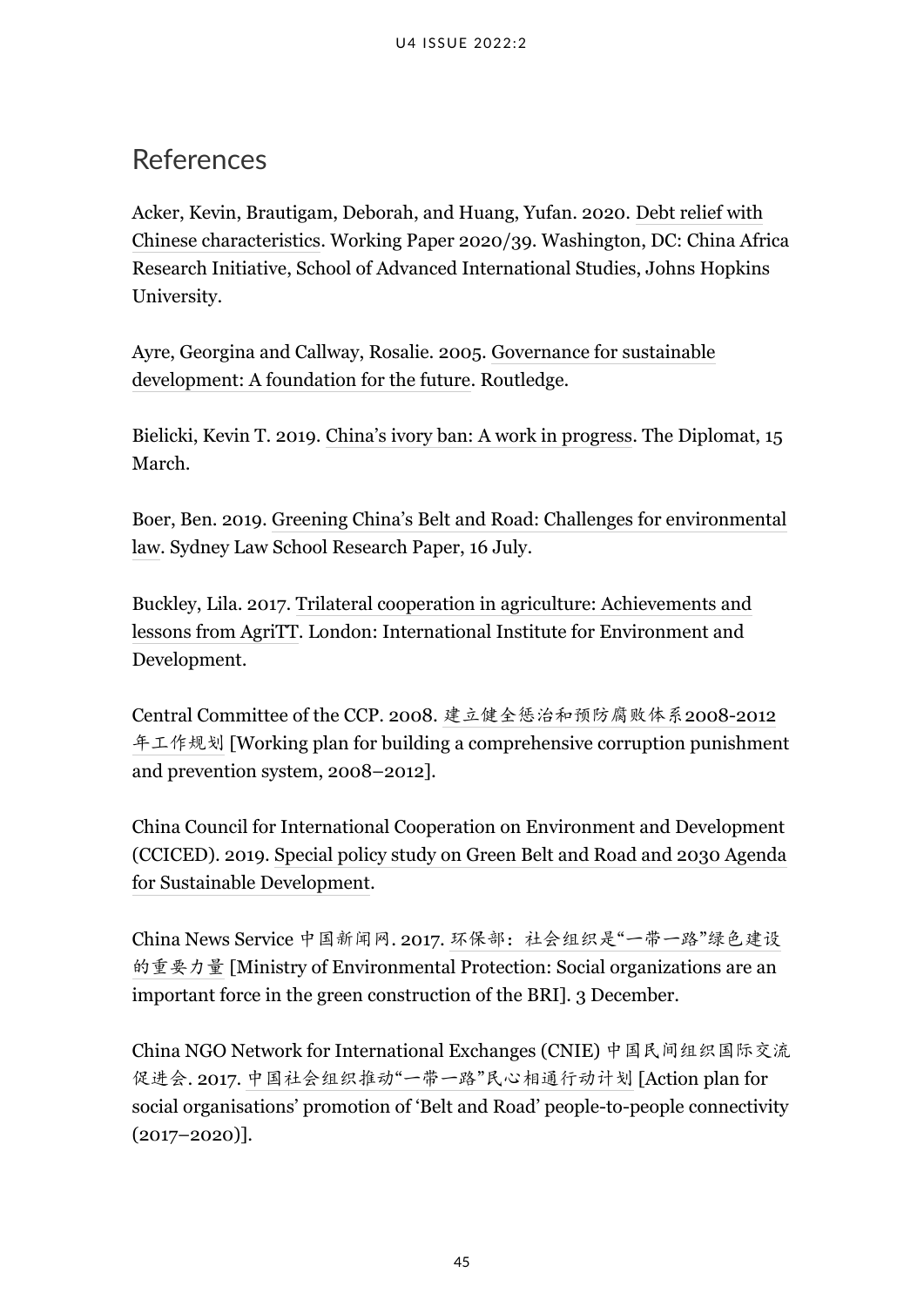Chinese Academy of International Trade and Economic Cooperation (CAITEC), SASAC Research Centre, and UNDP China. 2015. [2015 Report on the](https://www.cn.undp.org/content/china/en/home/library/south-south-cooperation/2015-report-on-the-sustainable-development-of-chinese-enterprise/) [sustainable development of Chinese enterprises overseas](https://www.cn.undp.org/content/china/en/home/library/south-south-cooperation/2015-report-on-the-sustainable-development-of-chinese-enterprise/).

Chinese Academy of International Trade and Economic Cooperation (CAITEC), SASAC Research Centre, and UNDP China. 2017. [2017 Report on the](https://www.cn.undp.org/content/china/en/home/library/south-south-cooperation/2017-report-on-the-sustainable-development-of-chinese-enterprise.html) [Sustainable development of Chinese enterprises overseas.](https://www.cn.undp.org/content/china/en/home/library/south-south-cooperation/2017-report-on-the-sustainable-development-of-chinese-enterprise.html)

Coenen, Johanna, Bager, Simon, Meyfroidt, Patrick, Newig, Jens, and Challies, Edward. 2021. [Environmental governance of China's Belt and Road Initiative.](https://onlinelibrary.wiley.com/doi/10.1002/eet.1901) Environmental Policy and Governance 31(1): 3–17.

Cooley, Alexander, and J. C. Sharman. 2017. [Transnational corruption and the](https://www.cambridge.org/core/journals/perspectives-on-politics/article/abs/transnational-corruption-and-the-globalized-individual/18E7DAF986E65BF94BE2621163AEE891) [globalized individual](https://www.cambridge.org/core/journals/perspectives-on-politics/article/abs/transnational-corruption-and-the-globalized-individual/18E7DAF986E65BF94BE2621163AEE891). Perspectives on Politics 15(3): 732–53.

Díaz, Belén Díaz, Capaldi, Nicholas, Idowu, Samuel O., and Schmidpeter, René. 2020. [Responsible business in a changing world: New management approaches](https://www.springer.com/gp/book/9783030369699) [for sustainable development.](https://www.springer.com/gp/book/9783030369699) Springer Nature.

Dreher, Axel and Fuchs, Andreas. 2015. [Rogue aid? An empirical analysis of](https://onlinelibrary.wiley.com/doi/10.1111/caje.12166) [China's aid allocation.](https://onlinelibrary.wiley.com/doi/10.1111/caje.12166) Canadian Journal of Economics/Revue Canadienne d'économique 48(3): 988–1023.

Eaton, Sarah and Kostka, Genia. 2017. [Central protectionism in China: The](https://www.cambridge.org/core/journals/china-quarterly/article/central-protectionism-in-china-the-central-soe-problem-in-environmental-governance/42D6B6E158861C4FC2B7B76C878AFCC1) ['central SOE problem' in environmental governance](https://www.cambridge.org/core/journals/china-quarterly/article/central-protectionism-in-china-the-central-soe-problem-in-environmental-governance/42D6B6E158861C4FC2B7B76C878AFCC1). China Quarterly 231: 685–704.

Eder, Thomas, Lang, Bertram, and Rudolf, Moritz. 2017. [China's global law](https://merics.org/sites/default/files/2020-05/China) [enforcement drive: The need for a European response.](https://merics.org/sites/default/files/2020-05/China) MERICS China Monitor, 18 January. Mercator Institute for China Studies.

Environmental Investigation Agency. 2019. [BAN-boozled: How corruption and](https://eia-global.org/reports/20190730-banboozled-ghana-rosewood-report#:~:text=Our%2520new%2520report%2520BAN%252DBOOZLED,the%2520victims%2520of%2520rosewood%2520plundering.) [collusion fuel the illegal rosewood trade in Ghana](https://eia-global.org/reports/20190730-banboozled-ghana-rosewood-report#:~:text=Our%2520new%2520report%2520BAN%252DBOOZLED,the%2520victims%2520of%2520rosewood%2520plundering.). 30 July.

Environmental Investigation Agency. 2021. [Customs agents play a key role in](https://eia-international.org/news/customs-agents-play-a-key-role-in-the-fight-against-illegal-wildlife-trade-as-the-pandemic-rages/) [the fight against illegal wildlife trade as the pandemic rages](https://eia-international.org/news/customs-agents-play-a-key-role-in-the-fight-against-illegal-wildlife-trade-as-the-pandemic-rages/). 25 January.

European Parliament. 2021. [Resolution of 10 March 2021 with](https://www.europarl.europa.eu/doceo/document/TA-9-2021-0073_EN.html) [recommendations to the Commission on corporate due diligence and corporate](https://www.europarl.europa.eu/doceo/document/TA-9-2021-0073_EN.html) [accountability.](https://www.europarl.europa.eu/doceo/document/TA-9-2021-0073_EN.html) 2020/2129(INL).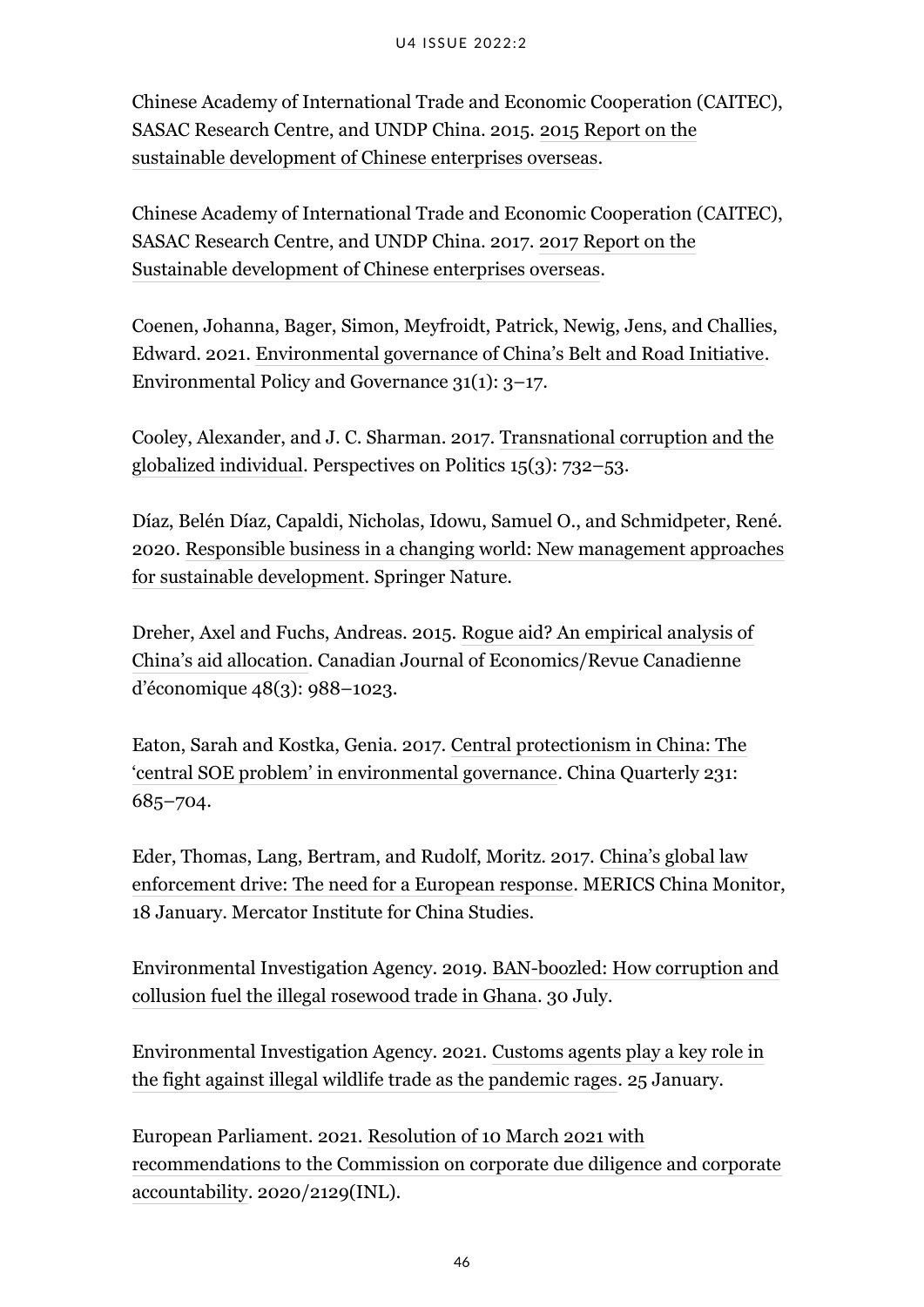Financial Action Task Force. 2012. [China: Anti-money laundering and](https://www.fatf-gafi.org/media/fatf/documents/reports/mer/Follow%2520Up%2520MER%2520China.pdf) [combating the financing of terrorism](https://www.fatf-gafi.org/media/fatf/documents/reports/mer/Follow%2520Up%2520MER%2520China.pdf). Mutual Evaluation, 8th Follow-Up Report, 17 February.

Financial Action Task Force. 2019. [Anti-money laundering and counter-terrorist](https://www.fatf-gafi.org/media/fatf/documents/reports/mer4/MER-China-2019.pdf) [financing measures: People's Republic of China.](https://www.fatf-gafi.org/media/fatf/documents/reports/mer4/MER-China-2019.pdf) Mutual Evaluation Report, April.

Friends of Nature. 2020. Summary report on the legal and regulatory policy framework for Chinese companies investing overseas ([summary available in](http://www.fon.org.cn/action/way/content/121.html) [Chinese](http://www.fon.org.cn/action/way/content/121.html), full report upon request). 3 November.

Gao Xiaosheng. 2018. [China's evolving image in international climate](https://www.worldscientific.com/doi/abs/10.1142/S2377740018500112) [negotiation: From Copenhagen to Paris](https://www.worldscientific.com/doi/abs/10.1142/S2377740018500112). China Quarterly of International Strategic Studies 04(02): 213–39.

Gintel, Samuel R. 2013. [Fighting transnational bribery: China's gradual](https://heinonline.org/HOL/LandingPage?handle=hein.journals/wisint31&div=5&id=&page=) [approach.](https://heinonline.org/HOL/LandingPage?handle=hein.journals/wisint31&div=5&id=&page=) Wisconsin International Law Journal 31(1): 1–34.

Global Environmental Institute. 2016. [Chinese NGOs 'going global': Current](http://www.geichina.org/_upload/file/report/NGO_Going_Out_EN.pdf) [situation, challenges and policy recommendations.](http://www.geichina.org/_upload/file/report/NGO_Going_Out_EN.pdf)

Global Environmental Institute. 2020. [Wildlife trafficking in Cameroon and](http://www.geichina.org/en/wp-content/uploads/2020/07/Illegal-wildlife-trade_Cameroon-and-Congo.pdf) [Republic of the Congo: A scoping review and recommendations for cooperation](http://www.geichina.org/en/wp-content/uploads/2020/07/Illegal-wildlife-trade_Cameroon-and-Congo.pdf) [with China.](http://www.geichina.org/en/wp-content/uploads/2020/07/Illegal-wildlife-trade_Cameroon-and-Congo.pdf)

Greer, Linda. 2020. [A green industrial future: Vietnam's path to environmental](https://wwwoa.ipe.org.cn/Upload/202012180935328792.pdf) [information disclosure](https://wwwoa.ipe.org.cn/Upload/202012180935328792.pdf). Institute of Public and Environmental Affairs (IPE).

Holbig, Heike and Lang, Bertram. 2021. [China's overseas NGO law and the](https://www.tandfonline.com/doi/full/10.1080/00472336.2021.1955292) [future of international civil society](https://www.tandfonline.com/doi/full/10.1080/00472336.2021.1955292). Journal of Contemporary Asia, September.

Hughes, Alice C. 2019. [Understanding and minimizing environmental impacts](https://conbio.onlinelibrary.wiley.com/doi/10.1111/cobi.13317) [of the Belt and Road Initiative](https://conbio.onlinelibrary.wiley.com/doi/10.1111/cobi.13317). Conservation Biology 33(4): 883–94.

International Center for Not-for-Profit Law. 2021. [China: Philanthropy law](https://www.icnl.org/wp-content/uploads/China-PLR-report-July-2021.pdf) [report](https://www.icnl.org/wp-content/uploads/China-PLR-report-July-2021.pdf).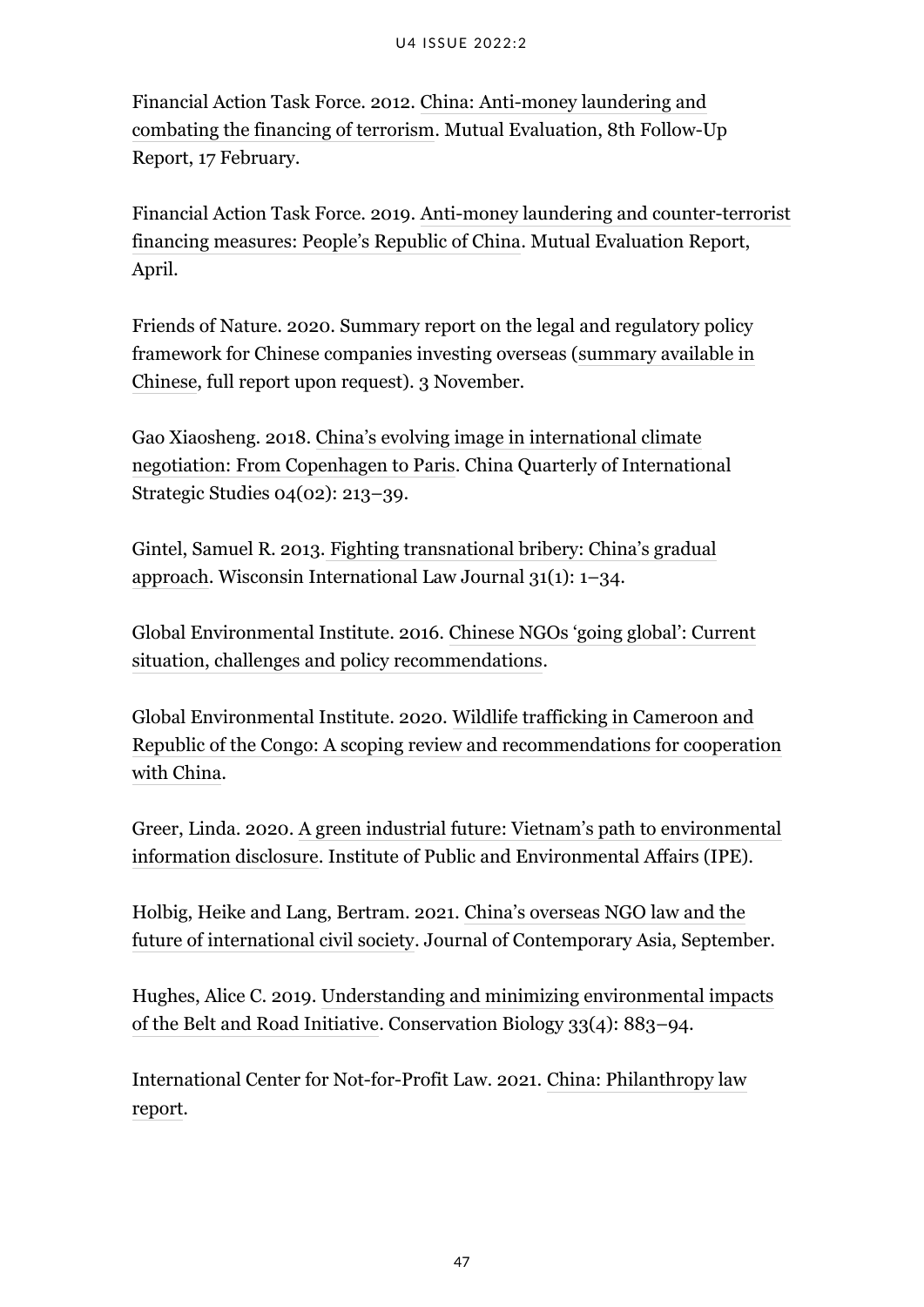International Monetary Fund. 2019. [People's Republic of China: Detailed](https://www.imf.org/en/Publications/CR/Issues/2019/06/20/Peoples-Republic-of-China-Detailed-Assessment-Report-on-Anti-Money-Laundering-and-Combating-47009) [assessment report on anti-money laundering and combating the financing of](https://www.imf.org/en/Publications/CR/Issues/2019/06/20/Peoples-Republic-of-China-Detailed-Assessment-Report-on-Anti-Money-Laundering-and-Combating-47009) [terrorism](https://www.imf.org/en/Publications/CR/Issues/2019/06/20/Peoples-Republic-of-China-Detailed-Assessment-Report-on-Anti-Money-Laundering-and-Combating-47009).

Isaksson, Ann-Sofie and Kotsadam, Andreas. 2018. [Chinese aid and local](https://www.sciencedirect.com/science/article/pii/S0047272718300021) [corruption.](https://www.sciencedirect.com/science/article/pii/S0047272718300021) Journal of Public Economics 159 (March): 146–59.

Lang, Bertram. 2018. [China's anti-graft campaign and international anti](https://link.springer.com/article/10.1007/s10611-017-9742-y)[corruption norms: Towards a 'new international anti-corruption order'?](https://link.springer.com/article/10.1007/s10611-017-9742-y) Crime, Law and Social Change  $70(3)$ : 331–47.

Lang, Bertram. 2019. [China and global integrity-building: Challenges and](https://www.u4.no/publications/china-and-global-integrity-building-challenges-and-prospects-for-engagement.pdf) [prospects for engagement.](https://www.u4.no/publications/china-and-global-integrity-building-challenges-and-prospects-for-engagement.pdf) U4 Issue 2019:7. Bergen, Norway: U4 Anti-Corruption Resource Centre, Chr. Michelsen Institute.

Leading Small Group on Belt and Road Construction. 2019. 共建"[一带一路](http://www.xinhuanet.com/2019-04/22/c_1124400071.htm)"倡 [议:进展、贡献与展望](http://www.xinhuanet.com/2019-04/22/c_1124400071.htm) [Proposal for jointly constructing the 'BRI': Progress, contributions and visions]. Xinhua News Agency, 22 April.

Lewis, Margaret K. 2009. [Corruption: Spurring China to engage in international](https://papers.ssrn.com/sol3/papers.cfm?abstract_id=1432467) [law](https://papers.ssrn.com/sol3/papers.cfm?abstract_id=1432467). China Rights Forum, no. 1: 90–96.

Li Li and Peng Wang. 2019. [From institutional interaction to institutional](https://www.cambridge.org/core/journals/china-quarterly/article/abs/from-institutional-interaction-to-institutional-integration-the-national-supervisory-commission-and-chinas-new-anticorruption-model/154F3BFE419EEC69A2E453F7353E1A51) [integration: The National Supervisory Commission and China's new anti](https://www.cambridge.org/core/journals/china-quarterly/article/abs/from-institutional-interaction-to-institutional-integration-the-national-supervisory-commission-and-chinas-new-anticorruption-model/154F3BFE419EEC69A2E453F7353E1A51)[corruption model.](https://www.cambridge.org/core/journals/china-quarterly/article/abs/from-institutional-interaction-to-institutional-integration-the-national-supervisory-commission-and-chinas-new-anticorruption-model/154F3BFE419EEC69A2E453F7353E1A51) China Quarterly 240: 967–89.

Liu Bingyu. 2021. [China's state-centric approach to corporate social](https://www.cambridge.org/core/journals/transnational-environmental-law/article/abs/chinas-statecentric-approach-to-corporate-social-responsibility-overseas-a-case-study-in-africa/CB730A70B6B5423EAE71600B5F6044C2) [responsibility overseas: A case study in Africa.](https://www.cambridge.org/core/journals/transnational-environmental-law/article/abs/chinas-statecentric-approach-to-corporate-social-responsibility-overseas-a-case-study-in-africa/CB730A70B6B5423EAE71600B5F6044C2) Transnational Environmental Law  $10(1)$ : 57-84.

Manion, Melanie. 2016. [Taking China's anticorruption campaign seriously.](https://www.tandfonline.com/doi/abs/10.1080/20954816.2016.1152094) Economic and Political Studies 4(1): 3–18.

Ministry of Commerce. 2019.[关于促进对外承包工程高质量发展的指导意见](http://hzs.mofcom.gov.cn/article/zcfb/a/201909/20190902900658.shtml) [Guiding opinions on promoting high-quality development of overseas contracting].

Ministry of Commerce and Ministry of Ecology and Environment. 2021. [对外投](http://www.mofcom.gov.cn/article/b/bf/201302/20130200039930.shtml) [资合作绿色发展工作指引](http://www.mofcom.gov.cn/article/b/bf/201302/20130200039930.shtml)[Green development guidelines for overseas investment and cooperation].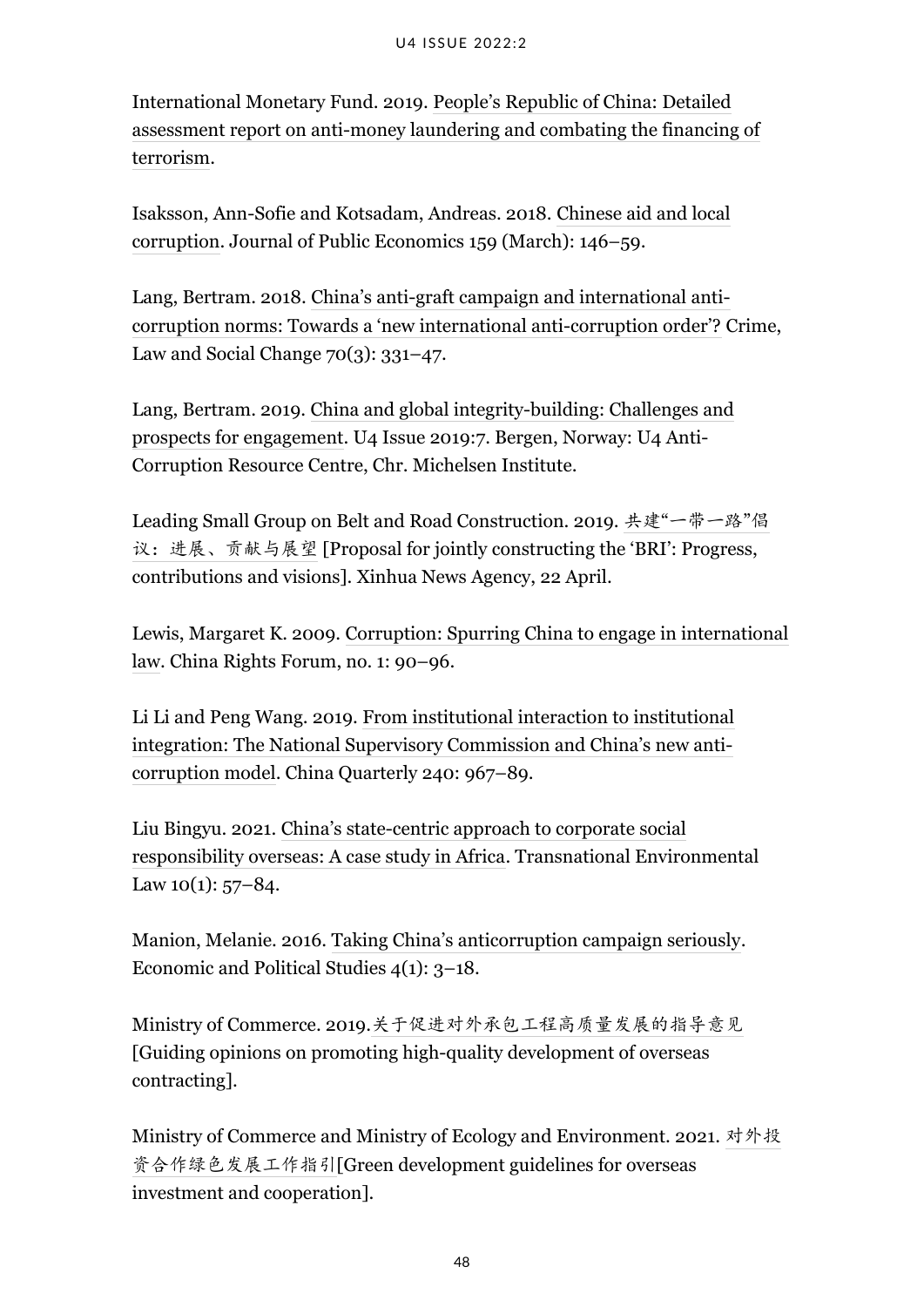Ministry of Commerce and Ministry of Environmental Protection. 2013. [对外投](http://www.mofcom.gov.cn/article/b/bf/201302/20130200039930.shtml) [资合作环境保护指南](http://www.mofcom.gov.cn/article/b/bf/201302/20130200039930.shtml)[[Guidelines for environmental protection in foreign](http://english.mofcom.gov.cn/article/policyrelease/bbb/201303/20130300043226.shtml) [investment and cooperation](http://english.mofcom.gov.cn/article/policyrelease/bbb/201303/20130300043226.shtml)].

Ministry of Ecology and Environment. 2017. [The Belt and Road ecological and](http://english.mee.gov.cn/Resources/Policies/policies/Frameworkp1/201706/t20170628_416869.shtml) [environmental cooperation plan](http://english.mee.gov.cn/Resources/Policies/policies/Frameworkp1/201706/t20170628_416869.shtml).

Ministry of Ecology and Environment, Ministry of Foreign Affairs, National Development and Reform Commission, and Ministry of Commerce. 2017. [关于](https://www.mee.gov.cn/gkml/hbb/bwj/201705/t20170505_413602.htm) 推进绿色"一带一路"[建设的指导意见](https://www.mee.gov.cn/gkml/hbb/bwj/201705/t20170505_413602.htm)[\[Guidance on promoting green Belt and](http://english.mee.gov.cn/Resources/Policies/policies/Frameworkp1/201706/t20170628_416864.shtml) [Road\]](http://english.mee.gov.cn/Resources/Policies/policies/Frameworkp1/201706/t20170628_416864.shtml).

Ministry of Ecology and Environment, Ministry of Foreign Affairs, National Development and Reform Commission, and Ministry of Commerce. 2020. [关于](https://www.mee.gov.cn/xxgk2018/xxgk/xxgk03/202010/t20201026_804792.html) [促进应对气候变化投融资的指导意见](https://www.mee.gov.cn/xxgk2018/xxgk/xxgk03/202010/t20201026_804792.html)[Guidance on promoting investment and financing to address climate change].

National Development and Reform Commission. 2019. [Third-party market](https://www.ndrc.gov.cn/xxgk/jd/jd/201909/W020191025516078116764.pdf) [cooperation: Guidelines and cases](https://www.ndrc.gov.cn/xxgk/jd/jd/201909/W020191025516078116764.pdf).

National Development and Reform Commission, Ministry of Foreign Affairs, and Ministry of Commerce. 2015. [Vision and actions on jointly building Silk](http://de.china-embassy.org/det/zt/yidaiyilude/t1250293.htm) [Road Economic Belt and 21st-century Maritime Silk Road.](http://de.china-embassy.org/det/zt/yidaiyilude/t1250293.htm)

National Development and Reform Commission and State Oceanic Administration. 2017. [Vision for maritime cooperation under the Belt and Road](http://www.xinhuanet.com/english/2017-06/20/c_136380414.htm) [Initiative](http://www.xinhuanet.com/english/2017-06/20/c_136380414.htm). Xinhuanet, 20 June.

Nedopil Wang, Christoph. 2020. [Interpretation of the 'Guidance on Promoting](https://greenfdc.org/interpretation-of-the-guidance-on-promoting-investment-and-financing-to-address-climate-change-for-the-belt-and-road-initiative-bri/) [Investment and Financing to Address Climate Change' for the Belt and Road](https://greenfdc.org/interpretation-of-the-guidance-on-promoting-investment-and-financing-to-address-climate-change-for-the-belt-and-road-initiative-bri/) [Initiative \(BRI\)](https://greenfdc.org/interpretation-of-the-guidance-on-promoting-investment-and-financing-to-address-climate-change-for-the-belt-and-road-initiative-bri/). Green Belt and Road Initiative Center (blog), 27 October.

Nedopil, Christoph, De Boer, Dimitri, Fan Danting, and Tang Yingzhi. 2021. [What China's new guidelines on "green development" mean for the Belt and](https://chinadialogue.net/en/business/what-chinas-new-guidelines-on-green-development-mean-for-the-belt-and-road/) [Road.](https://chinadialogue.net/en/business/what-chinas-new-guidelines-on-green-development-mean-for-the-belt-and-road/) China Dialogue, 18 August.

Outhwaite, Willow. 2020. [Addressing corruption in CITES documentation](https://www.traffic.org/site/assets/files/12675/topic-brief-addressing-corruption-in-cites-documentation-processes.pdf) [processes.](https://www.traffic.org/site/assets/files/12675/topic-brief-addressing-corruption-in-cites-documentation-processes.pdf) Targeting Natural Resource Corruption Topic Brief, March.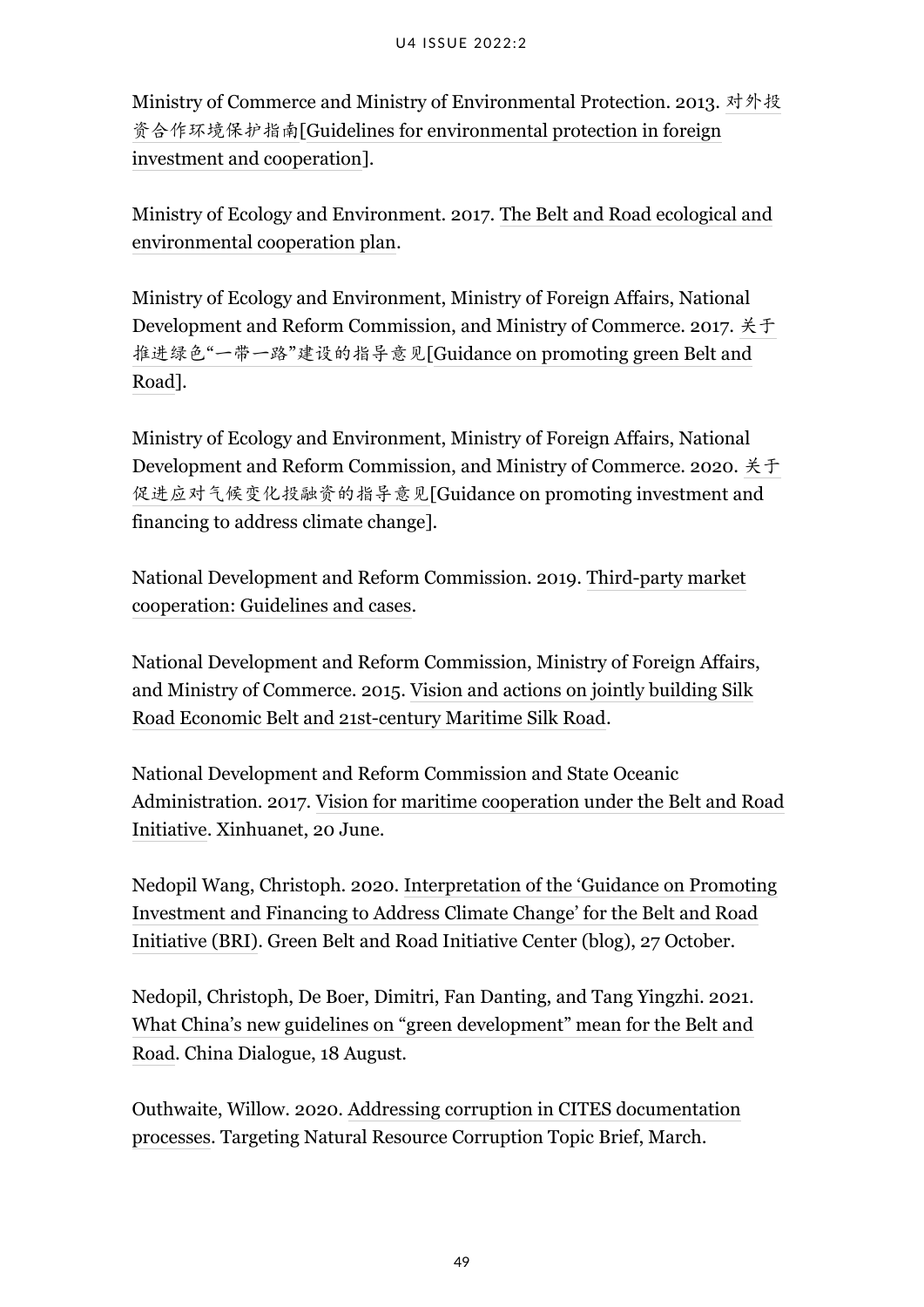People's Daily. 2017. [中国反腐经验值得借鉴](http://fanfu.people.com.cn/n1/2017/0316/c64371-29148062.html) [China's anti-corruption experience is worth learning from]. 16 March.

Picq, Manuela. 2018. [Rio Blanco mine in focus: Can the law prevail over Chinese](https://intercontinentalcry.org/can-the-law-prevail-over-chinese-investments-in-ecuador/) [investments in Ecuador](https://intercontinentalcry.org/can-the-law-prevail-over-chinese-investments-in-ecuador/)? IC (Center for World Indigenous Studies), 25 July.

Roe, Dilys, Parry-Jones, Rob, and Williams, Aled. 2016. [The resource bites back:](https://www.u4.no/publications/the-resource-bites-back-entry-points-for-addressing-corruption-in-wildlife-crime) [Entry-points for addressing corruption in wildlife crime.](https://www.u4.no/publications/the-resource-bites-back-entry-points-for-addressing-corruption-in-wildlife-crime) U4 Issue 2016:2. Bergen, Norway: U4 Anti-Corruption Resource Centre, Chr. Michelsen Institute.

Rubio, Delia Ferreira and Andvig, Elisabeth. 2019. [Serious about sustainability?](https://www.weforum.org/agenda/2019/09/serious-about-sustainability-get-serious-about-corruption/) [Get serious about corruption](https://www.weforum.org/agenda/2019/09/serious-about-sustainability-get-serious-about-corruption/). World Economic Forum, 23 September.

Rudyak, Marina and Lang, Bertram. 2021. [Globale öffentliche Güter erfordern](https://www.bertelsmann-stiftung.de/de/unsere-projekte/deutschland-und-asien/publikationsserie-marina-rudyak-und-bertram-lang) [Prinzipientreue und Kooperationsbereitschaft in der europäischen Chinapolitik.](https://www.bertelsmann-stiftung.de/de/unsere-projekte/deutschland-und-asien/publikationsserie-marina-rudyak-und-bertram-lang) Bertelsmann Stiftung, Publikationsserie Deutschland und Asien, 29 March.

Russell, Daniel and Berger, Blake. 2019. [Navigating the Belt and Road Initiative](https://asiasociety.org/sites/default/files/2019-06/Navigating%2520the%2520Belt%2520and%2520Road%2520Initiative_2.pdf). Asia Society Policy Institute.

Secretariat of BRI International Green Development Coalition. 2021. [Seminar](http://en.brigc.net/Media_Center/BRI_Green_Review/2021/202107/P020210729465376906569.pdf) [on environmental NGOs and green Silk Road held in Beijing](http://en.brigc.net/Media_Center/BRI_Green_Review/2021/202107/P020210729465376906569.pdf). BRI Green Review 13(3): 13.

Shieh, Shawn, Chow, Lowell, Huang, Zhong, and Yue, Jinfei. 2021. [Understanding and mitigating social risks to sustainable development in](https://odi.org/en/publications/understanding-and-mitigating-social-risks-to-sustainable-development-in-chinas-bri-evidence-from-nepal-and-zambia/) [China's BRI: Evidence from Nepal and Zambia](https://odi.org/en/publications/understanding-and-mitigating-social-risks-to-sustainable-development-in-chinas-bri-evidence-from-nepal-and-zambia/). Overseas Development Institute Report, 1 April.

State Council Information Office. 2021. [China's international development](https://www.en84.com/10431.html) [cooperation in the new era.](https://www.en84.com/10431.html)

Tacconi, Luca and Williams, David Aled. 2020. [Corruption and anti-corruption](https://www.annualreviews.org/doi/10.1146/annurev-environ-012320-083949) [in environmental and resource management.](https://www.annualreviews.org/doi/10.1146/annurev-environ-012320-083949) Annual Review of Environment and Resources 45(1): 305–29.

Teo, Hoong Chen, Lechner, Alex Mark, Walton, Grant W., Chan, Faith Ka Shun, Cheshmehzangi, Ali, Tan-Mullins, May, et al. 2019. [Environmental impacts of](https://www.mdpi.com/2076-3298/6/6/72) [infrastructure development under the Belt and Road Initiative.](https://www.mdpi.com/2076-3298/6/6/72) Environments 6(6): 72.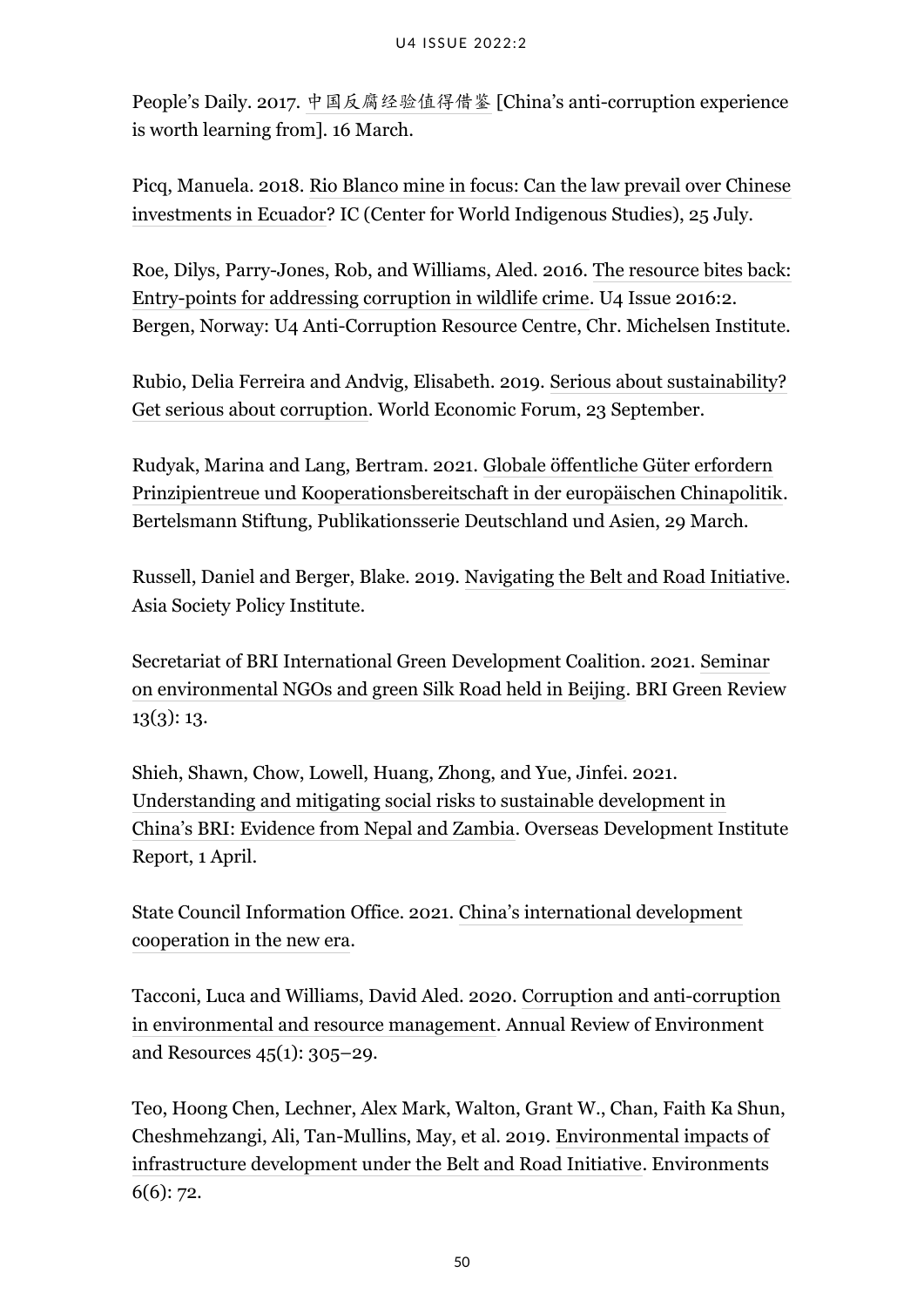Tracy, Elena F., Shvarts, Evgeny, Simonov, Eugene, and Babenko, Mikhail. 2017. [China's new Eurasian ambitions: The environmental risks of the Silk Road](https://www.tandfonline.com/doi/full/10.1080/15387216.2017.1295876) [Economic Belt](https://www.tandfonline.com/doi/full/10.1080/15387216.2017.1295876). Eurasian Geography and Economics 58(1): 56–88.

Transparency International. 2007. [Corruption and renewable natural resources](https://www.transparency.org/en/publications/working-paper-01-2007-corruption-and-renewable-natural-resources). Working Paper 01/2007.

Tsimonis, Konstantinos, Rogelja, Igor, Ciută, Ioana, Frantzeskaki, Anastasia, Nikolovska, Elena, and Pesha, Besjan. 2019. [A synergy of failures:](https://journals.sagepub.com/doi/10.1177/1868102620919861) [Environmental protection and Chinese capital in Southeast Europe.](https://journals.sagepub.com/doi/10.1177/1868102620919861) Journal of Current Chinese Affairs 48(2): 171–200.

United Nations Conference on Trade and Development (UNCTAD). 2015. [Tracing the value added in global value chains: Product-level case studies in](https://unctad.org/system/files/official-document/ditctncd2015d1_en.pdf) [China](https://unctad.org/system/files/official-document/ditctncd2015d1_en.pdf).

Wedeman, Andrew. 2017. [Bribery with Chinese characteristics? Corruption,](https://link.springer.com/article/10.1007/s12140-017-9272-3) [fuzzy property rights, and rapid growth.](https://link.springer.com/article/10.1007/s12140-017-9272-3) East Asia 34(2): 87–111.

Wei Qingpo 魏庆坡. 2014. 中资水电企业在柬埔寨的环保困境及对策 [Responding to environmental dilemma of Chinese hydropower companies in Cambodia]. 东南亚研究 [Southeast Asia Studies], no. 4: 50–56.

Xi Jinping. 2021. [Bolstering confidence and jointly overcoming difficulties to](https://estatements.unmeetings.org/estatements/10.0010/20210921/AT2JoAvm71nq/KaLk3d9ECB53_en.pdf) [build a better world](https://estatements.unmeetings.org/estatements/10.0010/20210921/AT2JoAvm71nq/KaLk3d9ECB53_en.pdf). Statement to the 76th Session of the United Nations General Assembly, 21 September.

Yan Ming and Li Yuzhang. 2017. "让"一带一路"成为廉洁之路" [Let the 'Belt and Road' become a road to integrity]. Originally published in China Inspection Times 中国纪检监察报,15 May. Reprinted by [Central Commission for Discipline](https://www.ccdi.gov.cn/yaowen/201705/t20170515_147253.html) [Inspection](https://www.ccdi.gov.cn/yaowen/201705/t20170515_147253.html), 23 October 2021.

Yeophantong, Pichamon. 2020. [China and the accountability politics of](https://www.jstor.org/stable/26937785) [hydropower development: How effective are transnational advocacy networks in](https://www.jstor.org/stable/26937785) [the Mekong Region?](https://www.jstor.org/stable/26937785) Contemporary Southeast Asia 42(1): 85–117.

Zelikow, Philip, Edelman, Eric, Harrison, Kristofer, and Gventer, Celeste Ward. 2020. [The rise of strategic corruption: How states weaponize graft.](https://heinonline.org/HOL/LandingPage?handle=hein.journals/fora99&div=104&id=&page=) Foreign Affairs 99 (July/August): 107.